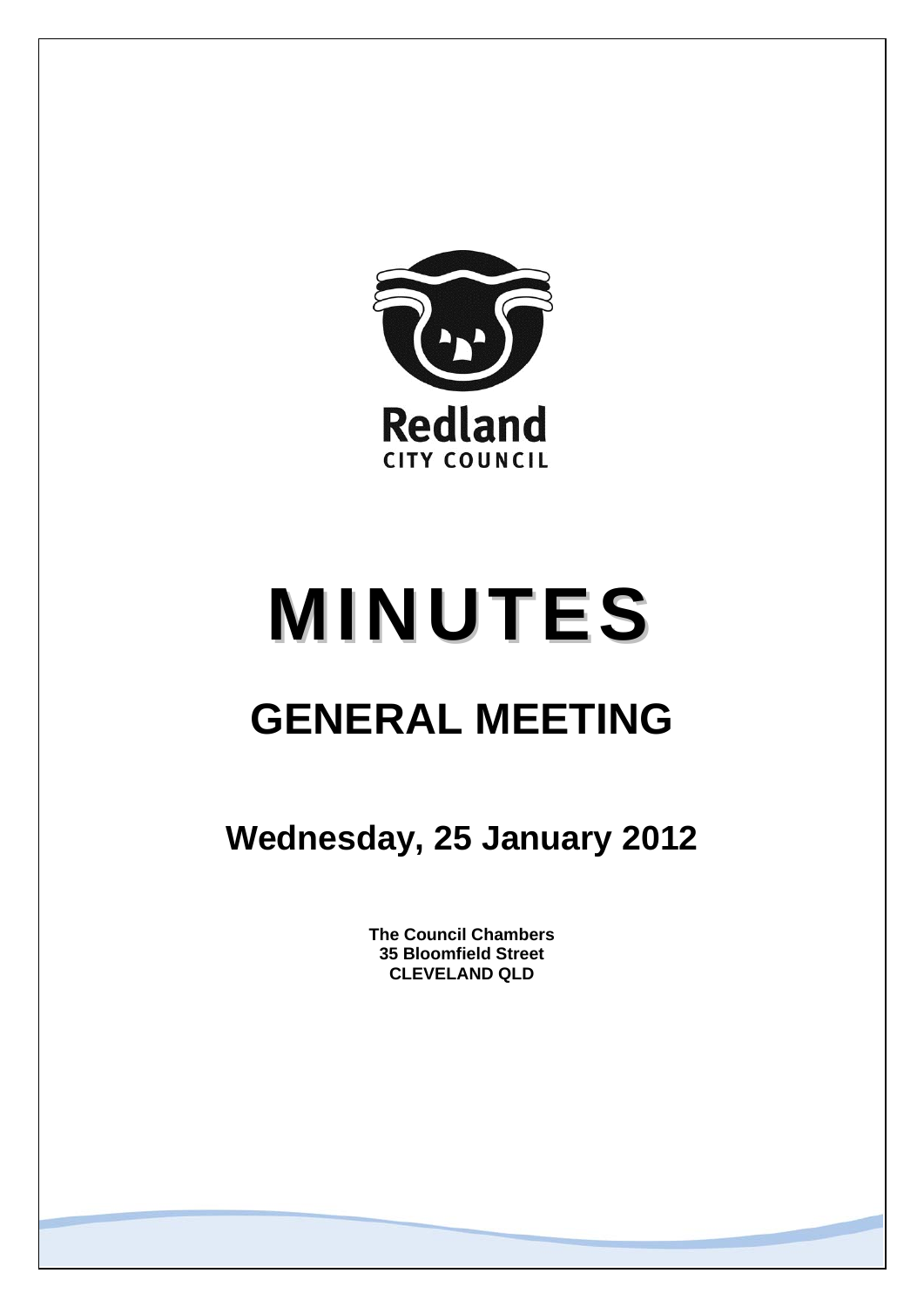# **Table of Contents**

| <b>Item</b>             |                                                                                                        |       | <b>Subject</b>                                                                                                                                                                                     | Page No |
|-------------------------|--------------------------------------------------------------------------------------------------------|-------|----------------------------------------------------------------------------------------------------------------------------------------------------------------------------------------------------|---------|
| 1                       |                                                                                                        |       |                                                                                                                                                                                                    |         |
| $\overline{2}$          |                                                                                                        |       |                                                                                                                                                                                                    |         |
| 3                       |                                                                                                        |       |                                                                                                                                                                                                    |         |
|                         | 3.1                                                                                                    |       |                                                                                                                                                                                                    |         |
| $\overline{\mathbf{4}}$ |                                                                                                        |       | RECORD OF ATTENDANCE AND LEAVE OF ABSENCE 1                                                                                                                                                        |         |
| 5                       |                                                                                                        |       |                                                                                                                                                                                                    |         |
|                         | 5.1                                                                                                    |       |                                                                                                                                                                                                    |         |
|                         | 5.2                                                                                                    |       |                                                                                                                                                                                                    |         |
| 6                       |                                                                                                        |       | <b>MATTERS OUTSTANDING FROM PREVIOUS COUNCIL MEETING</b>                                                                                                                                           |         |
|                         | 6.1                                                                                                    |       | PETITION (DIVISION 10) REQUEST FOR A NEW FOOTPATH ON                                                                                                                                               |         |
|                         | 6.2                                                                                                    |       | APPEAL TO RAISE FUNDS TO PURCHASE A PIANO FOR RPAC2                                                                                                                                                |         |
| $\overline{7}$          |                                                                                                        |       |                                                                                                                                                                                                    |         |
| 8                       |                                                                                                        |       |                                                                                                                                                                                                    |         |
|                         | 8.1                                                                                                    |       |                                                                                                                                                                                                    |         |
|                         |                                                                                                        | 8.1.1 | PETITION (DIVISION 4) REQUEST FOR COUNCIL TO PUT<br>CONTRACT WITH SCAPE SHAPE ON HOLD IMMEDIATELY<br>UNTIL FURTHER DISCUSSION TAKES PLACE REGARDING<br>CURRENT POSITION OF STEPS AND RAMP AT ORANA |         |
|                         | 8.2                                                                                                    |       |                                                                                                                                                                                                    |         |
|                         |                                                                                                        | 8.2.1 | PRESENTATION BY CHIEF EXECUTIVE OFFICER 4                                                                                                                                                          |         |
| 9                       |                                                                                                        |       |                                                                                                                                                                                                    |         |
|                         | 9.1                                                                                                    |       |                                                                                                                                                                                                    |         |
|                         | 9.2                                                                                                    |       |                                                                                                                                                                                                    |         |
| 10                      | <b>DECLARATION OF MATERIAL PERSONAL INTEREST OR</b><br>CONFLICT OF INTEREST ON ANY ITEMS OF BUSINESS 6 |       |                                                                                                                                                                                                    |         |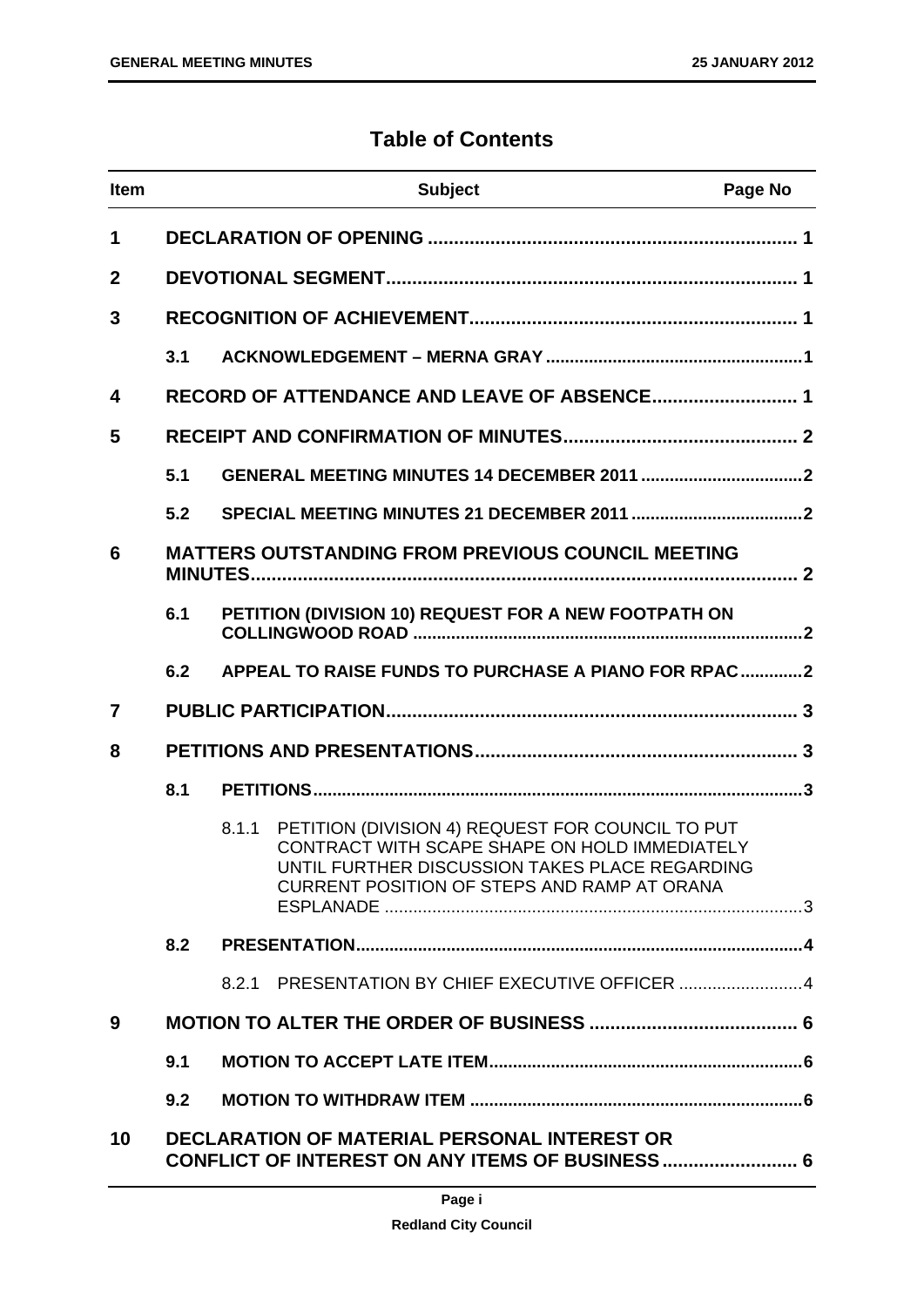|    | 10.1 |                                                                                                                                           |  |
|----|------|-------------------------------------------------------------------------------------------------------------------------------------------|--|
| 11 |      |                                                                                                                                           |  |
|    | 11.1 |                                                                                                                                           |  |
| 12 |      |                                                                                                                                           |  |
|    | 12.1 |                                                                                                                                           |  |
|    |      | 12.1.1 LAUNCH OF DESTINATION BRANDS FOR CLEVELAND                                                                                         |  |
|    | 12.2 |                                                                                                                                           |  |
|    |      | 12.2.1 SMBI NEEDS CAMPAIGN FOR THE UPCOMING 2012                                                                                          |  |
|    |      | 12.2.2 AMENDMENT TO COUNCIL MEETING SCHEDULE 15                                                                                           |  |
|    | 12.3 |                                                                                                                                           |  |
|    |      | 12.3.1 DECEMBER 2011 MONTHLY FINANCIAL REPORTS 18                                                                                         |  |
|    |      |                                                                                                                                           |  |
|    |      |                                                                                                                                           |  |
|    |      | 12.3.4 WATER REFORM LEGISLATION OUTLOOK ELECTION                                                                                          |  |
|    |      |                                                                                                                                           |  |
|    | 12.4 |                                                                                                                                           |  |
|    |      | 12.4.1 DELEGATION TO THE CHIEF EXECUTIVE OFFICER -<br>PROVISION OF FUEL REDUCTION ZONES FOR THE                                           |  |
|    |      | 12.4.2 JUDY HOLT EASTERN LANDFILL BATTER REMEDIATION<br>PROJECT MATERIALS SUPPLY OVER \$500,000                                           |  |
|    |      | 12.4.3 SEAVIEW ROAD REHABILITATION DELEGATED<br>AUTHORITY FOR A PROJECT OVER \$500,000 INCLUDING                                          |  |
|    |      | 12.4.4 DELEGATED AUTHORITY FOR THE PREFERRED<br>SUPPLIER FOR THE PROVISION OF WET PLANT HIRE<br>FOR REDLAND CITY COUNCIL'S MAINLAND WASTE |  |
| 13 |      |                                                                                                                                           |  |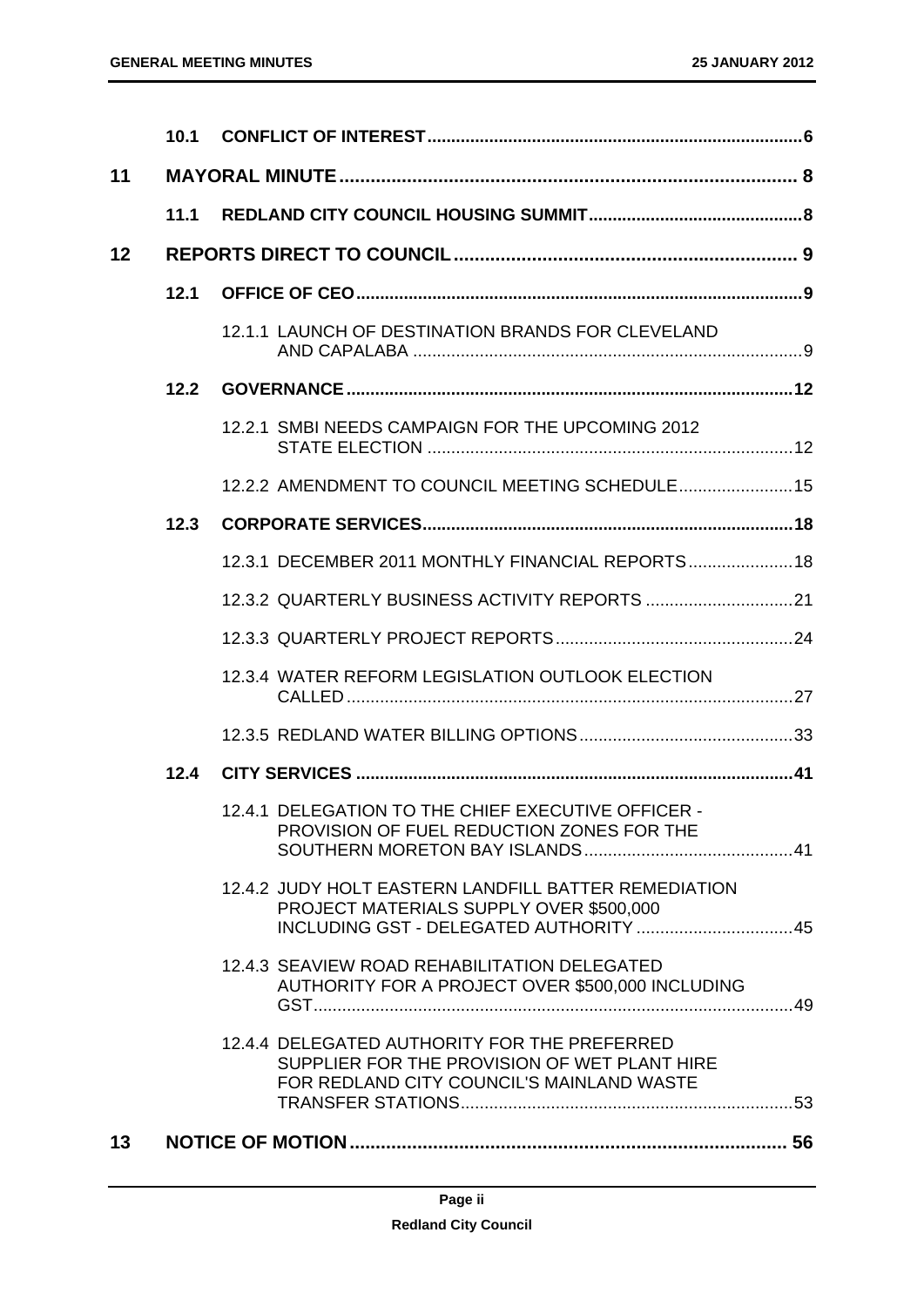|    | 13.1 |                                                           |  |
|----|------|-----------------------------------------------------------|--|
|    |      | 13.1.1 ACQUISITION OF LAND IN THE EAST-WEST CORRIDOR      |  |
|    |      | 13.1.2 CLOSURE OF SECTIONS OF GODDARD AND WRIGHTSON       |  |
|    |      | 13.1.3 COST OF ADMINISTERING CONTROL OF SIGNS57           |  |
|    | 13.2 |                                                           |  |
| 14 |      |                                                           |  |
|    | 14.1 |                                                           |  |
|    |      |                                                           |  |
|    |      | 14.1.2 RUNNYMEDE PROJECT - EXPRESSION OF INTEREST         |  |
|    |      | 14.2 CITY SERVICES …………………………………………………………………………………………61   |  |
|    |      | 14.2.1 WEINAM CREEK PARKING AND ASSOCIATED INITIATIVES 61 |  |
| 15 |      |                                                           |  |
|    | 15.1 |                                                           |  |
|    |      |                                                           |  |
|    | 15.2 |                                                           |  |
|    |      | 15.2.1 ORANA ESPLANADE FORESHORE ACCESS STAIRS -          |  |
|    | 15.3 |                                                           |  |
|    |      | 15.3.1 TREES AT PEPPERCORN CRESCENT, VICTORIA POINT 64    |  |
|    | 15.4 |                                                           |  |
|    |      |                                                           |  |
| 16 |      |                                                           |  |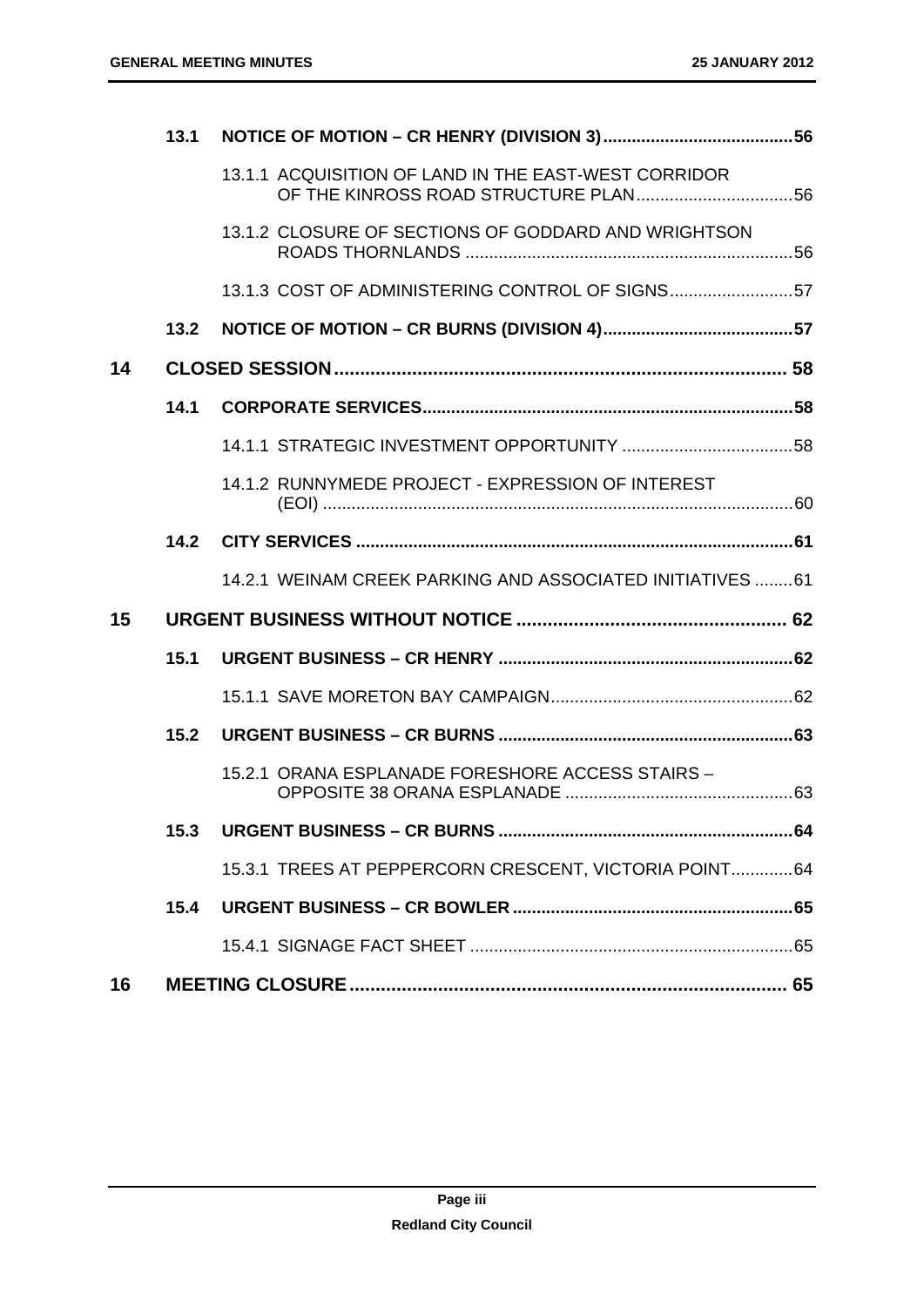# **1 DECLARATION OF OPENING**

The Mayor declared the meeting open at 4.00pm and acknowledged the Quandamooka people, who are the traditional custodians of the land on which Council meets.

The Mayor also paid Council's respect to their elders, past and present, and extend that respect to other indigenous Australians who are present.

# **2 DEVOTIONAL SEGMENT**

Pastor Bruce Warren, member of the Ministers' Fellowship, led Council in a brief devotional segment.

## **3 RECOGNITION OF ACHIEVEMENT**

# **3.1 ACKNOWLEDGEMENT – MERNA GRAY**

The Mayor acknowledged the passing of Merna Gray (Pastor Glen Gray's wife) and the contribution she and her husband had made to the Redland community over the years.

# **4 RECORD OF ATTENDANCE AND LEAVE OF ABSENCE**

## **MEMBERS PRESENT:**

| Mayor                                                   |
|---------------------------------------------------------|
| Deputy Mayor and Councillor Division 7 – left at 8.32pm |
| <b>Councillor Division 1</b>                            |
| Councillor Division 2 - left at 8.17pm                  |
| <b>Councillor Division 3</b>                            |
| <b>Councillor Division 4</b>                            |
| <b>Councillor Division 5</b>                            |
| <b>Councillor Division 6</b>                            |
| <b>Councillor Division 8</b>                            |
| Councillor Division 9 - left at 7.20pm                  |
| Councillor Division 10 - left at 8.32pm                 |
|                                                         |

## **EXECUTIVE LEADERSHIP GROUP:**

| Mr G Stevenson PSM                   | <b>Chief Executive Officer</b>                     |
|--------------------------------------|----------------------------------------------------|
| Mr N Clarke                          | <b>General Manager Governance</b>                  |
| Mr M Drydale                         | <b>General Manager Corporate Services</b>          |
| Mr G Jensen                          | <b>Acting General Manager City Services</b>        |
| Mrs T Averay                         | General Manager Environment Planning & Development |
| <b>MINUTES:</b><br>$\cdots$ $\cdots$ |                                                    |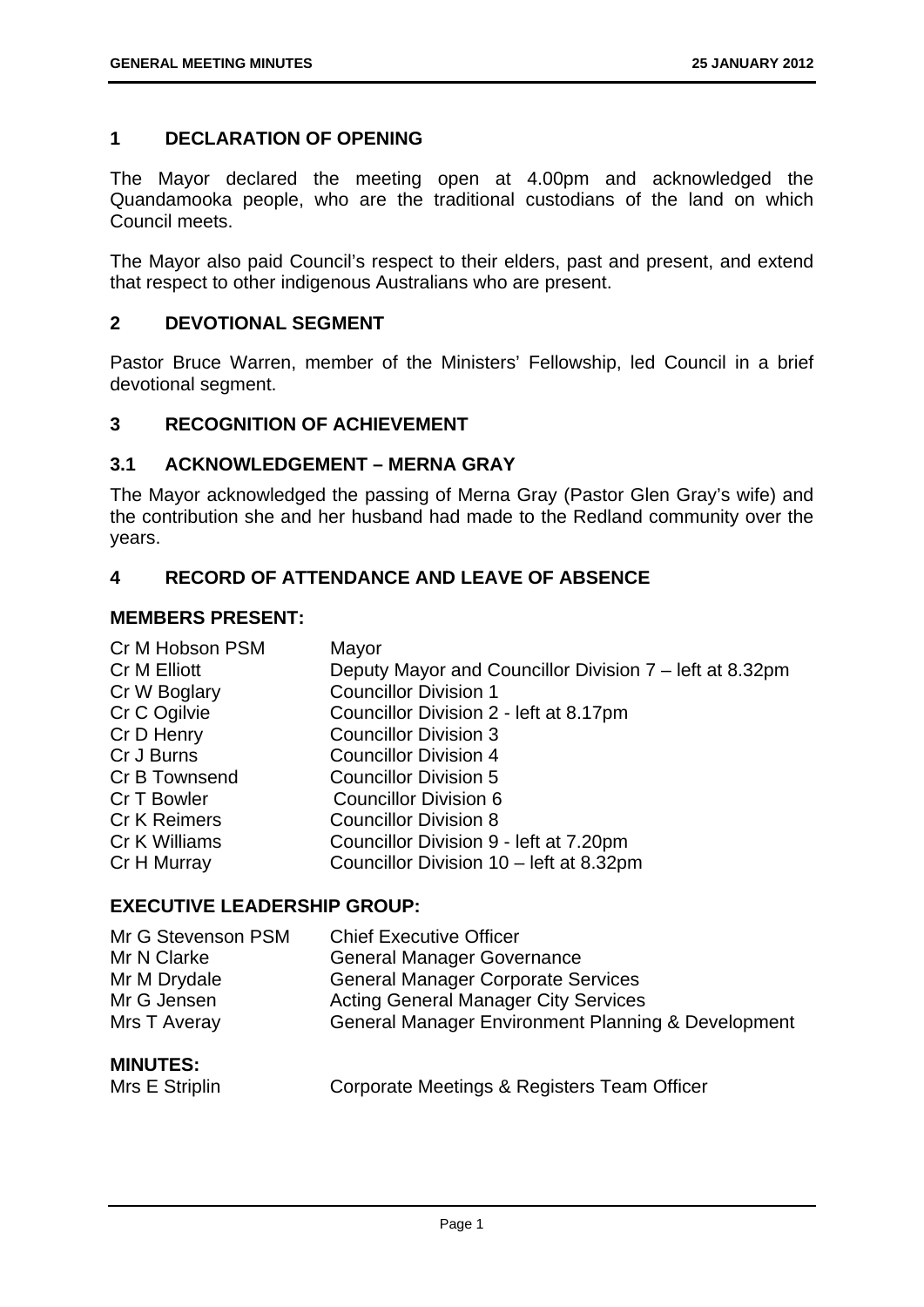# **5 RECEIPT AND CONFIRMATION OF MINUTES**

# **5.1 GENERAL MEETING MINUTES 14 DECEMBER 2011**

| Moved by:    | <b>Cr K Reimers</b> |
|--------------|---------------------|
| Seconded by: | Cr T Bowler         |

That the minutes of the General Meeting of Council held on 14 December 2011 be confirmed.

General Meeting Minutes 14 December 2011

CARRIED

# **5.2 SPECIAL MEETING MINUTES 21 DECEMBER 2011**

| Moved by:    | Cr T Bowler   |
|--------------|---------------|
| Seconded by: | Cr B Townsend |

That the minutes of the Special Meeting of Council held on 21 December 2011 be confirmed.

Special Meeting Minutes 21 December 2011

# CARRIED

# **6 MATTERS OUTSTANDING FROM PREVIOUS COUNCIL MEETING MINUTES**

The Chief Executive Officer presented the following items for noting:

## **6.1 PETITION (DIVISION 10) REQUEST FOR A NEW FOOTPATH ON COLLINGWOOD ROAD**

At the General Meeting on 26 October 2011 Council resolved that the petition, which reads as follows, be received and referred to a committee or officer for a report back to Council:

"*We the undersigned residents of Redland City, hereby petition Redland City Council to provide a new pathway along the southern side of Collingwood Road between Spoonbill Street and Hardy Road, to where a 'school-safe' crossing can be installed across Collingwood Road*."

A report addressing this matter will be presented to the Planning & Policy Committee meeting on 8 February 2012.

# **6.2 APPEAL TO RAISE FUNDS TO PURCHASE A PIANO FOR RPAC**

At the General Meeting on 14 December 2011 Council resolved that a report be prepared and presented to Council on how to establish such an appeal.

A report addressing this matter will be presented at an ensuing Corporate Services & Governance Committee.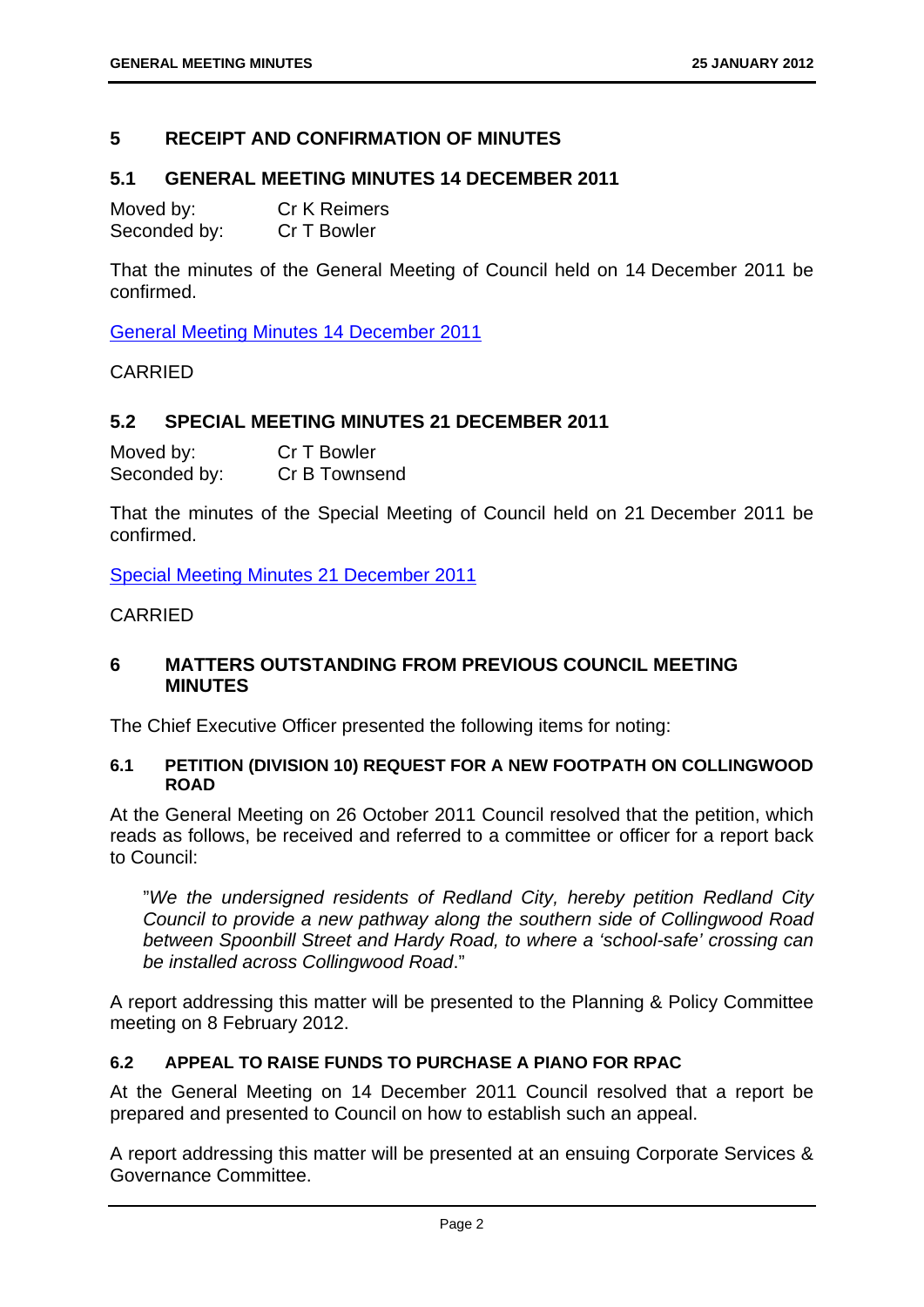# **7 PUBLIC PARTICIPATION**

# **MOTION TO ADJOURN MEETING AT 4.10PM**

Moved by: Cr D Henry Seconded by: Cr B Townsend

That Council adjourn the meeting for a 15 minute public participation segment.

# CARRIED

- 1. Ms K Murphy of Thornlands addressed Council in relation to Councillors conduct at the General Meeting of 14.12.2011 and expressed her appreciation for Council allowing a public participation segment at meetings.
- 2. Ms L Sturgess, representing residents from Orana Esplanade, Victoria Point addressed Council regarding the steps at Orana Esplanade.
- 3. Mr R Harris, resident of Macleay Island, addressed Council on various SMBI issues.

# **MOTION TO RESUME MEETING AT 4.23PM**

| Moved by:    | Cr D Henry    |
|--------------|---------------|
| Seconded by: | Cr B Townsend |

That the meeting proceedings resume.

## CARRIED

## **8 PETITIONS AND PRESENTATIONS**

# **8.1 PETITIONS**

**8.1.1 PETITION (DIVISION 4) REQUEST FOR COUNCIL TO PUT CONTRACT WITH SCAPE SHAPE ON HOLD IMMEDIATELY UNTIL FURTHER DISCUSSION TAKES PLACE REGARDING CURRENT POSITION OF STEPS AND RAMP AT ORANA ESPLANADE** 

| Moved by:    | <b>Cr J Burns</b> |
|--------------|-------------------|
| Seconded by: | <b>Cr D Henry</b> |

**That the petition, which reads as follows, be received and referred to a Committee or officer for consideration and a report to the local government and that the current works be suspended and deferred pending the outcome of the report and decision of Council:** 

*"Petition from residents requesting that Council put the contract with Scaqpe Shape on hold immediately until further discussion takes place regarding correct position of steps and ramp. Correct position of steps at GPS co-ordination – 27.34.204 and 153.18.455.*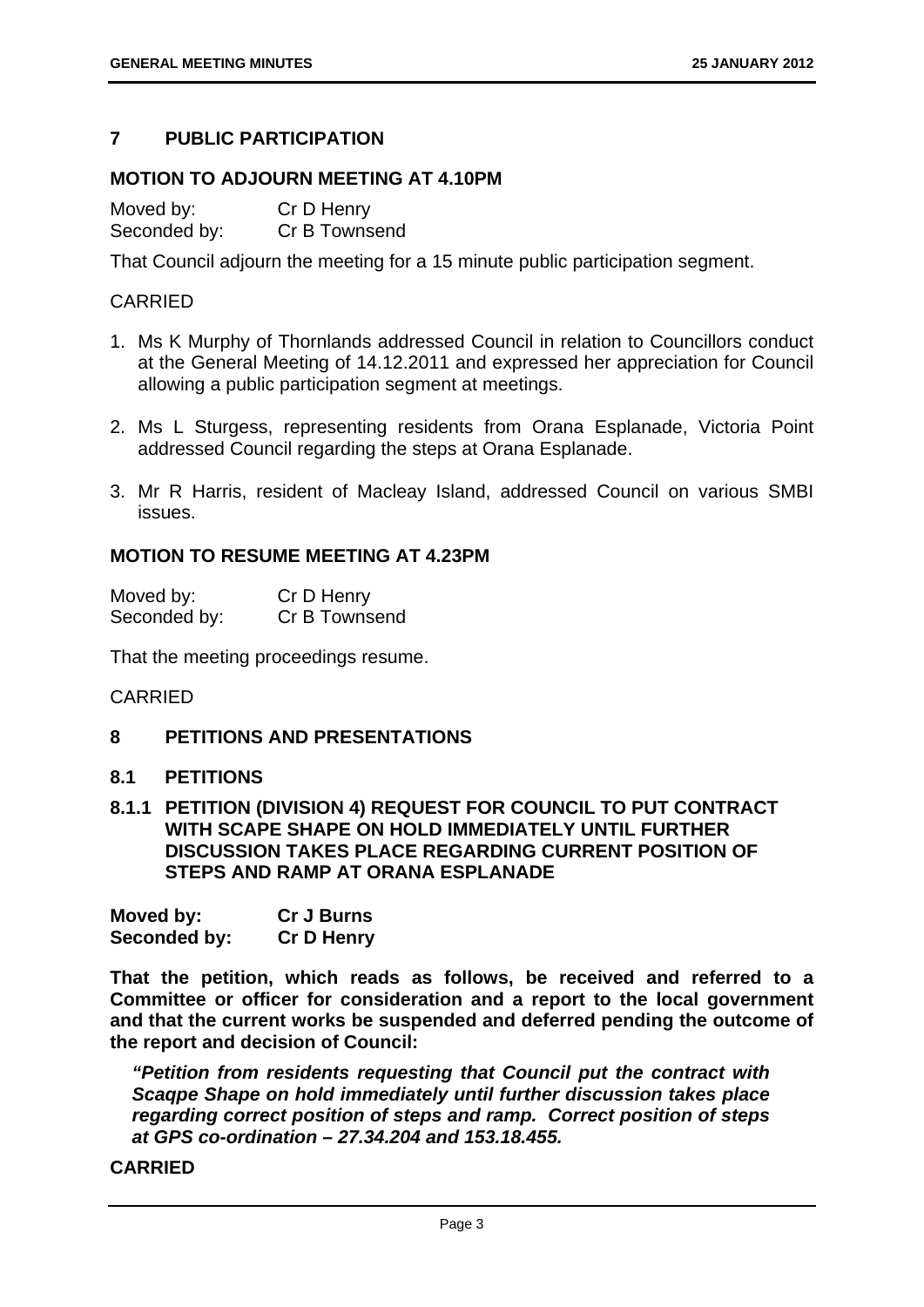# **8.2 PRESENTATION**

# **8.2.1 PRESENTATION BY CHIEF EXECUTIVE OFFICER**

The Chief Executive Officer tabled and read two statements relating to Council's handling of the Biomass Development Application and subsequent complaints:

# **1. STATEMENT OF REGRET**

*"Council acknowledges that people with disabilities are equal citizens to be treated*  fairly. Council regrets that some members in attendance at a special meeting on the *9 November 2011, including Mr Hillier, perceive that they did not have an equal opportunity. Council operates a hearing loop system and endeavours to provide access to all services for all members of the community in respect of their rights and dignity."* 

# **2. BIOMASS DEVELOPMENT APPLICATION**

*"On behalf of Redland City Council, I acknowledge the following in relation to Council's handling of the Mt Cotton Biomass Development Application and subsequent complaints:* 

- 1. *Council's handling of the statutory development assessment process was not*  fully compliant (particularly relating to documentation of the referral of *application changes to concurrence and referral agencies, and documentation of its consideration of the need for public notification of the application changes).*
- 2. *Council's Development Approval (and that of the Planning Environment Court which followed) is ambiguous and contains conflicting information (particularly regarding the combustion mechanism and stack size) which has created uncertainty about detail of the approval*
- 3. *Neither Council's development assessment process nor the subsequent Planning and Environment Court appeal process, have properly scrutinised the inconsistencies in the application (particularly relating to the combustion mechanism and stack size). While Council's current position is that such changes were not approved, the failure to adequately scrutinise the detail and to document its assessment at the time is not generally acceptable.*
- 4. *Council's handling of some earlier subsequent complaints submitted by Mr Hillier was administratively deficient (particularly relating to the registration of complaints) and was in some cases protracted.*
- 5. *Council's handling of Mr Hillier's initial complaint to the Crime and Misconduct Commission was technically deficient (particularly in relation to advice given to the Crime and Misconduct Commission about interpretation of one aspect of the Integrated Planning Act).*
- 6. *Council's handling of its investigation into Mr Hillier's initial complaint to the Crime and Misconduct Commission was partly in breach of the Local Government Act (particularly in relation to the involvement of a technical officer*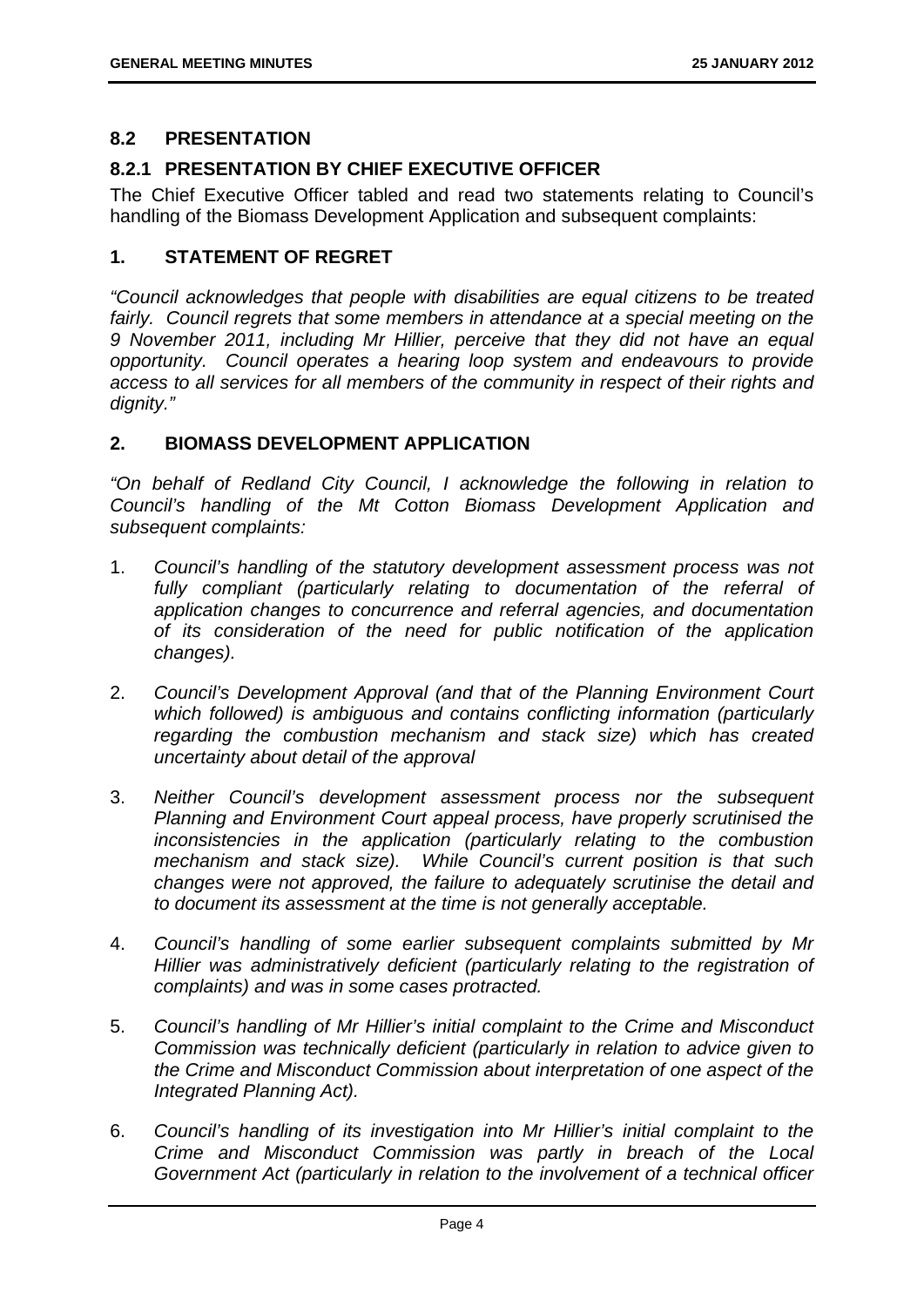*whose previous involvement in the development assessment gave rise to a potential conflict of interest).* 

7. *Council's handling of Mr Hillier's applications for documents (under statutory 'Right To Information' processes) was administratively deficient (particularly relating to the failure to identify all existing documents in the first instance).* 

*Council has endeavoured to remedy its acknowledged deficiencies in many ways, including (but not limited to) the following:* 

- 1. *Comprehensive investigation into Mr Hillier's allegations including independent external and internal assessment.*
- 2. *Referral of all complaints to other relevant authorities (including Crime and Misconduct Commission).*
- 3. *Publication of the entire Investigation Report and consideration of its findings and intended actions at an open Council meeting.*
- 4. *Major reform of the relevant department of Council (including significant restructure and recruitment of new managers, enhancement of employee training and operational procedures and practices, and increased transparency and accountability).*
- 5. *Review and enhancement of 'Right To Information' administrative processes (particularly relating to storage, identification and recovery of documents for complex applications).*
- 6. *Council resolution regarding its current position on the Biomass Development Approval to mitigate potential for ongoing uncertainty.*
- 7. *Council resolution declining the developer's request for extension of the currency period for the Biomass development (based strictly on statutory criteria).*
- 8. *Conclusion of formal complaint investigations except recent complaints.*

*For full detail and context of circumstances summarised by the above statement, refer to the CEO's Investigation Report dated 12 December 2010.* 

*Council officers are committed to proper and diligent statutory process implementation for all development applications (including further statutory processes relating to the Biomass development if they are necessary).* 

*On behalf of the Redland City Council I apologise to relevant individuals and organisations, and the Mt Cotton community for any avoidable negative impact caused by Council's deficiencies in its handling of the Biomass Development Assessment."*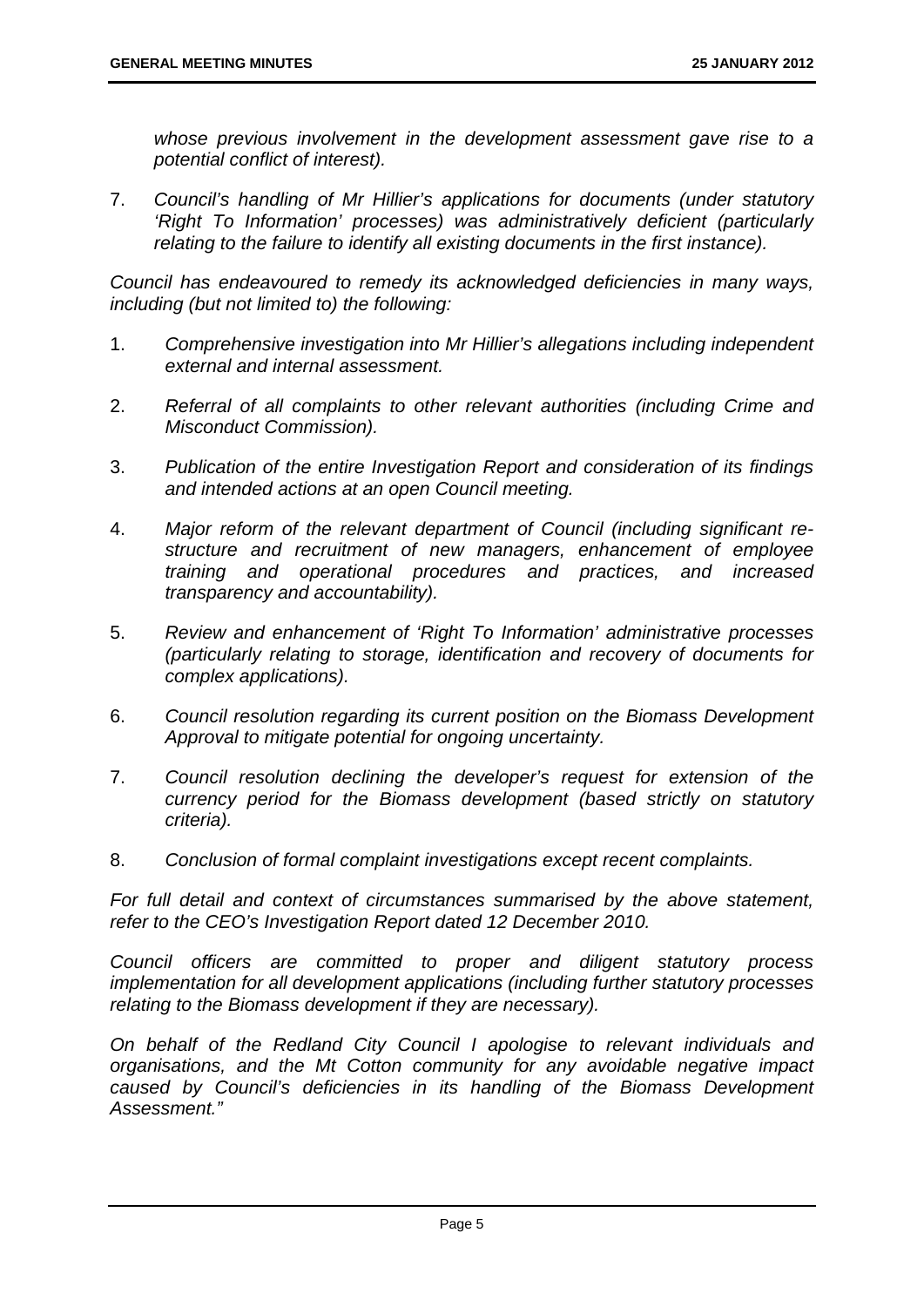# **9 MOTION TO ALTER THE ORDER OF BUSINESS**

# **9.1 MOTION TO ACCEPT LATE ITEM**

| Moved by:    | Cr C Ogilvie |
|--------------|--------------|
| Seconded by: | Cr K Reimers |

That the late item *Amendment to Council Meeting* Schedule be accepted and discussed as Item 12.2.2.

# CARRIED

## **9.2 MOTION TO WITHDRAW ITEM**

| Moved by:    | Cr J Burns   |
|--------------|--------------|
| Seconded by: | Cr M Elliott |

That Item 13.2.1 Notice of Motion *Removal of Trees in Peppercorn Street, Victoria Point* be withdrawn.

# CARRIED

# **10 DECLARATION OF MATERIAL PERSONAL INTEREST OR CONFLICT OF INTEREST ON ANY ITEMS OF BUSINESS**

# **10.1 CONFLICT OF INTEREST**

**Item 12.4.2 –** *Judy Holt Eastern Landfill Batter Remediation Project Materials supply over \$500,000 including GST – Delegated Authority -* Cr Reimers declared a conflict of interest in this Item - see item for details.

# **COUNCILLOR ABSENCES DURING MEETING**

Cr Townsend left the meeting at 5.01pm and returned at 5.03pm (during Item 12.1.1) Cr Ogilvie left the meeting at 5.08pm (during Item 12.2.1) and returned at 5.11pm (during Item 12.2.2)

Cr Elliott left the meeting at 5.58pm and returned at 6.04pm (during Item 12.3.5)

Cr Ogilvie left the meeting at 6.01pm and returned at 6.09pm (during Item 12.3.5)

Cr Williams left the meeting at 6.17pm (during Item 12.4.2) and returned at 6.20pm (during Item 12.4.4)

Cr Boglary left the meeting at 6.20pm (during Item 12.4.4) and returned at 6.23pm (during Item 13.1.1)

Cr Reimers left the meeting at 6.59pm and returned at 7.01pm (during closed session)

Cr Bowler left the meeting at 7.13pm and returned at 7.17pm (during closed session)

Cr Henry left the meeting at 7.15pm and returned at 7.17pm (during closed session)

Cr Townsend left the meeting at 7.20pm and returned at 7.21pm (during closed session)

Cr Williams left the meeting at 7.20pm (during closed session)

Cr Boglary left the meeting at 7.36pm and returned at 7.39pm (during closed session)

Cr Ogilvie left the meeting at 7.36pm (during closed session) and returned at 8.13pm (during Item 14.1.2)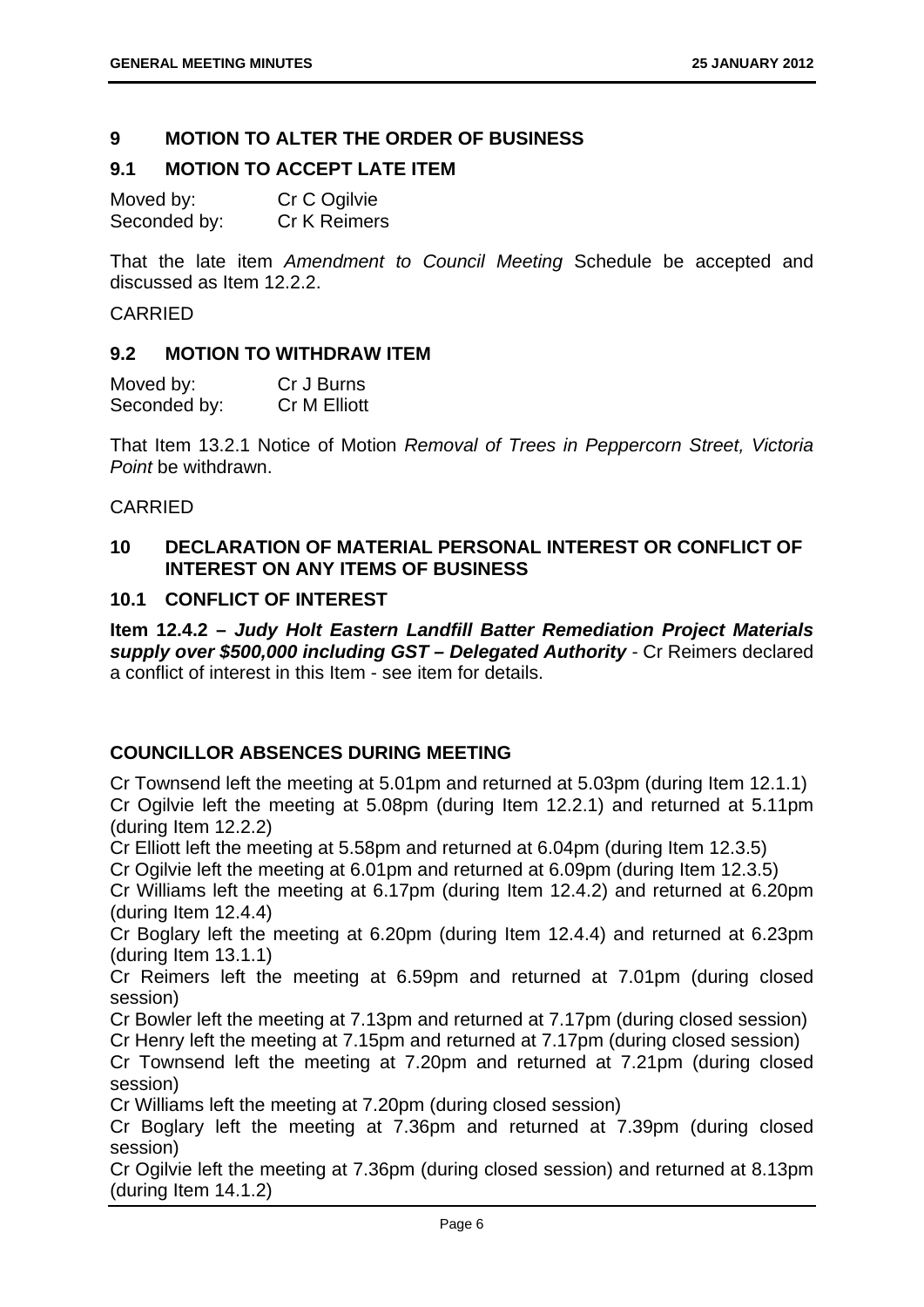Cr Elliott left the meeting at 7.44pm and returned at 7.48pm (during closed session)

Cr Ogilvie left the meeting at 8.17pm during urgent business.

Cr Elliott and Murray left the meeting at 8.32pm during urgent business.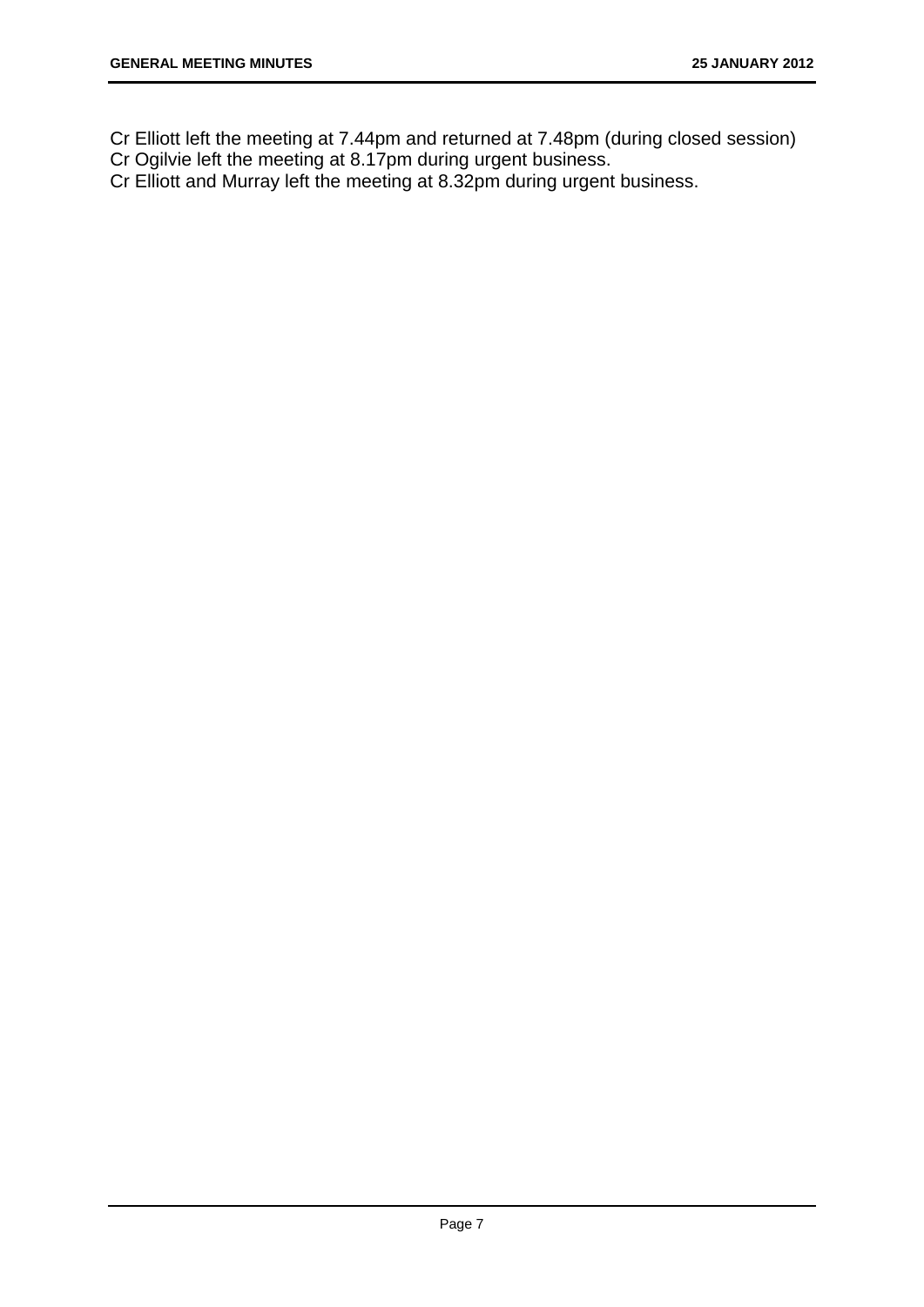# **11 MAYORAL MINUTE**

## **11.1 REDLAND CITY COUNCIL HOUSING SUMMIT**

### **COUNCIL RESOLUTION**

## **Moved by: Cr M Hobson**

**That Council call a housing summit in Redland City that engages architects, planners, residents (particularly senior citizens and youth), builders and investors to review the draft Redlands Housing Strategy 2011-2031; this summit to consider architecturally designed spaces that cater for the needs of changing community demographics and reduces the residential footprint in infill areas without compromising needs and amenity.** 

#### **AMENDMENT MOTION**

| Moved by:    | <b>Cr M Elliott</b>  |
|--------------|----------------------|
| Seconded by: | <b>Cr B Townsend</b> |

**1. That the motion be amended by adding the words 'considers calling' after the words 'That Council'; the motion now reads as follows:** 

*"That Council considers calling a housing summit in Redland City that engages architects, planners, residents (particularly senior citizens and youth), builders and investors to review the draft Redlands Housing Strategy 2011-2031; this summit to consider architecturally designed spaces that cater for the needs of changing community demographics and reduces the residential footprint in infill areas without comprising needs and amenity; and"* 

**2. That a new point 2 be added which reads as follows:** 

*"That this matter be referred to the Planning & Policy Committee meeting of 8 February 2012 and that Committee be delegated authority to determine the matter under s.257(1)(c) of the Local Government Act 2009."* 

## **CARRIED**

The motion, with the amendment, became the motion and was put as follows:

- **1. That Council considers calling a housing summit in Redland City that engages architects, planners, residents (particularly senior citizens and youth), builders and investors to review the draft Redlands Housing Strategy 2011-2031; this summit to consider architecturally designed spaces that cater for the needs of changing community demographics and reduces the residential footprint in infill areas without comprising needs and amenity; and**
- **2. That this matter be referred to the Planning & Policy Committee meeting of 8 February 2012 and that Committee be delegated authority to determine the matter under s.257(1)(c) of the** *Local Government Act 2009***.**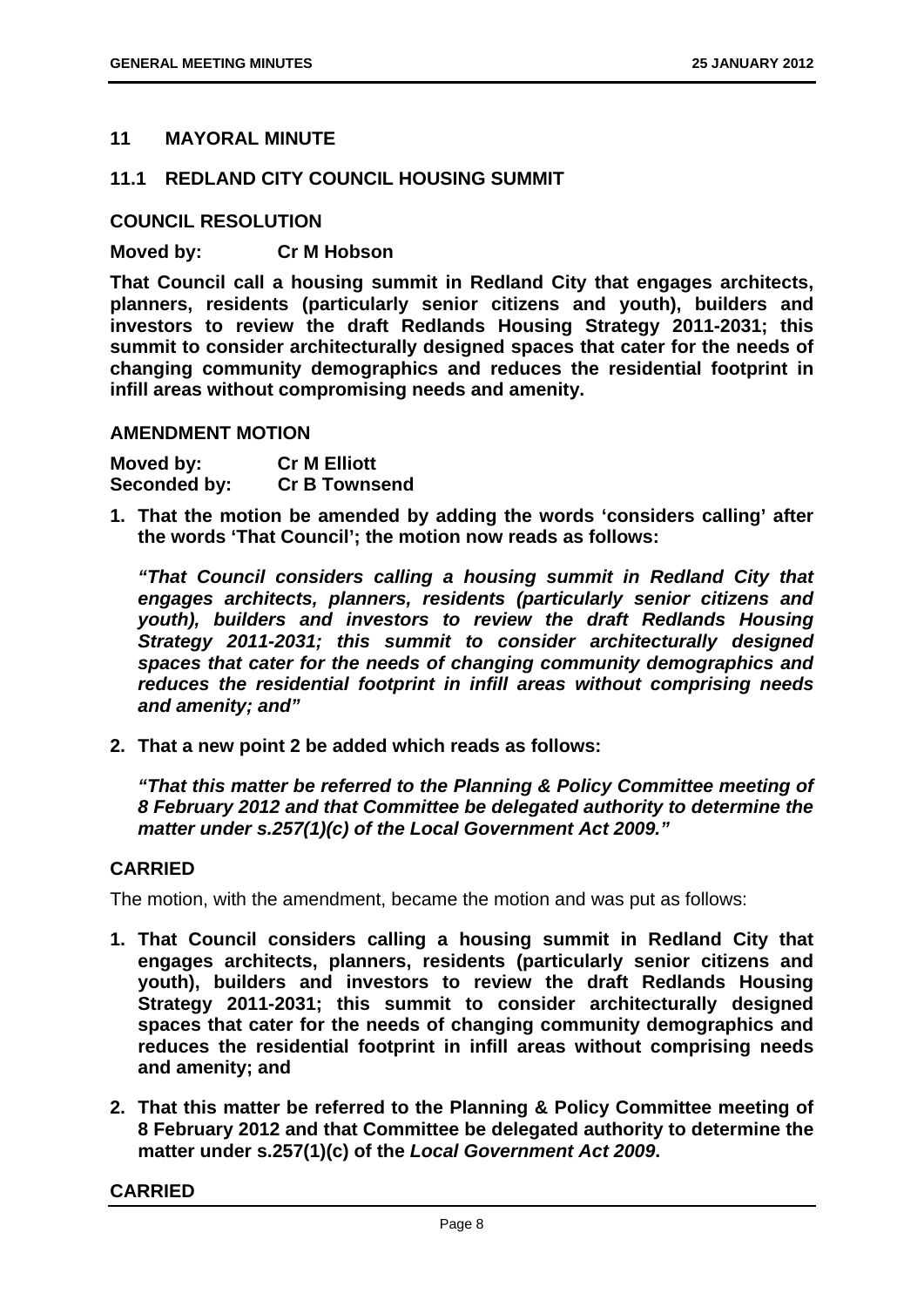# **12 REPORTS DIRECT TO COUNCIL**

**12.1 OFFICE OF CEO** 

## **12.1.1 LAUNCH OF DESTINATION BRANDS FOR CLEVELAND AND CAPALABA**

| <b>Dataworks Filename:</b>  | <b>Cleveland Master Plan</b><br><b>Capalaba Master Plan</b>                                                 |
|-----------------------------|-------------------------------------------------------------------------------------------------------------|
| <b>Attachments:</b>         | <b>Destination Brand Capalaba Brand Style Guide</b><br><b>Destination Brand Cleveland Brand Style Guide</b> |
| <b>Responsible Officer:</b> | <b>Gary Stevenson</b><br><b>Chief Executive Officer</b>                                                     |
| Author:                     | <b>Alan Burgess</b><br><b>Manager Economic Development</b>                                                  |

# **EXECUTIVE SUMMARY**

Following the completion of the master plans for both Cleveland and Capalaba, to assist in the implementation and promote economic activity, destination brands have been developed for both Cleveland and Capalaba. The brands are available for use by traders and community groups, in the respective locations, and a formal launch is programmed for 14 February (Capalaba) and 16 February (Cleveland).

## **PURPOSE**

The purpose of this report is to advise Council of the formal launch of the Capalaba and Cleveland destination brands on  $14<sup>th</sup>$  and  $16<sup>th</sup>$  February respectively.

## **BACKGROUND**

The Cleveland and Capalaba Master plans were formally endorsed by Council at the General Meetings on 22 September 2010 and 15 December 2010. In order to assist in the implementation of these plans a project was commenced to develop destination brands for each of the locations.

Following several focus groups with local businesses and trader groups draft concepts were developed and in consultation a preferred options agreed. This resulted in the following two brands, and accompanying taglines:

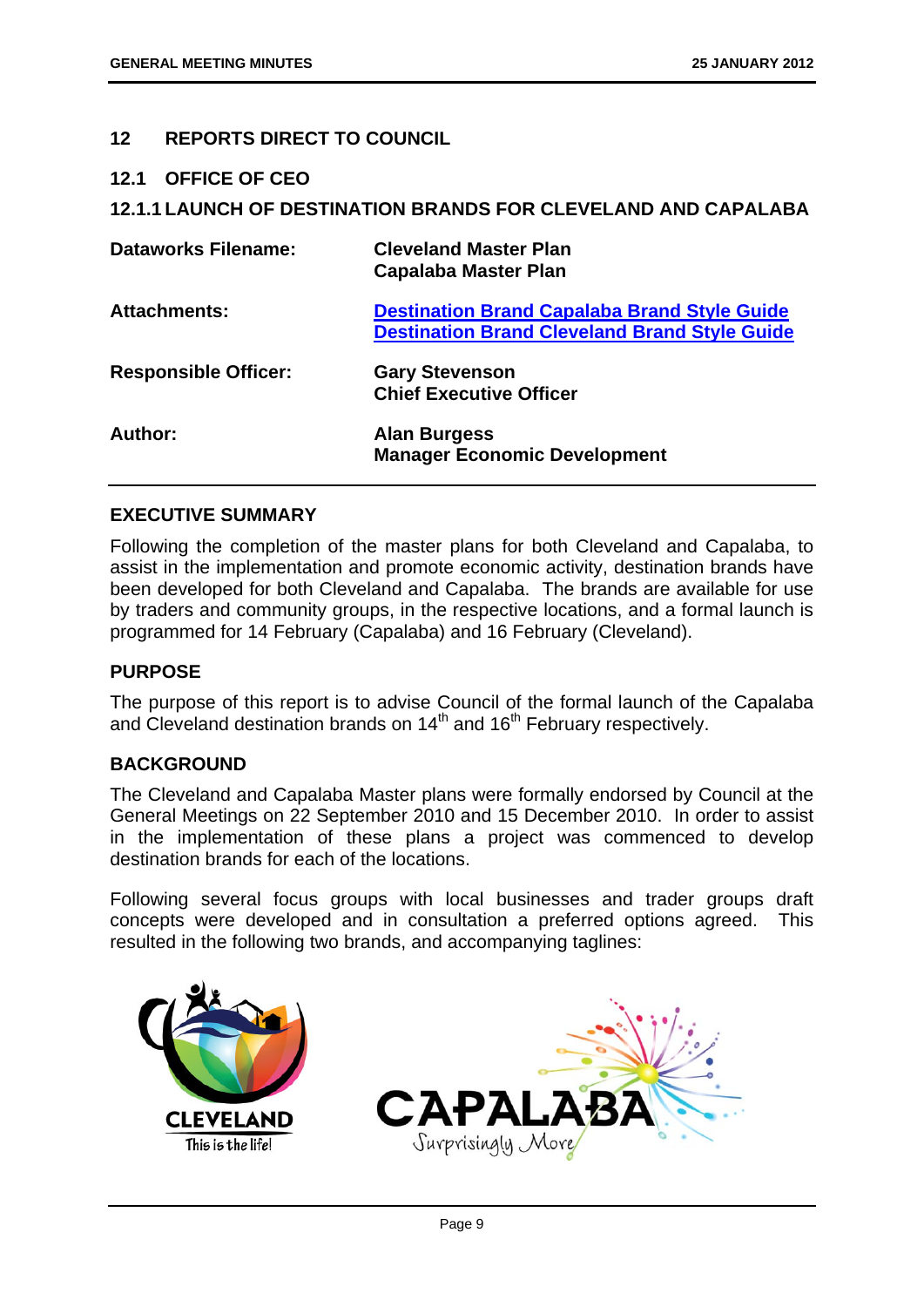The destination brands are designed to generate a sense of place, and are available for use by the local traders and community groups. The wider the brand is used the greater the recognition, driving greater numbers of customers to the centres – thereby stimulating economic activity. It is also proposed the brands will be used to assist in investment attraction. The Style guides are attached for reference.

# **ISSUES**

- A launch of the Capalaba brand has been programmed for 12pm, 14 February, at the Capalaba Central Shopping centre (opposite the Coffee club).
- A launch of the Cleveland brand has been programmed for 12pm, 16 February, at the Stockland Cleveland Shopping Centre (opposite Woolworths).
- All Councillors have been invited to attend and the Mayor will formally launch the brands.

# **RELATIONSHIP TO CORPORATE PLAN**

## **6. Supportive and vibrant economy**

Businesses will thrive and jobs will grow from opportunities generated by low impact industries, cultural and outdoor lifestyle activities, ecotourism and quality educational experiences.

- 6.1 Bolster the local economy and local employment by providing business support to local companies, promoting social enterprise and providing opportunities for creativity, diversity and entrepreneurial activity
- 6.2 Market the distinctive image of the Redlands by encouraging low impact businesses that are knowledge-based and creative to establish in the city
- 6.3 Promote significant redevelopment of Cleveland and Capalaba as principal regional activity centres delivering mixed-use centres that provide opportunities for economic investment and local employment
- 6.4 Bring new business to the Redlands by promoting the city as a sustainable business locale, promoting Redland's advantages and advocating for the relocation of a major state government department

## **5. Wise planning and design**

We will carefully manage population pressures and use land sustainably while advocating and taking steps to determine limits of growth and carrying capacity on a local and national basis, recognising environmental sensitivities and the distinctive character, heritage and atmosphere of local communities. A well-planned network of urban, rural and bushland areas and responsive infrastructure and transport systems will support strong, healthy communities.

5.5 Plan and develop a network of accessible centres that provide a wide range of retail, commercial and community services along with local employment opportunities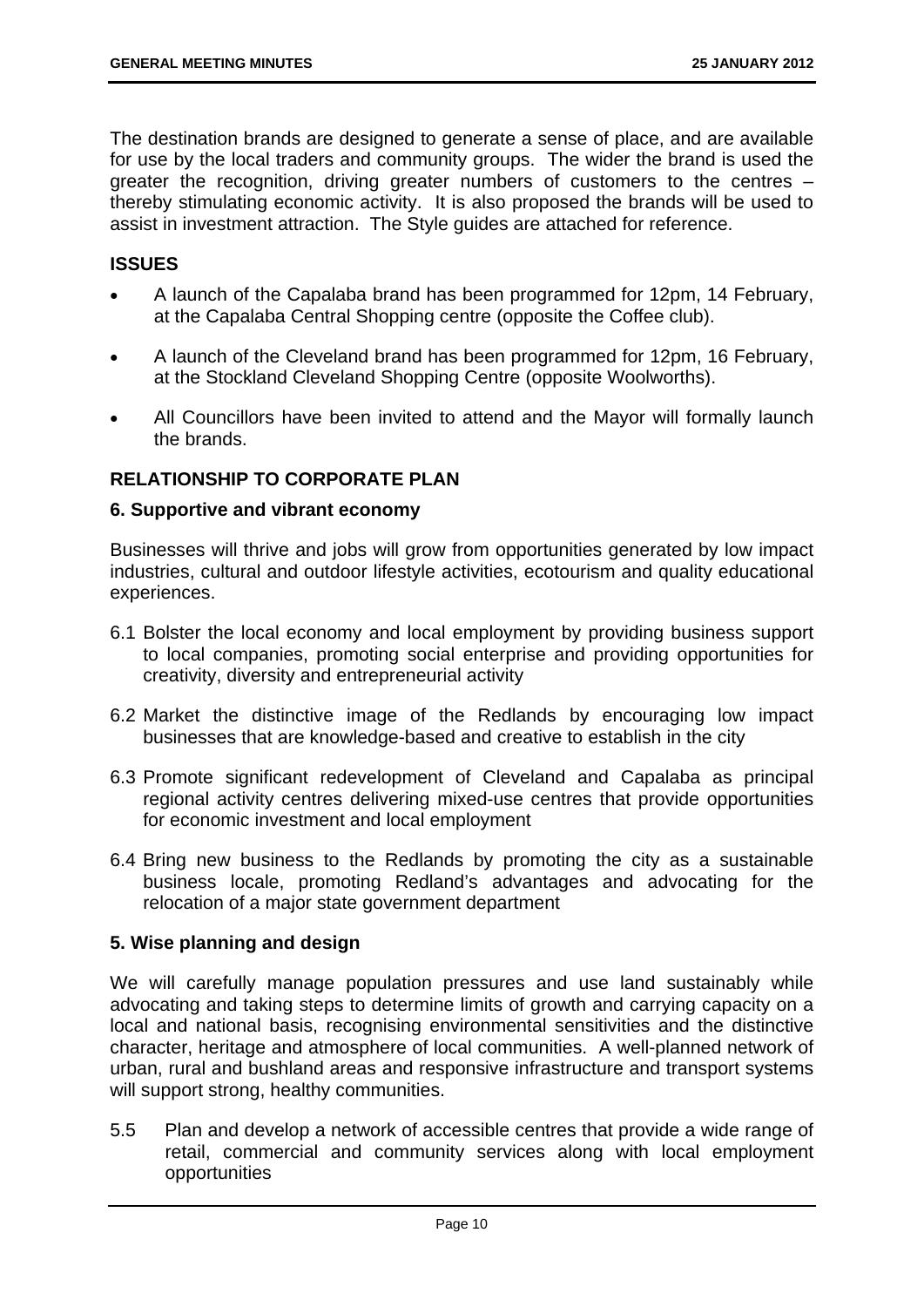# **FINANCIAL IMPLICATIONS**

There are no financial implications impacting Council as a result of this report.

# **PLANNING SCHEME IMPLICATIONS**

The City Planning & Environment Group was consulted and it is considered that the outcome of recommendations in this report will not require any amendments to the Redlands Planning Scheme.

## **CONSULTATION**

Local businesses, shopping centres, trading groups and Chambers of commerce were all consulted during the development of the logos and taglines.

## **OPTIONS**

## **PREFERRED**

Council resolve to note the launch of the destination brands for Capalaba and Cleveland at 12pm  $14<sup>th</sup>$  and  $16<sup>th</sup>$  February 2012 respectively.

# **OFFICER'S RECOMMENDATION/ COUNCIL RESOLUTION**

| Moved by:    | <b>Cr M Elliott</b>  |
|--------------|----------------------|
| Seconded by: | <b>Cr K Williams</b> |

**That Council resolve to note the launch of the destination brands for Capalaba and Cleveland at 12pm on the 14th and 16th February 2012 respectively.**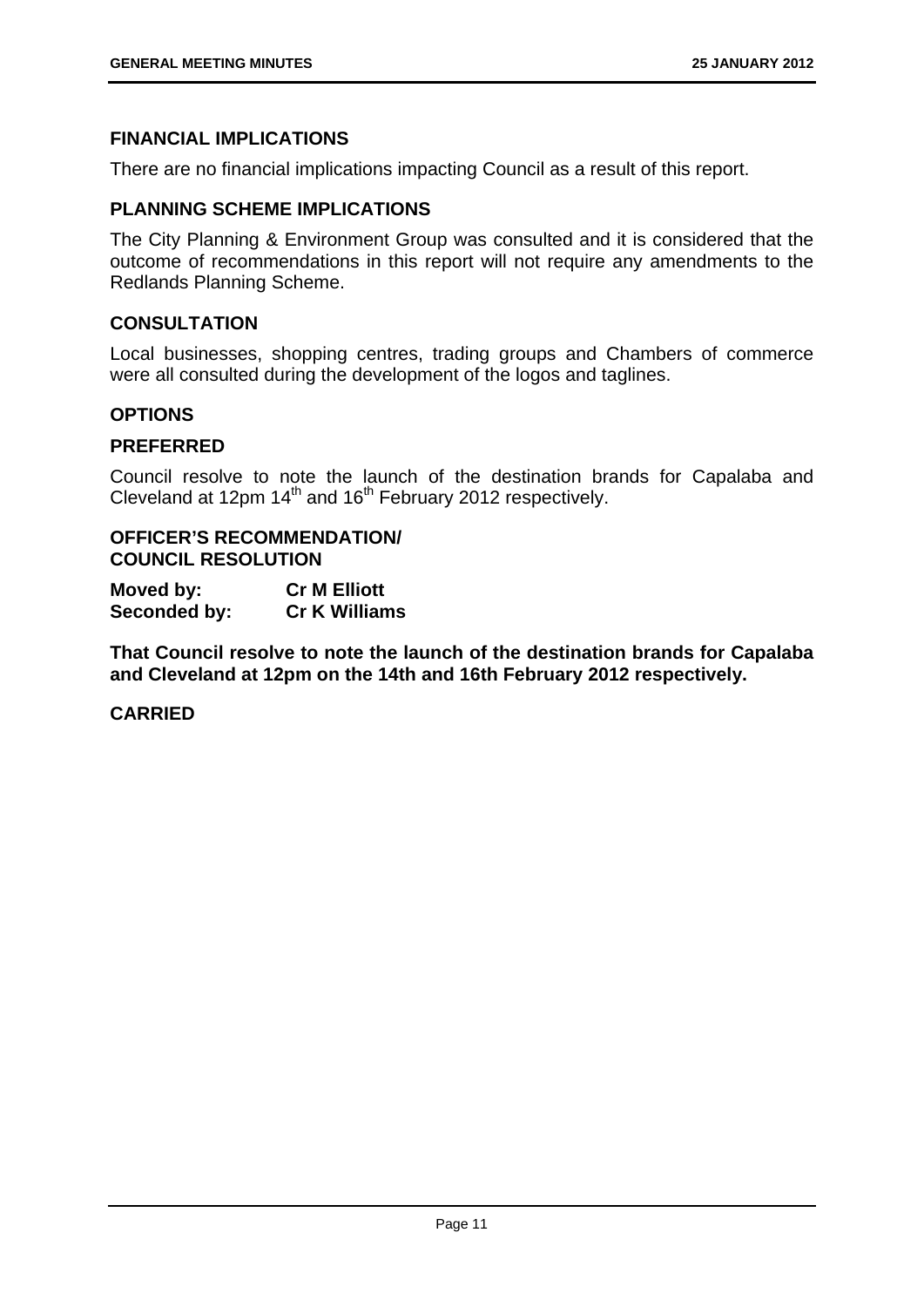# **12.2 GOVERNANCE 12.2.1 SMBI NEEDS CAMPAIGN FOR THE UPCOMING 2012 STATE ELECTION Dataworks Filename: GOV SMBI Needs Campaign - State Govt Election 2012 Responsible Officer: Nick Clarke General Manager Governance**  Author: **Mark Conlan Principal Advisor SMBI Strategy**

#### **EXECUTIVE SUMMARY**

The Strategic Framework for Addressing SMBI Issues, endorsed by Council in 2009, contained a proposal for a State Government campaign prior to and after the 2009 State election. Council proposes to undertake a similar SMBI needs campaign in the lead up to the 2012 State election to secure political commitment.

The focus of the campaign will be on the six key issues raised through recent community consultation and feedback from State government in the development of the SMBI 2030 Community Plan.

These issues are: transport; economic development; community services and facilities; sport and recreation; environmental protection and SMBI growth management.

## **PURPOSE**

To seek Council endorsement of a SMBI Needs Campaign in the lead up to and following the 2012 State Election.

#### **BACKGROUND**

In early 2009 Council adopted a strategic framework for addressing SMBI issues. The framework contained a campaign (with community involvement) to call on the State Government to meet its responsibilities and commit to funding to address SMBI civil and social infrastructure deficiencies in partnership with Council.

The 2009 campaign had three phases:

- 1. 2009 Election Phase called on major political parties and relevant candidates to declare their position and make a commitment with respect to the future needs of the SMBI communities.
- 2. 2009-2012 Government Phase would follow up post the election to ensure preelection commitments to partnering with Council were met to plan for future needs and to commit substantial capital funding.
- 3. 2012 Election Phase would call on major political parties and relevant candidates to account for their level of commitment and call on greater commitment to long term strategies.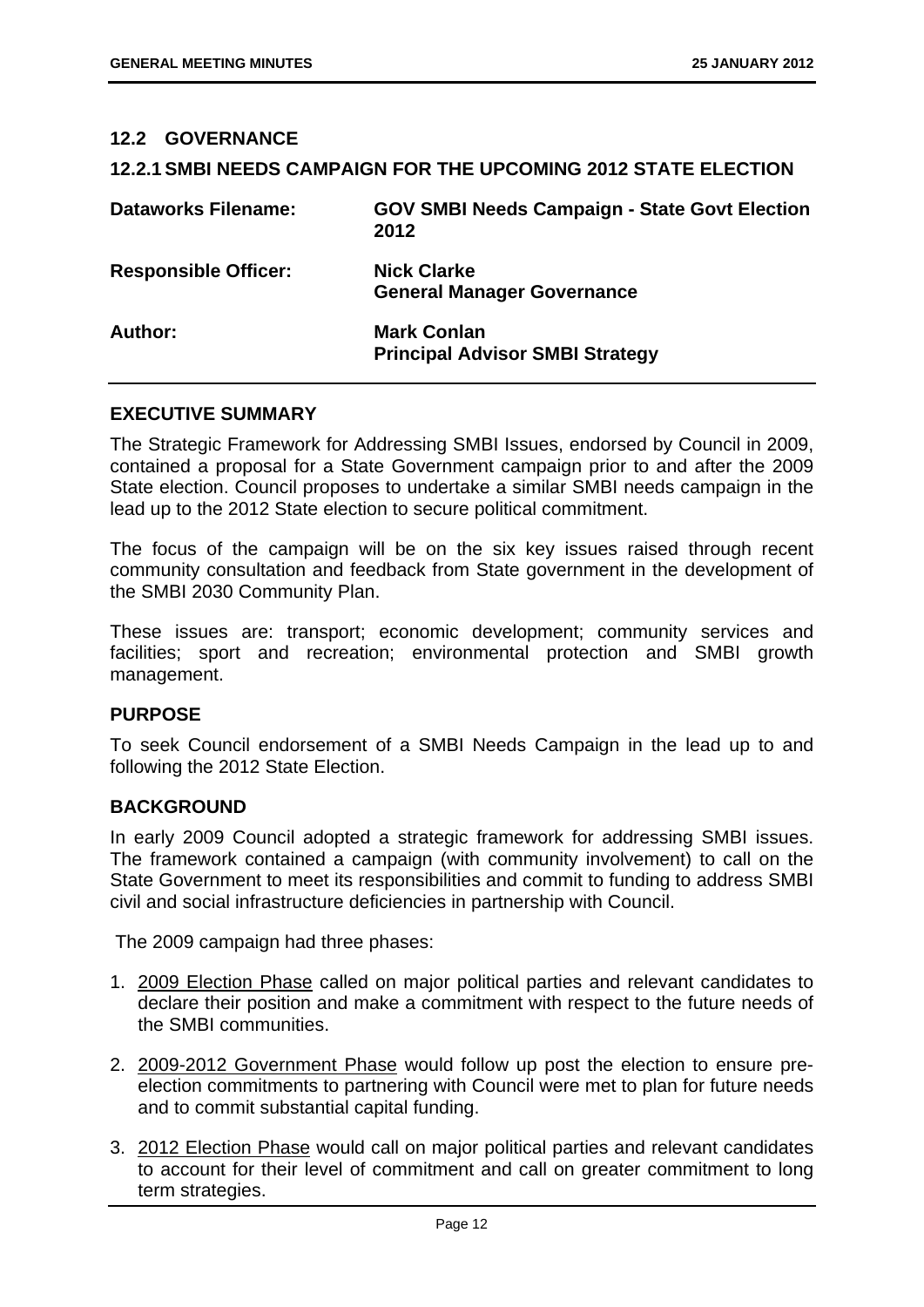The SMBI Needs Campaign for the 2012 State election is based on the three phases of the 2009 campaign above.

# **ISSUES**

The primary purpose of the *SMBI Needs Campaign 2012* is to secure future State government commitment to key actions required to assist in resolving issues raised by Council and the SMBI communities. State Government feedback on SMBI 2030 received by Council has further refined the issues.

The campaign has four secondary purposes:

- 1. To inform and educate the wider community about the issues facing Council and the SMBI.
- 2. To hold those in power accountable for their 2009 pre-election promises. It is hoped this will strengthen support for SMBI initiatives of those in power in the future.
- 3. To offer all standing candidates for the 2012 State election the opportunity of establishing their position on SMBI issues and what support they can provide if elected.
- 4. To provide Council and the SMBI community direction and purpose when lobbying State representatives in the upcoming election.

The 2012 campaign will contain four elements:

- 1. Provide facts;
- 2. Disseminate the message;
- 3. Seek political commitment; and
- 4. Encourage community led campaign.

These four elements combine to create a coordinated and targeted SMBI Needs Campaign. Dates for the delivery of the campaign are dependant in the main on the timing of the announcement of the State election.

## **RELATIONSHIP TO CORPORATE PLAN**

# **8. Inclusive and ethical governance**

Deep engagement, quality leadership at all levels, transparent and accountable democratic processes and a spirit of partnership between the community and Council will enrich residents' participation in local decision making to achieve the community's Redlands 2030 vision and goals

8.3 Establish and maintain effective partnerships with local, regional and national organisations and governments to deliver the visions and goals of the community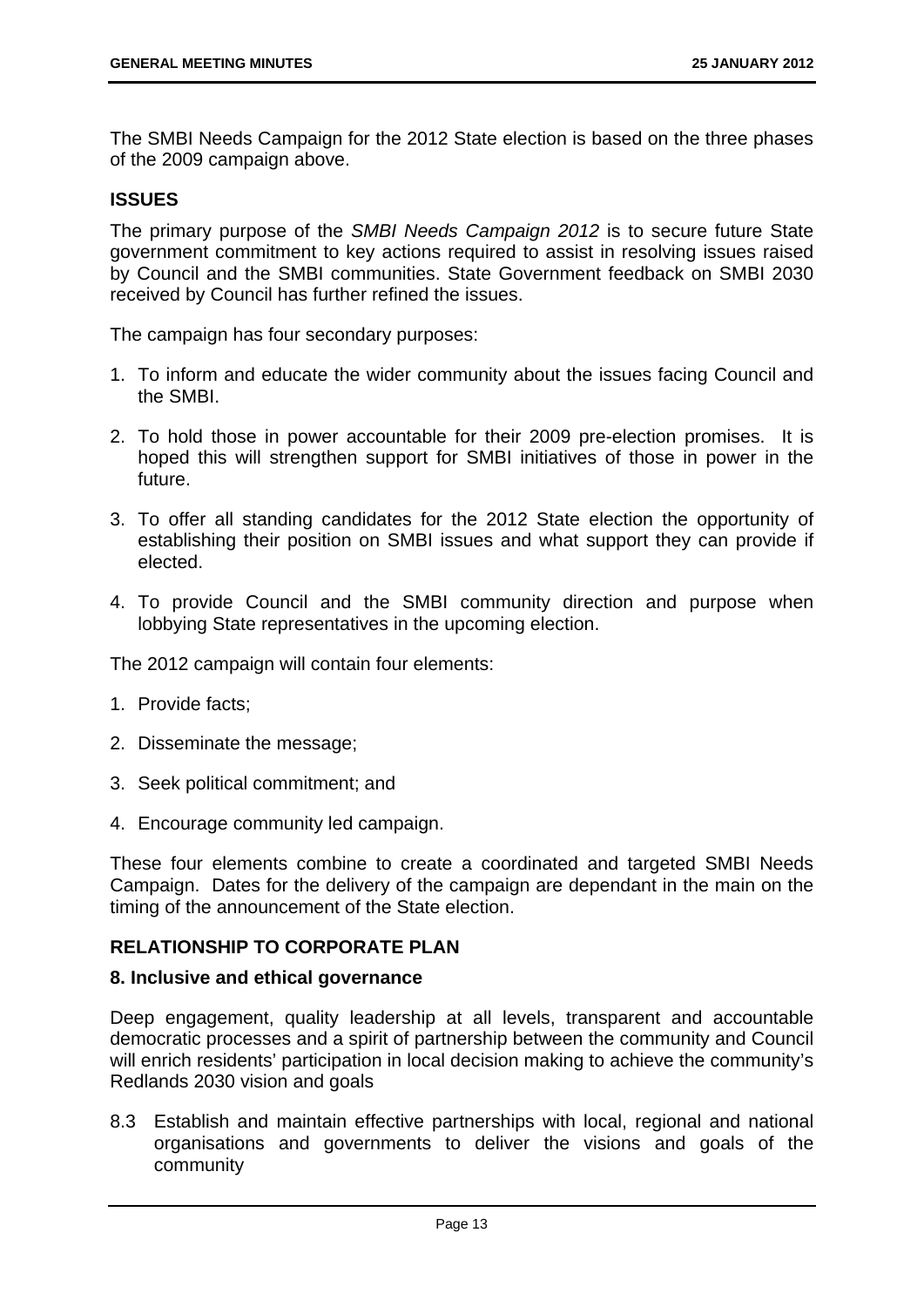## **FINANCIAL IMPLICATIONS**

This recommendation does not require any change to the current year's budget as costs can be accommodated through existing resources.

## **PLANNING SCHEME IMPLICATIONS**

The City Planning and Environment Group was consulted and it is considered that the outcome of recommendations in this report will not require any amendments to the Redlands Planning Scheme.

# **CONSULTATION**

The 2012 SMBI Needs Campaign is a continuation of the *RCC Strategic Framework to Address SMBI Issues,* Jan 2009. Consultation has included Chief Executive Officer; General Manager Governance; Group Manager Marketing and Communications; Group Manager Community Futures, and Principal Advisor SMBI Strategic Planning. The scope of consultation will broaden in the lead up to the election.

# **OPTIONS**

## **PREFERRED**

That Council resolve to endorse the SMBI Needs Campaign in the lead up to and following the 2012 State Election.

# **ALTERNATIVE**

That Council resolve to endorse a revised SMBI Needs Campaign in the lead up to and following the 2012 State Election.

### **OFFICER'S RECOMMENDATION/ COUNCIL RESOLUTION**

| Moved by:    | <b>Cr M Elliott</b>  |
|--------------|----------------------|
| Seconded by: | <b>Cr K Williams</b> |

**That Council resolve to endorse the SMBI Needs Campaign in the lead up to and following the 2012 State Election.**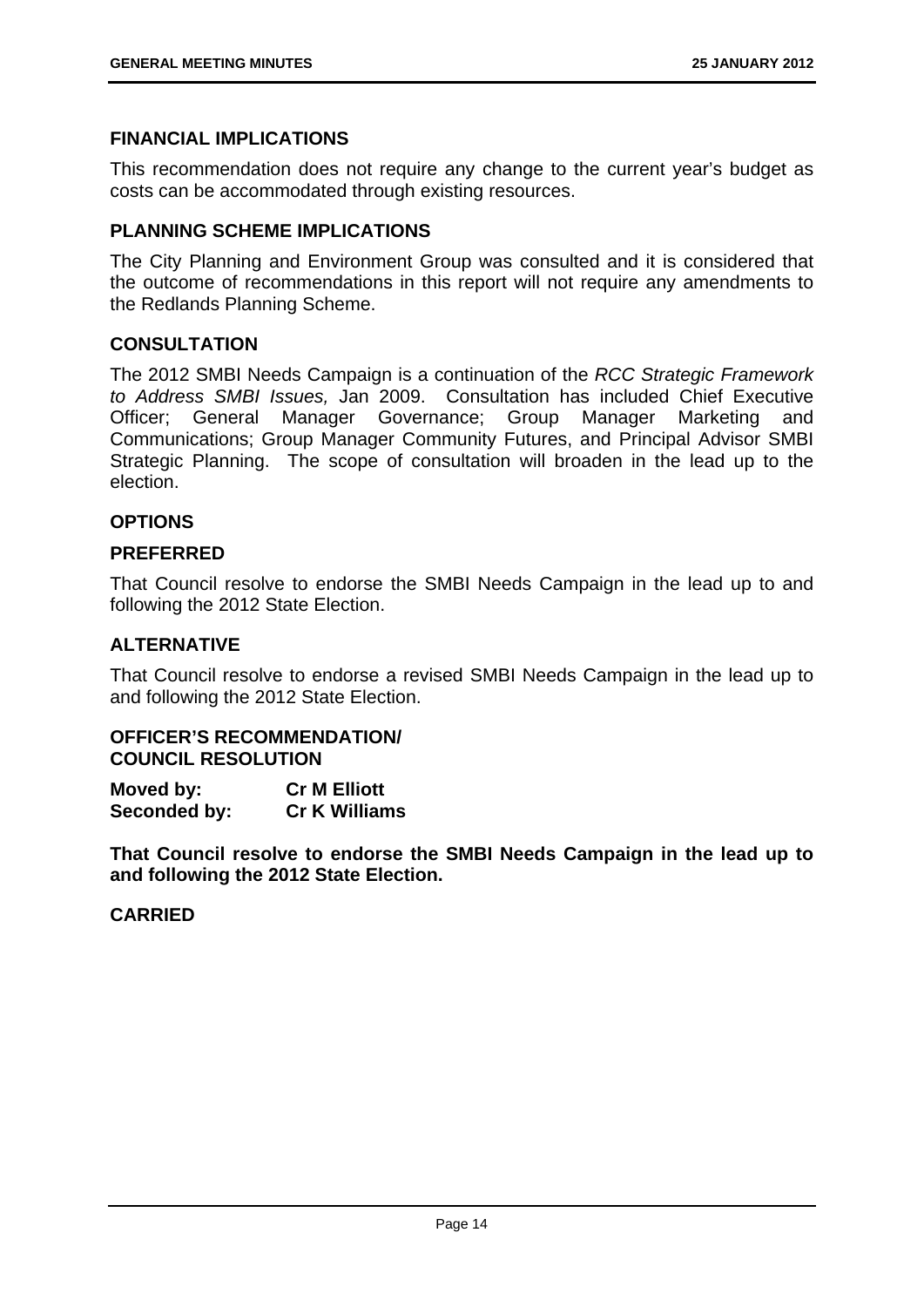### **12.2.2 AMENDMENT TO COUNCIL MEETING SCHEDULE**

| <b>Dataworks Filename:</b>  | <b>GOV Council Meeting Dates and Information</b>                                       |
|-----------------------------|----------------------------------------------------------------------------------------|
| <b>Responsible Officer:</b> | <b>Nick Clarke</b><br><b>General Manager Governance</b>                                |
| Author:                     | <b>Trevor Green</b><br><b>Principal Advisor Corporate and Democratic</b><br>Governance |

# **EXECUTIVE SUMMARY**

Based on the planned date for the 2012 local government elections for 31 March 2012, at the General Meeting 26 October 2011 Council resolved to adopt a schedule of dates and times for ordinary meetings and standing committee meetings from January 2012 to March 2012.

This morning the Premier Anna Bligh announced that the local government elections would move from March 31 to a date in late April or early May.

It is therefore considered appropriate to amend the meeting schedule for March to include the committee meetings and move the general meeting to the end of the month, as per the standard scheduling. The meeting schedule for April (or possibly even further), will be put forward to Council when the date for the local government elections is confirmed.

## **PURPOSE**

Due to the announced postponement of the 2012 local government elections, to amend the March 2012 schedule of dates and times for ordinary meetings and standing committee meetings as detailed in this report.

## **BACKGROUND**

The *Local Government Act 2009 and Local Government (Operations) Regulation 2010* provide the overarching framework for local government meetings. In relation to the scheduling of meetings, the Act and Regulation include the following requirements:

- 1. A local government must meet at least once in each month for a region, city or town; unless a meeting variation is granted by the Minister.
- 2. A local government must, at least once in each year, publish in a newspaper circulating generally in its area, a notice of the days and times when its ordinary meetings, and the ordinary meetings of its standing committees, will be held.
- 3. A local government must hold a meeting (post-election meeting) within 14 days after the conclusion of each quadrennial election. ("conclusion" is defined in the *Local Government Electoral Act 2011* as the last declaration of a poll conducted in the election, being displayed at the office of the returning officer).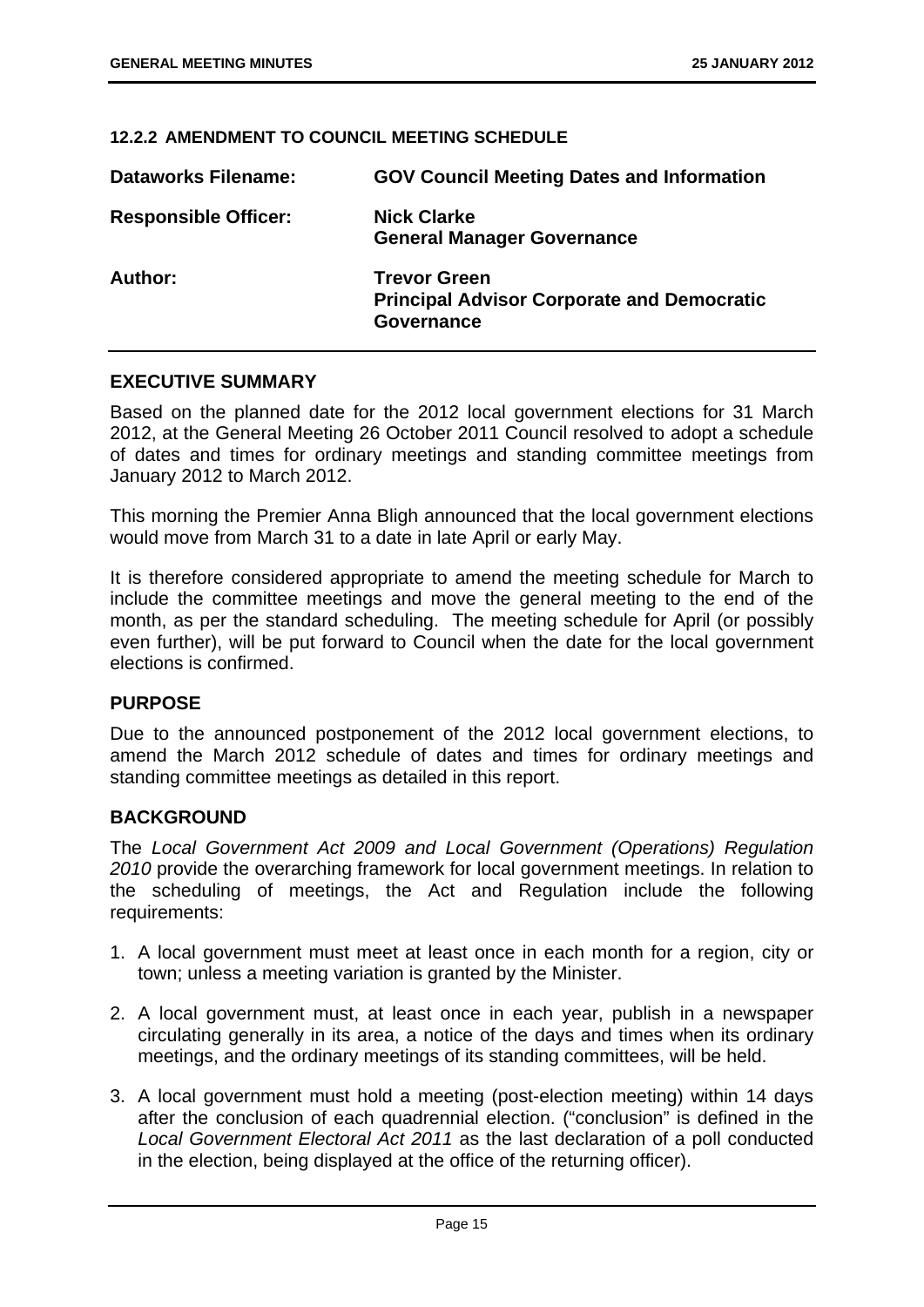4. The matters a local government must consider at a post-election meeting include the day and time for holding other meetings.

In summary, Council sets its yearly meeting schedule at the end of the preceding year and puts a public notice of all meeting dates and times in the local paper. In an election year Council only sets the next year's meeting schedule up to the time of the election. At the post-election meeting, Council then sets the meeting schedule for the remainder of the year.

Section 23 of the *Local Government Electoral Act 2011* states that the local government election is to be held on the last Saturday of March 2012 (31st March 2012), however a different day for a quadrennial election may be fixed by a regulation.

This morning Premier Anna Bligh announced that:

- 1. She intends to call the 2012 State election for Saturday the  $24<sup>th</sup>$  of March; and
- 2. The local government elections would move from March 31 to a date in late April or early May.

# **ISSUES**

At the General Meeting 26 October 2011 (Item 14.2.2), Council resolved to adopt a schedule of dates and times for ordinary meetings and standing committee meetings from January 2012 to March 2012. The schedule was based on the planned local government election date of 31 March, with only a general meeting to be held in March.

With the announcement today of the planned postponement of the local government elections to a date in late April or early May, it is considered appropriate to amend the meeting schedule for March to include the committee meetings and move the general meeting to the end of the month, as per the standard scheduling.

| <b>March 2012</b>                 |               |      |
|-----------------------------------|---------------|------|
| Development & Community Standards | Tues 16 March | 10am |
| Planning & Policy                 | Wed 17 March  | 9am  |
| Development & Community Standards | Tues 20 March | 10am |
| <b>Customer Services</b>          | Wed 21 March  | 9am  |
| Corporate Services & Governance   | Wed 21 March  | 2pm  |
| <b>General Meeting</b>            | Wed 28 March  | 4pm  |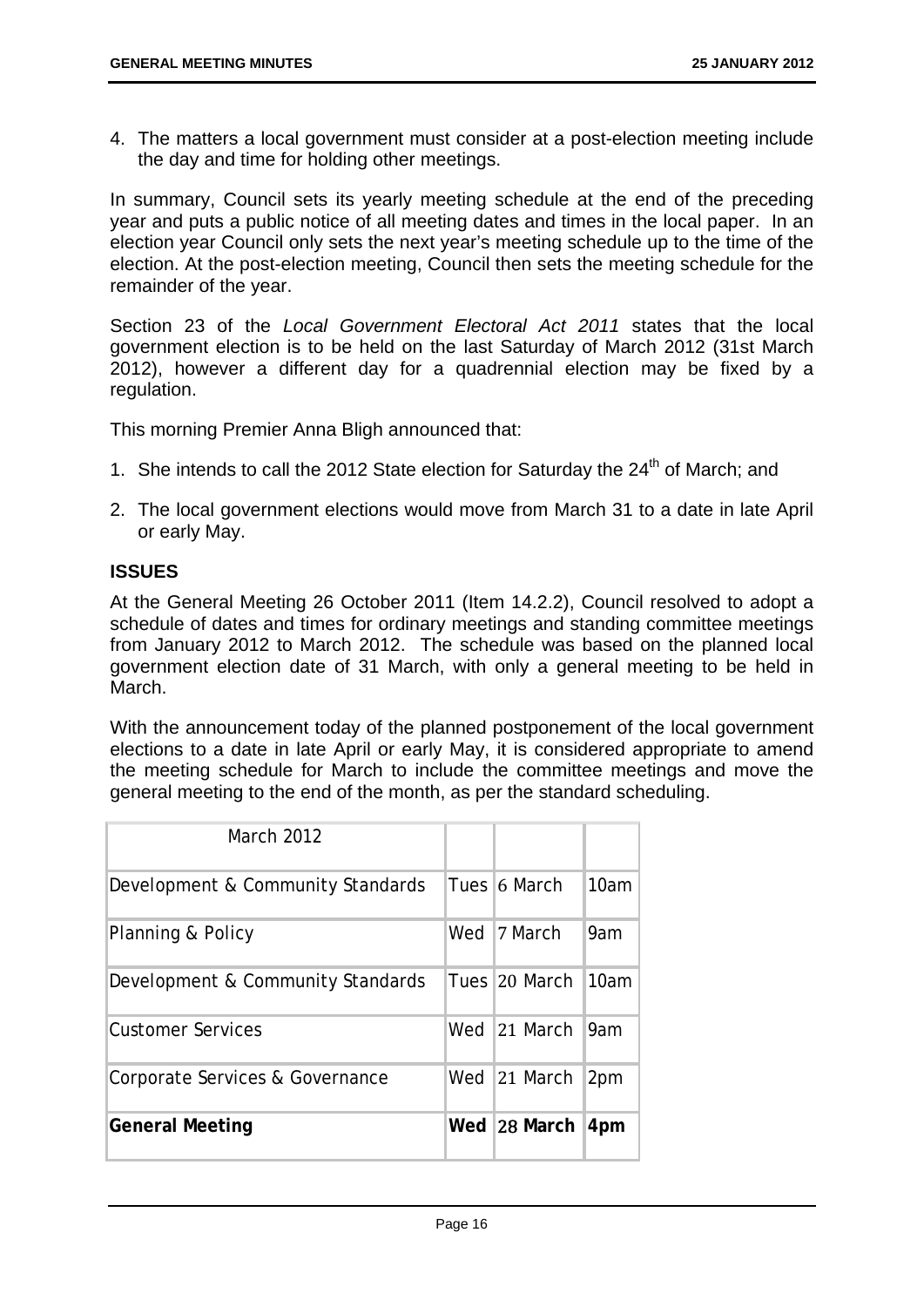With the lack of certainty at this time for the date for the local government elections (late April or early May; with the possibility of being pushed further out), the meeting schedule for April (or possibly even further), will be put forward to Council when the date for the local government elections is confirmed.

# **RELATIONSHIP TO CORPORATE PLAN**

## **8. Inclusive and ethical governance**

Deep engagement, quality leadership at all levels, transparent and accountable democratic processes and a spirit of partnership between the community and Council will enrich residents' participation in local decision making to achieve the community's Redlands 2030 vision and goals.

# **FINANCIAL IMPLICATIONS**

There are no financial implications impacting Council as a result of this report.

# **PLANNING SCHEME IMPLICATIONS**

There are no planning scheme implications associated with this report.

# **CONSULTATION**

Consultation has occurred with the Chief Executive Officer.

# **OPTIONS**

# **PREFERRED**

That Council resolve to amend the March 2012 schedule of dates and times for ordinary meetings and standing committee meetings as detailed in this report.

# **ALTERNATIVE**

That Council not amend the March 2012 schedule of dates and times for ordinary meetings and standing committee meetings.

## **OFFICER'S RECOMMENDATION/ COUNCIL RESOLUTION**

| Moved by:    | <b>Cr M Elliott</b> |
|--------------|---------------------|
| Seconded by: | <b>Cr K Reimers</b> |

**That Council resolve to amend the March 2012 schedule of dates and times for ordinary meetings and standing committee meetings as detailed in this report.**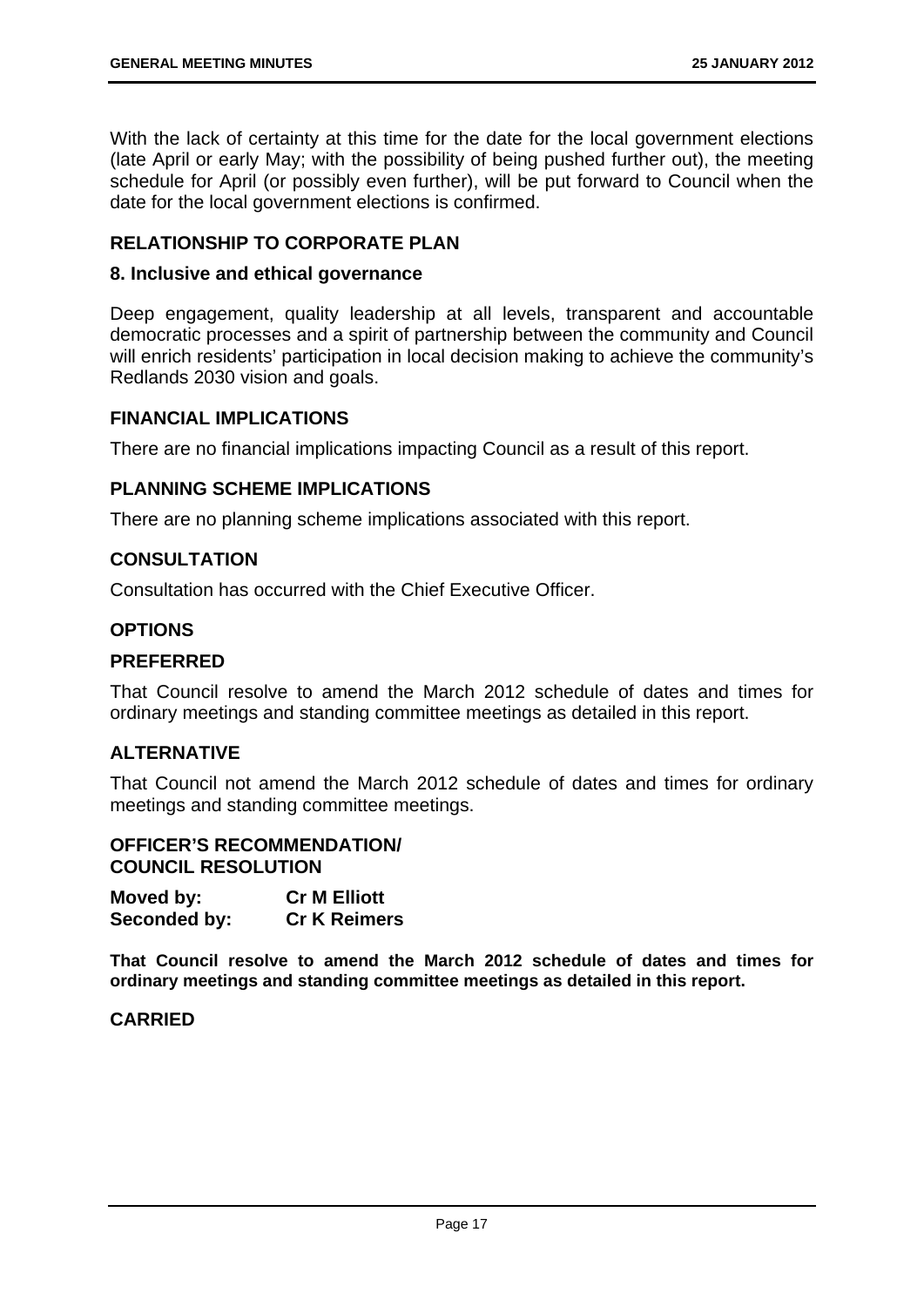# **12.3 CORPORATE SERVICES**

## **12.3.1 DECEMBER 2011 MONTHLY FINANCIAL REPORTS**

| <b>Dataworks Filename:</b>  | <b>FM Monthly Financial Reports to Committee</b>                               |
|-----------------------------|--------------------------------------------------------------------------------|
| <b>Attachment:</b>          | <b>RCC Monthly Financial Report December 2011</b>                              |
| <b>Responsible Officer:</b> | <b>Martin Drydale</b><br><b>General Manager Corporate Services</b>             |
| Author:                     | <b>Kevin Lamb</b><br><b>Service Manager Financial &amp; Capital Management</b> |

## **EXECUTIVE SUMMARY**

Section 152(2) of the *Local Government (Finance Plans & Reporting) Regulation 2010* requires the Chief Executive Officer to present the financial report to a monthly meeting.

The financial statements for December 2011 demonstrate that Council exceeded targets set in the 2011-2012 budget for six of the seven Financial Stability Key Financial Performance Indicators. These are:

- level of dependence on general rate revenue
- ability to pay our bills current ratio
- ability to repay our debt debt servicing ratio
- cash balance
- cash balances cash capacity in months
- long term financial stability debt to assets ratio

The following Financial Stability Ratio Key Financial Performance Indicator is outside of Council's target range:

operating performance

With respect to the five measures of sustainability adopted as part of the 2011-2012 budget, Council is currently meeting four of the five targets. The measures currently being met are:

- operating surplus ratio
- net financial liabilities ratio
- interest cover ratio
- asset consumption ratio

Council's system is currently being structured to measure its' asset sustainability ratio.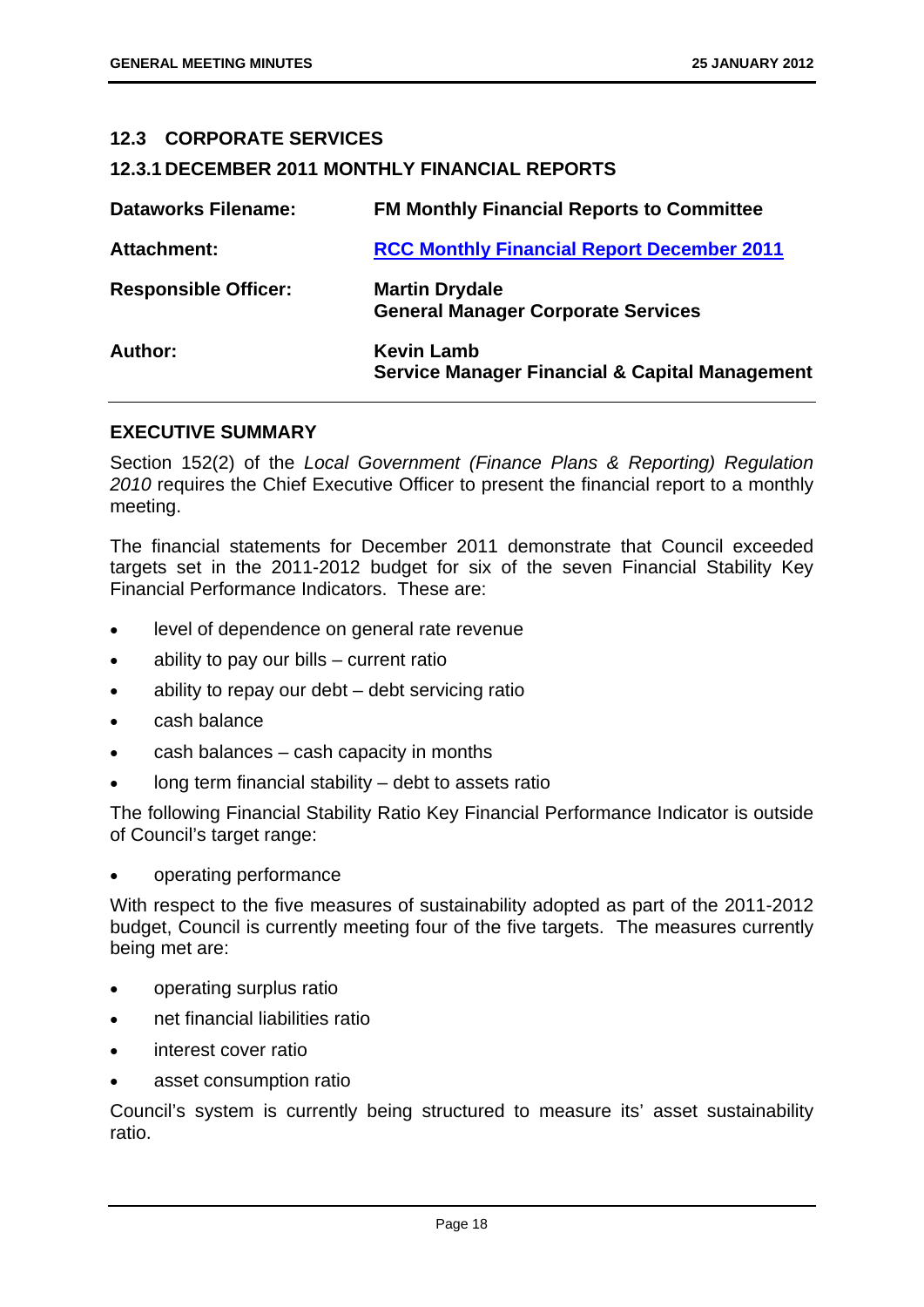# **PURPOSE**

The purpose is to present the December 2011 financial report to Council and explain the content and analysis of the report. Section 152(2) of the *Local Government (Finance, Plans & Reporting) Regulation 2010* requires the Chief Executive Officer of a local government to present statements of its accounts to the local government.

# **BACKGROUND**

The Corporate Plan contains a strategic priority to support the organisation's capacity to deliver services to the community by building a skilled, motivated and continually learning workforce, ensuring assets and finances are well managed, corporate knowledge is captured and used to best advantage, and that services are marketed and communicated effectively.

# **ISSUES**

Please refer to the attached Monthly Financial Performance Report.

# **RELATIONSHIP TO CORPORATE PLAN**

## **8. Inclusive and ethical governance**

Deep engagement, quality leadership at all levels, transparent and accountable democratic processes and a spirit of partnership between the community and Council will enrich residents' participation in local decision making to achieve the community's Redlands 2030 vision and goals

- 8.7 Ensure Council resource allocation is sustainable and delivers on Council and community priorities
- 8.8 Provide clear information to citizens about how rates, fees and charges are set and how Council intends to finance the delivery of the Community Plan and Corporate Plan

## **FINANCIAL IMPLICATIONS**

Please refer to the attached Monthly Financial Performance Report.

## **PLANNING SCHEME IMPLICATIONS**

The City Planning & Environment Group was consulted and it is considered that the outcome of recommendations in this report will not require any amendments to the Redlands Planning Scheme.

# **CONSULTATION**

Consultation has taken place amongst the Executive Leadership Group.

# **OPTIONS**

## **PREFERRED**

That Council resolve to note the End of Month Financial Reports for December 2011 and explanations as presented in the Monthly Financial Performance Report.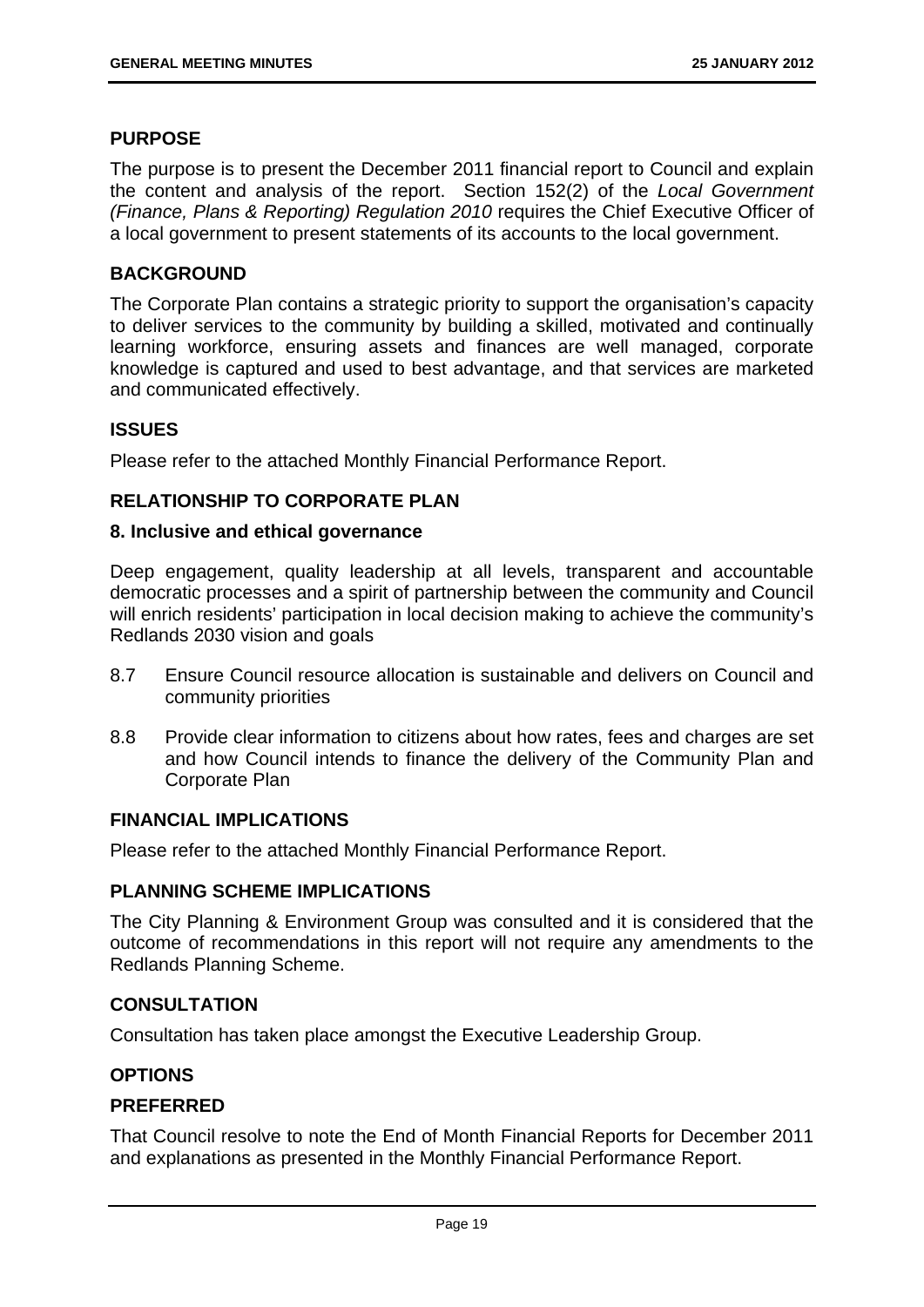# **ALTERNATIVE**

That Council requests additional information.

**OFFICER'S RECOMMENDATION/ COUNCIL RESOLUTION** 

| Moved by:    | <b>Cr M Elliott</b> |
|--------------|---------------------|
| Seconded by: | <b>Cr H Murray</b>  |

**That Council resolve to note the End of Month Financial Reports for December 2011 and explanations as presented in the attached Monthly Financial Performance Report.**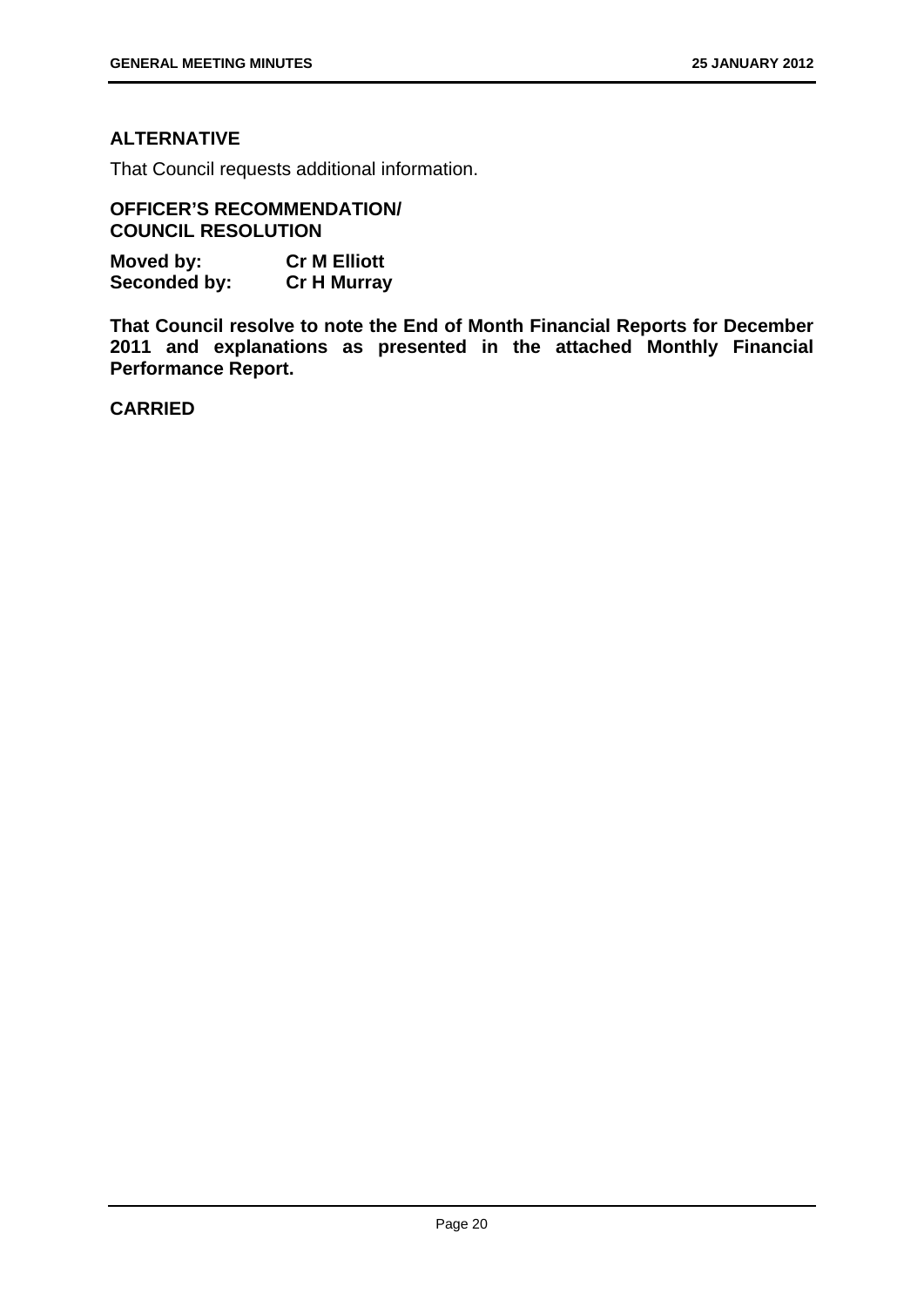# **12.3.2 QUARTERLY BUSINESS ACTIVITY REPORTS**

| <b>Dataworks Filename:</b>  | <b>FM Quarterly Projects and Business Unit Activity</b><br><b>Reports</b>             |
|-----------------------------|---------------------------------------------------------------------------------------|
| <b>Attachment:</b>          | <b>Quarterly Business Activity Reports December</b><br>2011                           |
| <b>Responsible Officer:</b> | <b>Martin Drydale</b><br><b>General Manager Corporate Services</b>                    |
| Author:                     | <b>Helen Griffith</b><br><b>Management Accountant Commercial</b><br><b>Businesses</b> |

# **EXECUTIVE SUMMARY**

The attached report shows the Operating Statements for Council's business activities subject to the Code of Competitive Conduct for the quarter ending December 2011.

# **PURPOSE**

Council resolved to apply the Code of Competitive Conduct to 9 Business Activities (Type 3s) as part of its 2011/12 adopted budget. This report highlights actual to budget results for revenue and expenditure and provides commentary on major variations. In line with previous reports this document presents the operational results for 8 of the 9 Business Activities Council adopted as part of its 2011/12 budget process.

# **BACKGROUND**

In line with previous reports this document presents the operational results for 8 of the 9 Business Activities Council adopted as part of its 2011/12 budget process.

# **ISSUES**

Financial statements for 8 of the 9 Business Activities that Council has resolved to apply the Code of Competitive Conduct to in the 2011/12 year are in the attached report. In line with previous quarterly submissions reporting for the Marine Transport business activity has not been supplied for December. The Marine Transport business activity is currently under review to improve the information contained and extracted from the financial management system.

The financials relating to the business activities subject to the code of competitive conduct are under development and further refinement. Fleet Operations was unable to provide commentary for its variances and some highlights are provided below. Extracts from the financial management system have been provided for this quarterly review although some line items are still under investigation and more detailed commentary will be provided at the third quarter reporting stage.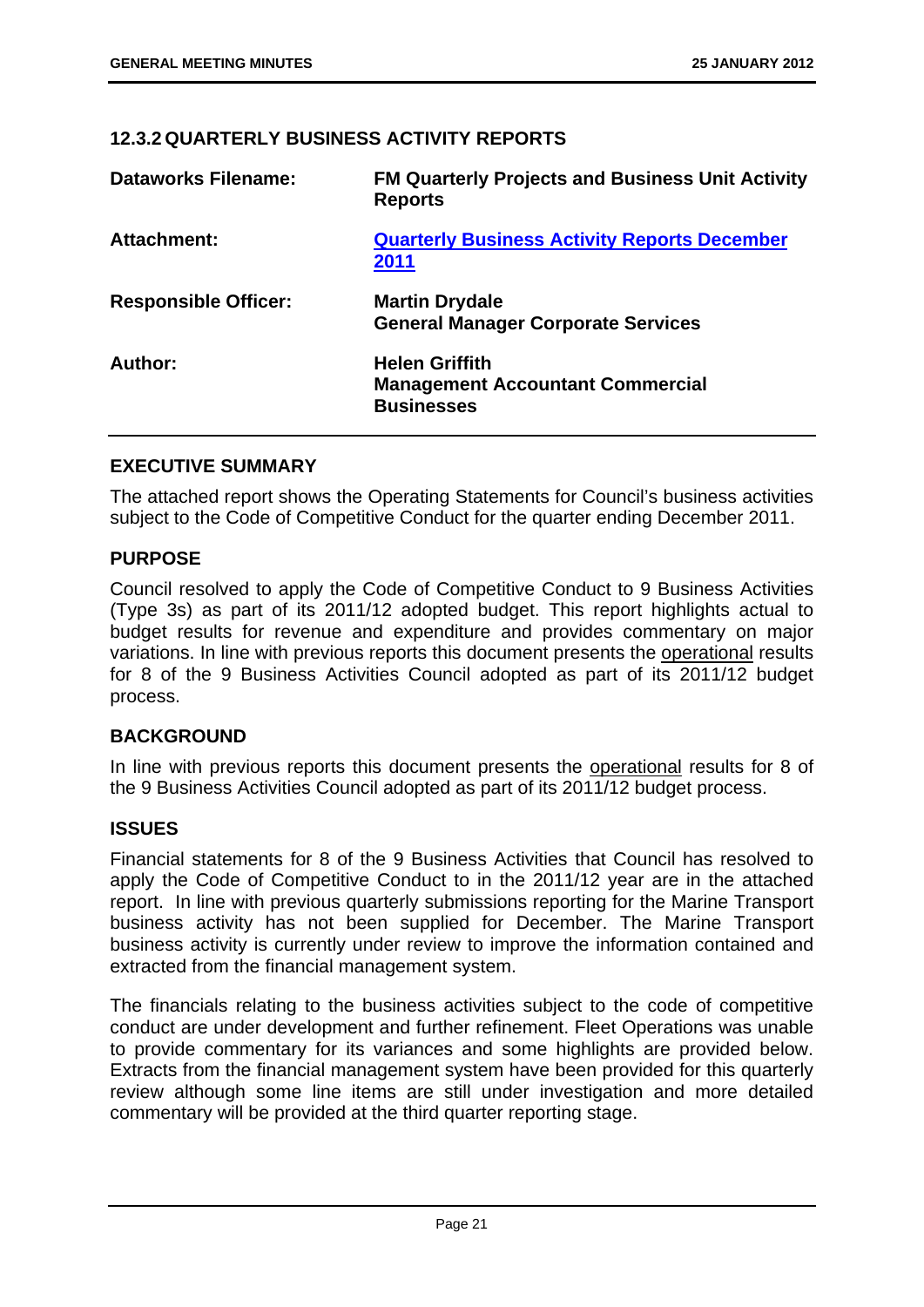# **RELATIONSHIP TO CORPORATE PLAN**

## **8. Inclusive and ethical governance**

Deep engagement, quality leadership at all levels, transparent and accountable democratic processes and a spirit of partnership between the community and Council will enrich residents' participation in local decision making to achieve the community's Redlands 2030 vision and goals

- 8.7 Ensure Council resource allocation is sustainable and delivers on Council and community priorities; and
- 8.8 Provide clear information to citizens about how rates, fees and charges are set and how Council intends to finance the delivery of the Community Plan and Corporate Plan.

## **FINANCIAL IMPLICATIONS**

## Redland Art Gallery

Redland Art Gallery received an unexpected grant of \$6K and were under budget in employee costs \$24K and goods and services \$19K.

## School Age Care

School Age Care received extra income of \$57K from debtors and child care benefit entitlements but had not received an expected \$13K from Australian Sports Commission Grants. Expenses were over budget by \$67K in employee costs and \$32K goods and services due to the timing of invoices and extra costs required to set up the new Thornlands after school care room.

## Cemetery Development & Maintenance

Cemetery Development & Maintenance had an increase in revenue \$8K due to a greater number of burials and an extra State Government Grant for a project completed in the 10/11 year. Expenses were on par with forecasts.

#### Fleet Leasing and Operations

Fleet Leasing and Operations were under in revenue by \$19K mainly owing to the under recovery from internal sources and over in internal expenses \$38K.

## Quarry Operations

Quarry Operations received more than anticipated revenue with extra gravel required for Roads and Maintenance and sales of overburden material externally whilst expenditure was under in employee costs and goods and services.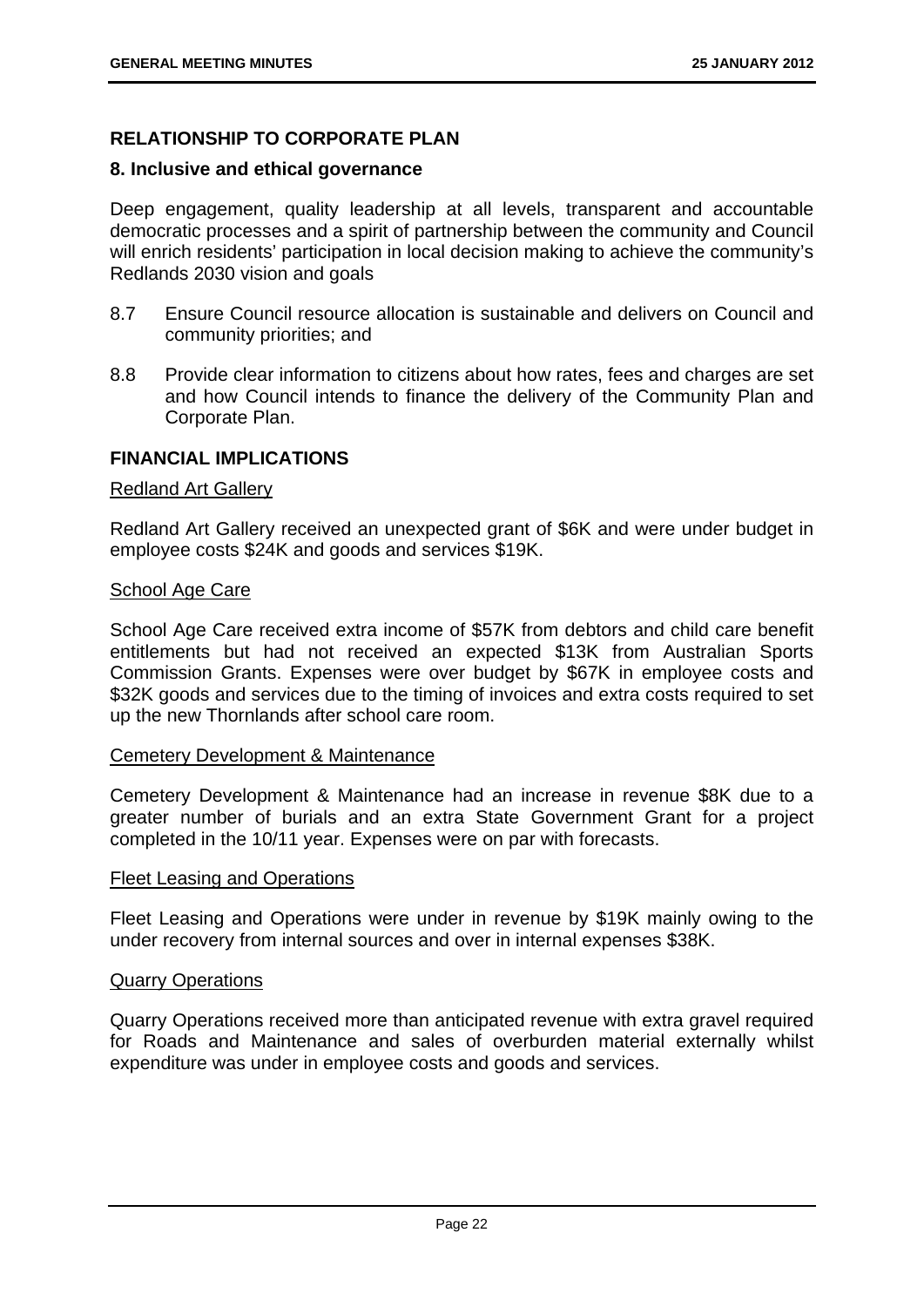#### Caravan Parks and Camping

Caravan Parks and Camping had an increase in revenue with higher occupancy across all parks due to the fine weather resulting in an increase in expenditure for litter bins and park rangers salaries. An increase in Depreciation of \$48K has had a negative effect on the program.

#### Building Certification

Building Certification was over budget in total revenue even with the downturn in construction work, its expense was over budget in salaries and wages following a voluntary redundancy payout.

#### Redland Performing Arts Centre

Redland Performing Arts Centre received a trainee grant that was not budgeted for and a boost to income with higher than anticipated revenue from end of year schools' dance concerts which of course increases employee/casual costs to hold the events. An increase in Depreciation due to building revaluations has had a negative effect on the program.

# **PLANNING SCHEME IMPLICATIONS**

It is considered that the outcome of recommendations in this report will not require any amendments to the Redlands Planning Scheme.

## **CONSULTATION**

The reports were reviewed and commented on by the relevant areas of the business. In line with legislative requirements an annual review of the business activities will be conducted as part of the 2012/13 budget development process and these actual reports will provide information in the review process.

## **OPTIONS**

## **PREFERRED**

That Council resolve to note the Business Activity Reports to which the Code of Competitive Conduct applies for December 2011, as presented in the attachment.

## **ALTERNATIVE**

That Council requests additional information.

# **OFFICER'S RECOMMENDATION/ COUNCIL RESOLUTION**

| Moved by:    | <b>Cr K Reimers</b> |
|--------------|---------------------|
| Seconded by: | <b>Cr M Elliott</b> |

**That Council resolve to note the Business Activity Reports to which the Code of Competitive Conduct applies for December 2011, as presented in the attachment.**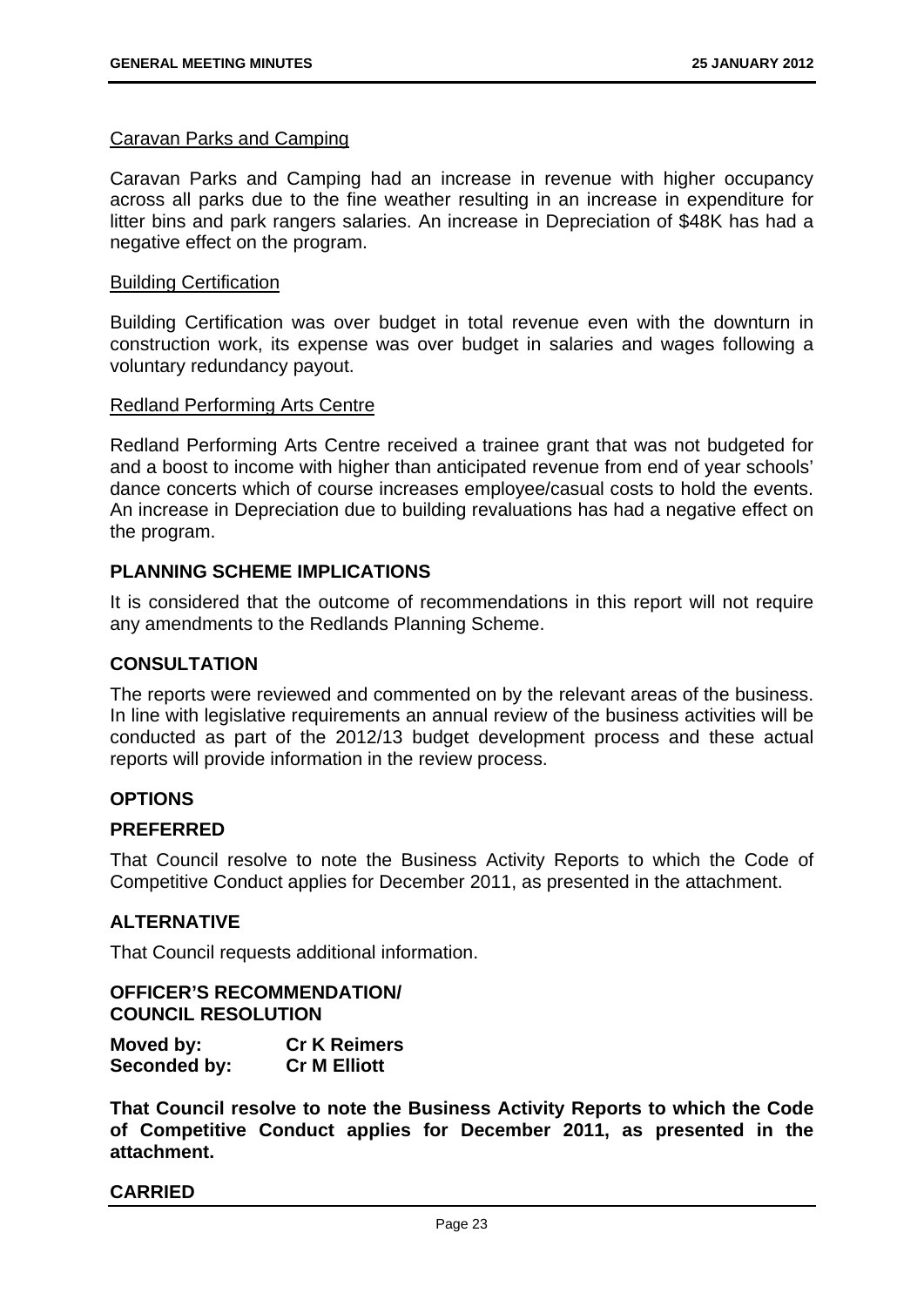# **12.3.3 QUARTERLY PROJECT REPORTS**

| <b>Dataworks Filename:</b>  | <b>FM Quarterly Project and Business Unit Activity</b><br><b>Reports</b>       |
|-----------------------------|--------------------------------------------------------------------------------|
| Attachment:                 | <b>Quarterly Project Reports December 2011</b>                                 |
| <b>Responsible Officer:</b> | <b>Martin Drydale</b><br><b>General Manager Corporate Services</b>             |
| Author:                     | <b>Kevin Lamb</b><br><b>Service Manager Financial &amp; Capital Management</b> |

# **EXECUTIVE SUMMARY**

The attached reports include selected operational and capital project expenditure across individual groups and departments of Council for the cumulative position as at the end of December 2011.

# **PURPOSE**

This report presents year to date expenditure against revised and original budgets for selected operational and capital projects across the groups and departments of Council.

## **BACKGROUND**

This report presents selected operational and capital project expenditure across individual groups and departments of Council. A separate report presenting the operational results for 8 of the 9 business activities Council adopted as part of its 2011/12 budget process is prepared by the Commercial Finance team.

# **ISSUES**

There are no issues to report.

# **RELATIONSHIP TO CORPORATE PLAN**

## **8. Inclusive and ethical governance**

Deep engagement, quality leadership at all levels, transparent and accountable democratic processes and a spirit of partnership between the community and Council will enrich residents' participation in local decision making to achieve the community's Redlands 2030 vision and goals

- 8.7 Ensure Council resource allocation is sustainable and delivers on Council and community priorities
- 8.8 Provide clear information to citizens about how rates, fees and charges are set and how Council intends to finance the delivery of the Community Plan and Corporate Plan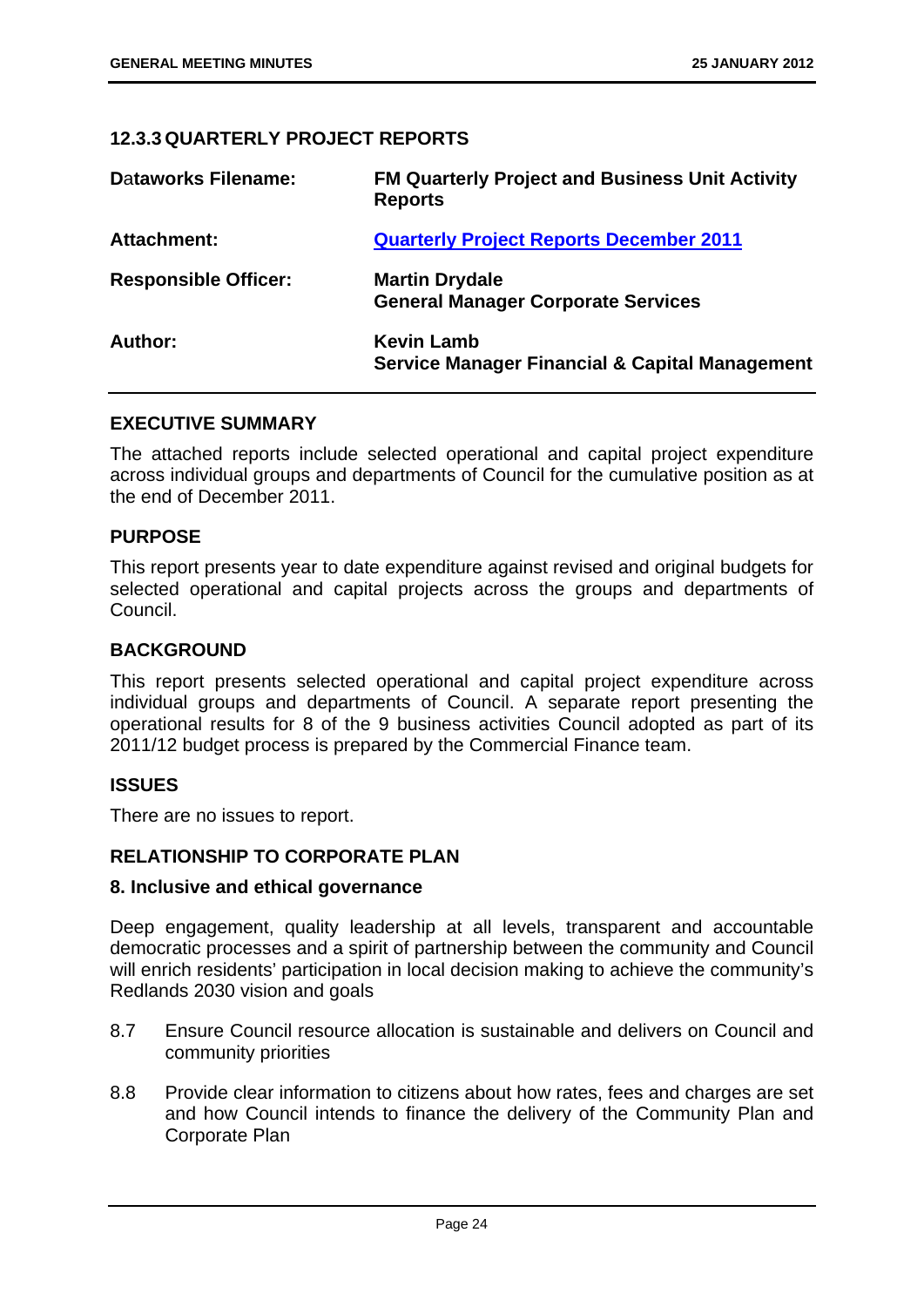# **FINANCIAL IMPLICATIONS**

# Selected Operational Projects

Expenditure on operational goods and services was under revised budget by \$7.8 million at 31/12/2011 implying significant delays in the commencement and completion of 2011/12 operational projects and issues relating to the phasing of the revised budget. This will be closely assessed as part of the Q2 budget review. Major areas that are behind in operational expenditure include Infrastructure Planning Group \$857K, Water Distribution & Retail Project \$656K, City Spaces Group \$250K and People and Change Group \$164K.

Significant individual projects behind budget include:

| <b>Water Distribution Project</b>             |        |
|-----------------------------------------------|--------|
| (Adjustment to follow at Q2 budget review)    | \$656K |
| Redland Bay Former Landfill Management Plan   | \$656K |
| Aquatic Paradise Stormwater Silt Removal      | \$184K |
| <b>WH&amp;S Taskforce</b>                     | \$101K |
| Raby Bay Monitoring of Revetment Walls        | \$93K  |
| <b>Total Water Cycle Management</b>           | \$77K  |
| <b>Destinational Marketing</b>                | \$68K  |
| <b>Master Plans and Local Area Plans</b>      | \$60K  |
| <b>Disaster Information Management System</b> | \$60K  |
| <b>Biodiversity Strategy</b>                  | \$59K  |

The attached report provides details on the progress of an extensive list of other selected projects.

## Selected Capital Projects

The capital expenditure program is behind year to date revised budget by 25.7% or \$4.0M at 31/12/11, and this will be closely assessed as part of the Q2 budget review. Main areas behind budget are Infrastructure Planning Group \$1.6M, City Spaces Group \$545K, Land Use Planning \$100K, City Infrastructure Group \$44K and Information Management Services Group \$43K.

Large capital projects behind schedule include:

| \$400K |
|--------|
| \$385K |
| \$285K |
| \$200K |
| \$172K |
| \$125K |
| \$120K |
| \$100K |
| \$100K |
| \$100K |
|        |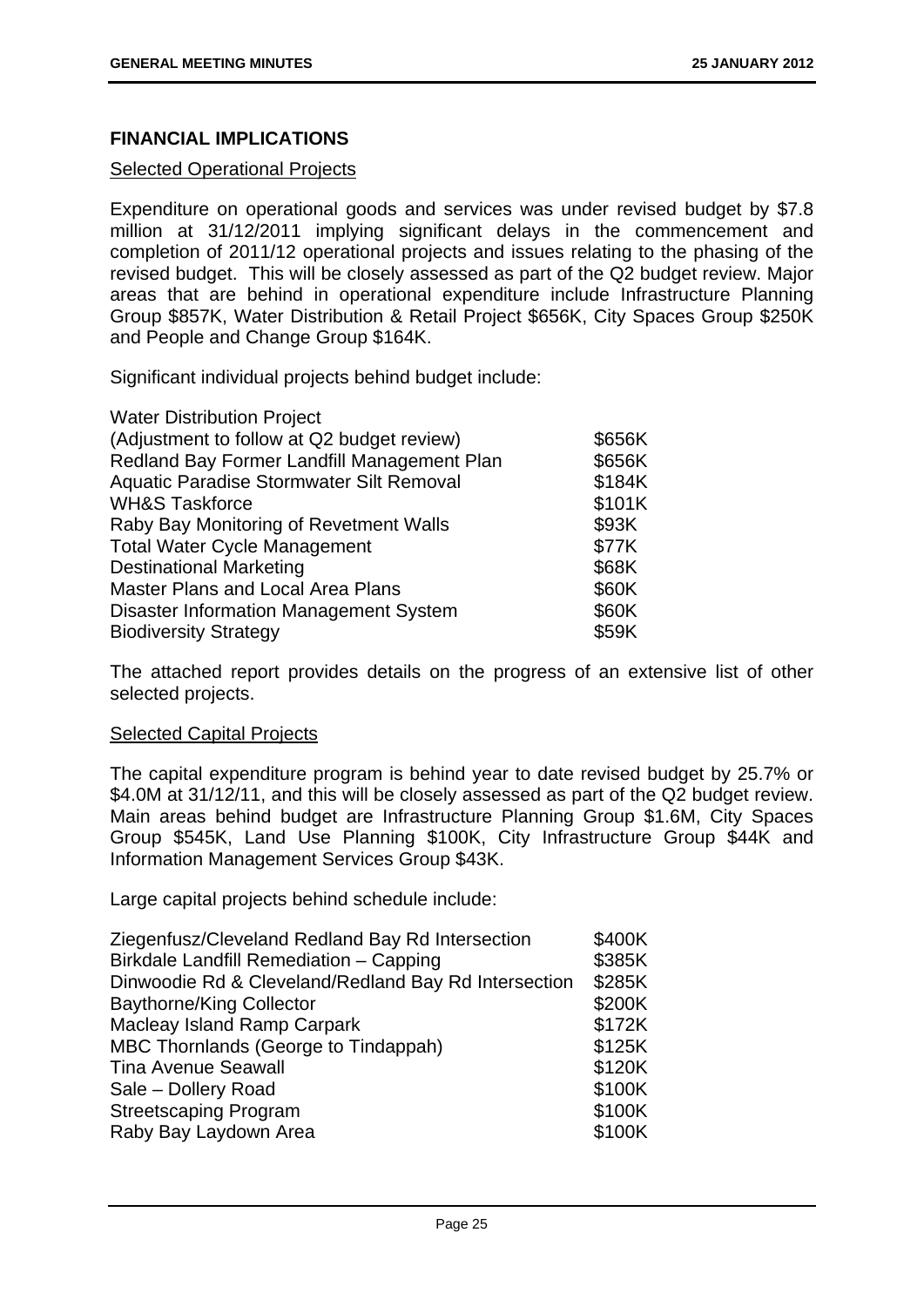# **PLANNING SCHEME IMPLICATIONS**

The City Planning and Environment Group was consulted and it is considered that the outcome of recommendations in this report will not require any amendments to the Redlands Planning Scheme.

# **CONSULTATION**

Consultation has taken place amongst the ExecutivLeadership Group.

# **OPTIONS**

## **PREFERRED**

That Council resolve to note the Quarterly Operational and Capital Project Reports as presented in the attached selected Quarterly Operational and Capital Projects Reports for the period ending 31 December 2011.

## **ALTERNATIVE**

That Council requests additional information.

## **OFFICER'S RECOMMENDATION/ COUNCIL RESOLUTION**

| Moved by:    | <b>Cr K Reimers</b> |
|--------------|---------------------|
| Seconded by: | <b>Cr M Elliott</b> |

**That Council resolve to note the Business Activity Reports to which the Code of Competitive Conduct applies for December 2011, as presented in the attachment.**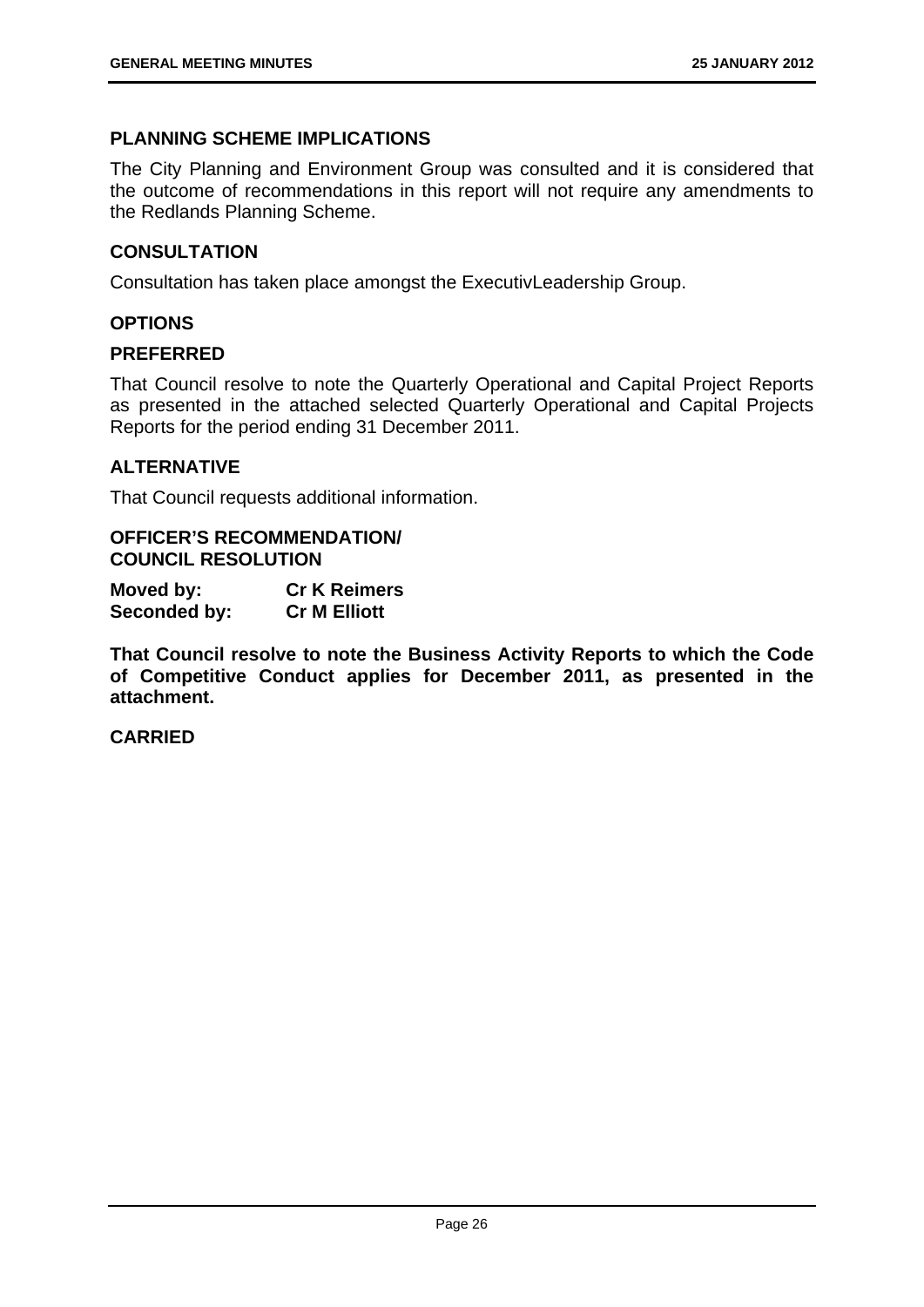## **12.3.4 WATER REFORM LEGISLATION OUTLOOK ELECTION CALLED**

| <b>Dataworks Filename:</b>  | <b>GOV - WRAD RCC Business Readiness</b>                                     |
|-----------------------------|------------------------------------------------------------------------------|
| Attachments:                | <b>APPENDIX 1 Risk Assessment</b><br><b>APPENDIX 2 Calendar of Key Dates</b> |
| <b>Responsible Officer:</b> | <b>Martin Drydale</b><br><b>General Manager Corporate Services</b>           |
| Author:                     | <b>Kate Giese</b><br>Water Programme Manager                                 |

## **EXECUTIVE SUMMARY**

The Premier has announced that the Queensland election will be held on March 24 2012. Unless State Government treats it as Urgent Legislation, this will result in the lapse of the South-East Queensland Water (Distribution and Retail Restructuring) and Other Legislation Amendment Bill 2011 (The Bill). The Bill is not likely to have been returned to Parliament for a second reading, eventual passage and royal assent, prior to the confirmed dissolution of Parliament and the enactment of caretaker conventions on the 19 February 2012.

## **PURPOSE**

To inform Council on a potential delay to the passage of legislation that is required to re-establish Redland Water and to outline the consequences of the Bill lapsing and Council's options in this regard.

## **BACKGROUND**

On 11 October 2011, the Minister for Energy and Water Utilities (The Hon. Stephen Robertson) introduced the Bill to the QLD Parliament. In his speech to Parliament, Minister Robertson made the following points:

- "The Gold Coast City Council voted not once but twice to opt out and establish its own water business."
- "It was the actions of the Gold Coast City Council that then led the Logan and Redland councils to also withdraw from Allconnex."
- "The Gold Coast City Council has appropriately agreed to bear the consequential costs incurred by the Redland City Council or the Logan City Council in the dissolution of Allconnex and the re-establishment of council specific water businesses."
- "The consideration of the bill and its key provisions is only the first step. There is a lot of work to be done before 1 July 2012."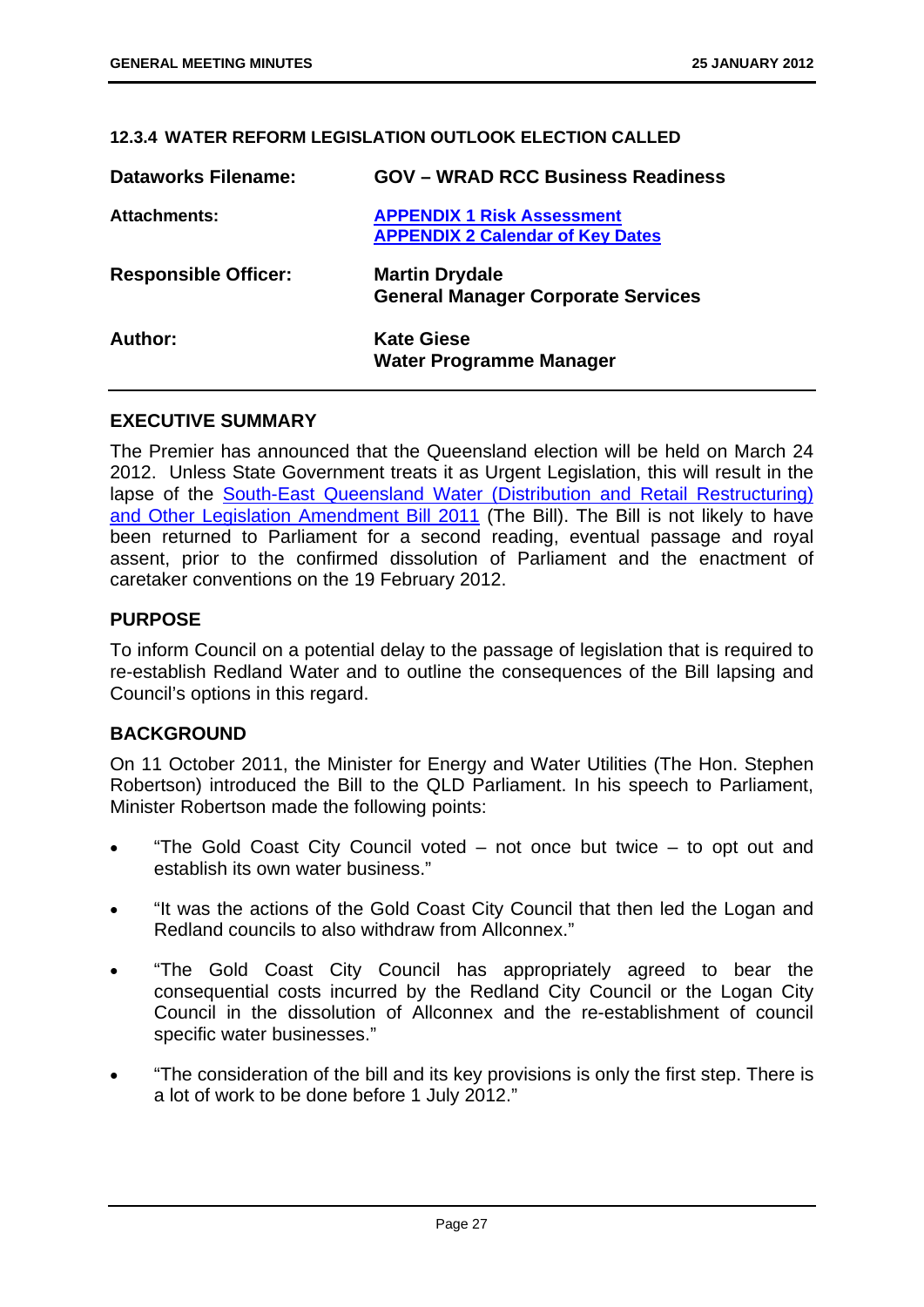In concluding this speech, Minister Robertson passed the Bill to the Environment, Agriculture, Resource and Energy Committee (EAREC) for consideration. The Committee has now taken the customary steps of holding a public briefing (16 November 2011) and calling for submissions (closed 2 December 2011). Only four submissions were received - from Allconnex Water and its three participating Councils. No date has been set for a public hearing on the Bill but it is noted that the Committee had until 5 April 2012 to report back to Parliament.

The Premier has today announced that the Queensland election will be held on March 24 2012 and has confirmed that she will visit the governor on February 19 to dissolve the Parliament, putting the government into caretaker mode.

As of Wednesday 25 January, the latest update from the secretariat of the Committee was as follows:

- All other parties have confirmed they are not seeking a Public Hearing
- The Committee will formally reconvene on the 15th February and can confirm that a Public Hearing is not required.
- The FLP (Fundamental Legislative Principles) Committee are still to review the Bill and report back to the EAREC to confirm whether it breaches and fundamental legislative principles. EAREC have requested that the FLP complete this activity by 30 January 2012. They are awaiting confirmation from the FLP committee that they can meet this timeframe as they have a high workload currently. The formal planned date for this remains as 2 March 2012.
- Should FLP breaches be identified, the EAREC will need to engage other departments to provide a response against the breaches. This would take around one week. (The Queensland Water Commission have indicated that they do not anticipate any legislative breaches to be identified due to the consultative approach that was taken in developing the legislation).
- The report could then be finalised within a further week and Tabled thereafter.
- No formal direction has been received from the government to bring the 5 April reporting date forward.

The process of Royal Assent of the Bill in order for it to become an Act of Parliament could take a further week to achieve once the Bill is passed through the legislative assembly.

However, there are means at the Government's disposal under which the legislation could still be passed in time.

*Section 136 of the Standing Orders* make provision for the Committee of the Legislative Assembly to vary the time for report for any Bill.

Alternatively *Section 137 of the Standing Orders* allows a Minister or Leader of the House to declare a Bill urgent, discharge the Committee reviewing the Bill and set the Bill down on the notice paper for its second reading.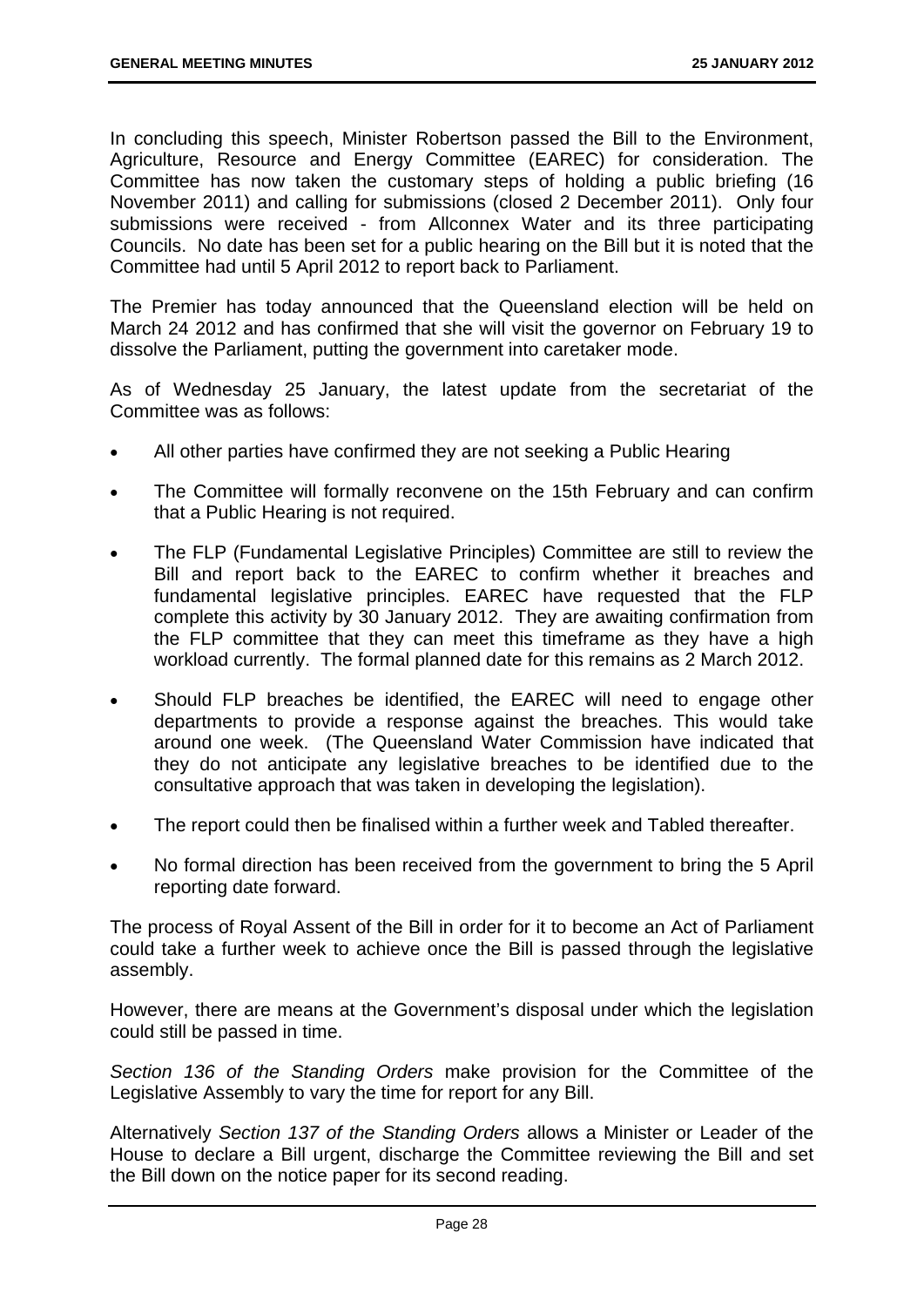Whilst the notice paper for the three remaining sitting dates prior to the election has already been published, it is possible for the notice paper to be updated to include the Bill. Legislation requires that when a Bill is set down on the notice paper, at least seven days must elapse until the commencement of the second reading debate. The latest date that this could occur is 7 February 2012.

If the Government is committed to this legislation it should look at one of these options to ensure the passage of the Bill and remove all the current uncertainty around whether it will be passed or whether the LNP might introduce alternative legislation if they are elected to govern at the forthcoming state elections.

It is now not known when, or if, the Bill will be reintroduced in the life of the next Parliament and whether it will be amended in any way.

# **ISSUES**

A Risk Assessment of the likelihood and implications of the legislation not being passed has been conducted and is attached at APPENDIX 1. There are two scenarios to consider:

# There is a change in government.

The Gold Coast Bulletin of 7 December 2011 contained statements that are concerning to Council. Deputy Leader of the Opposition, Tim Nicholls, was quoted in the article as saying; "(If we win) we will be moving to implement our four-point water plan. It will mean Allconnex will still exist"

The Gold Coast Bulletin then made the following editorial points in the article; "Under the LNP's four point plan there would be one bulk water entity in the southeast but the control of water retailing would be handed back to councils, non-performing assets would be written off and a 40 year debt repayment plan would be adopted."

The comments of Minister Robertson in the Gold Coast Bulletin article are also disconcerting; "It's the LNP that needs to answer to Councils whether they will support this Bill if they are elected."

We have requested and are awaiting an urgent response from the LNP, to seek assurance that under a LNP Government, Gold Coast City Council will continue to be held responsible for paying the costs of disestablishing Allconnex Water and re-establishing a Council controlled Water business. In addition, we have sought clarity on the LNP's intended direction on water reform, including how they propose to fund their direction with reference to the above media comments.

In a radio interview on  $20<sup>th</sup>$  January 2012, Cr Russell Lutton, Deputy Mayor of Logan City Council asked the following of Campbell Newman: "Mine's a simple question of Yes or No - will you guarantee that the ratepayers of Logan and Redland will not be burdened with the cost of dismantling Allconnex?" Campbell Newman responded "I'm not in a position to do that. What I will say to you is that we have a plan to allow water to go back to councils, to distribution and retail, and I'm more than happy to sit down if we become the government to try and make sure that it doesn't impact on ratepayers."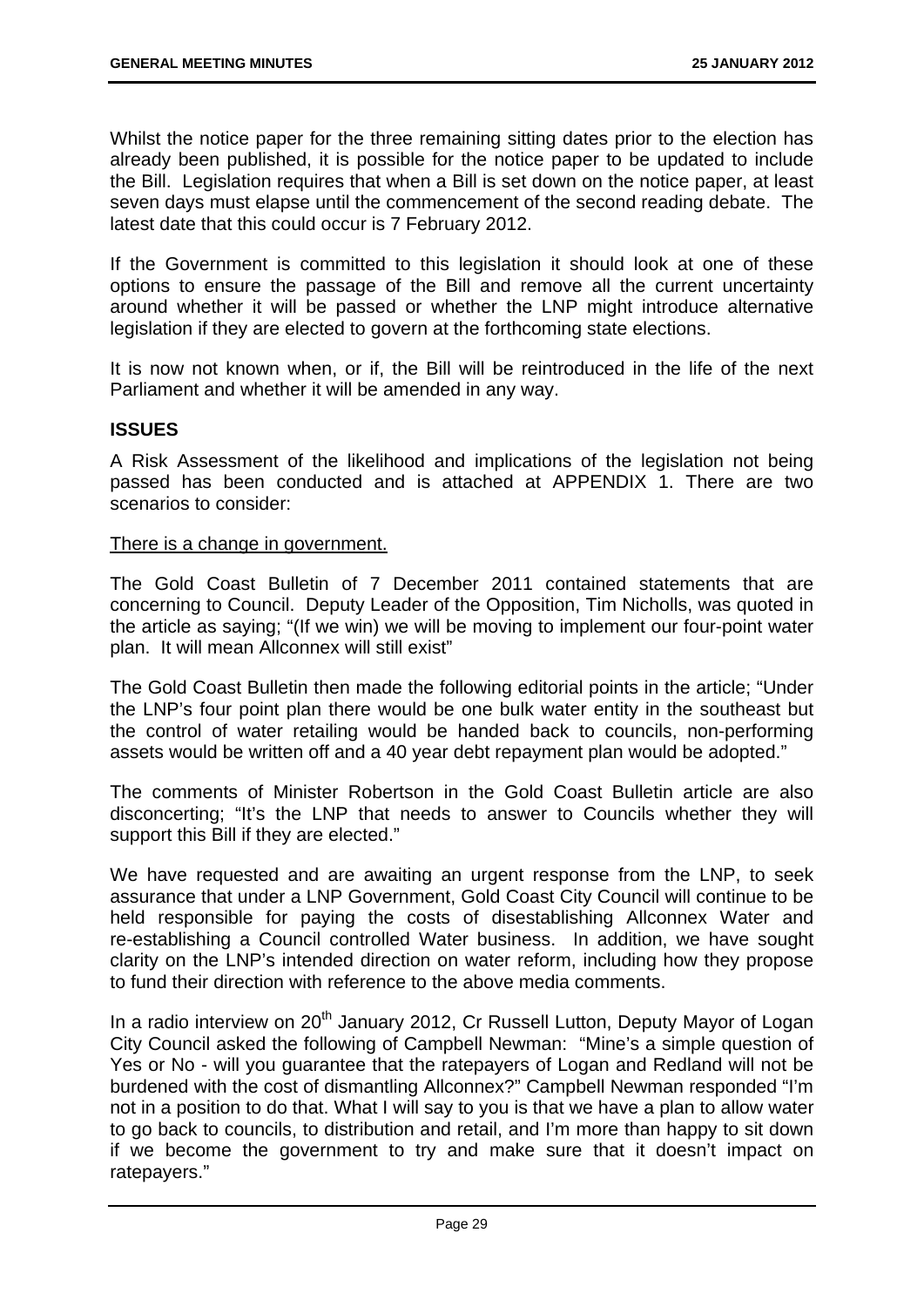Cr Lutton further stated "The Gold Coast pulled out knowing full well that they would have to wear the costs. The government has guaranteed that Logan and Redland ratepayers won't pay it and I'm trying to get a similar guarantee from the LNP and it just doesn't seem like they want to put their hand up and say yes." Mr Newman responded in part "……If the Gold Coast have made a commitment to meet the costs in that particular area well that's something that has great weight with me but I'm not going to be held to a commitment that the Labour party have made for political purposes in the last 6 months."

Should a new government be elected this raises the serious risk that the position regarding the dissolution of Allconnex Water will change, resulting in:

- RCC being liable for any costs incurred to date;
- Negative implications to Councils projected financial returns and financial sustainability; and
- Increased concern surrounding the ongoing viability of the Allconnex Water business.

# There is no change in government

The Bill may be reintroduced in the next sittings of Parliament but this may mean that it does not become an Act of Parliament until sometime around August or September 2012. This would make the task of re-establishing Redland Water and dissolving Allconnex almost impossible given the 1 July 2012 timeframe, as some of the steps required to be taken would have no legal foundation. Again, this scenario raises concerns surrounding the ongoing viability of the Allconnex Water business and also has negative implications to Councils projected financial returns and financial sustainability.

There are ongoing resource implications regardless of the scenario. In the event that there is no change in government and the legislation is passed prior to 1 July 2012, project resources will be required to continue with project activities in order to meet legislated timeframes. In the event the legislation is not passed prior to 1 July 2012, resources will be required to re-plan project activities to new agreed timeframes and/or to define and implement additional service level requirements to ensure and support the ongoing viability of Allconnex Water.

With reference to these developments Council has received notification from Logan City Council that they have similar concerns and are taking serious consideration of the legal basis upon which they will undertake water reintegration activities, to ensure the judicious expenditure of public funds.

# **OPTIONS**

The uncertainty places Council in an invidious position and we should take whatever action we can to minimise risk and press for clarification. There exists a small window of opportunity before the government will enter caretaker conventions on 19 February 2012. This could include any or all of the following actions: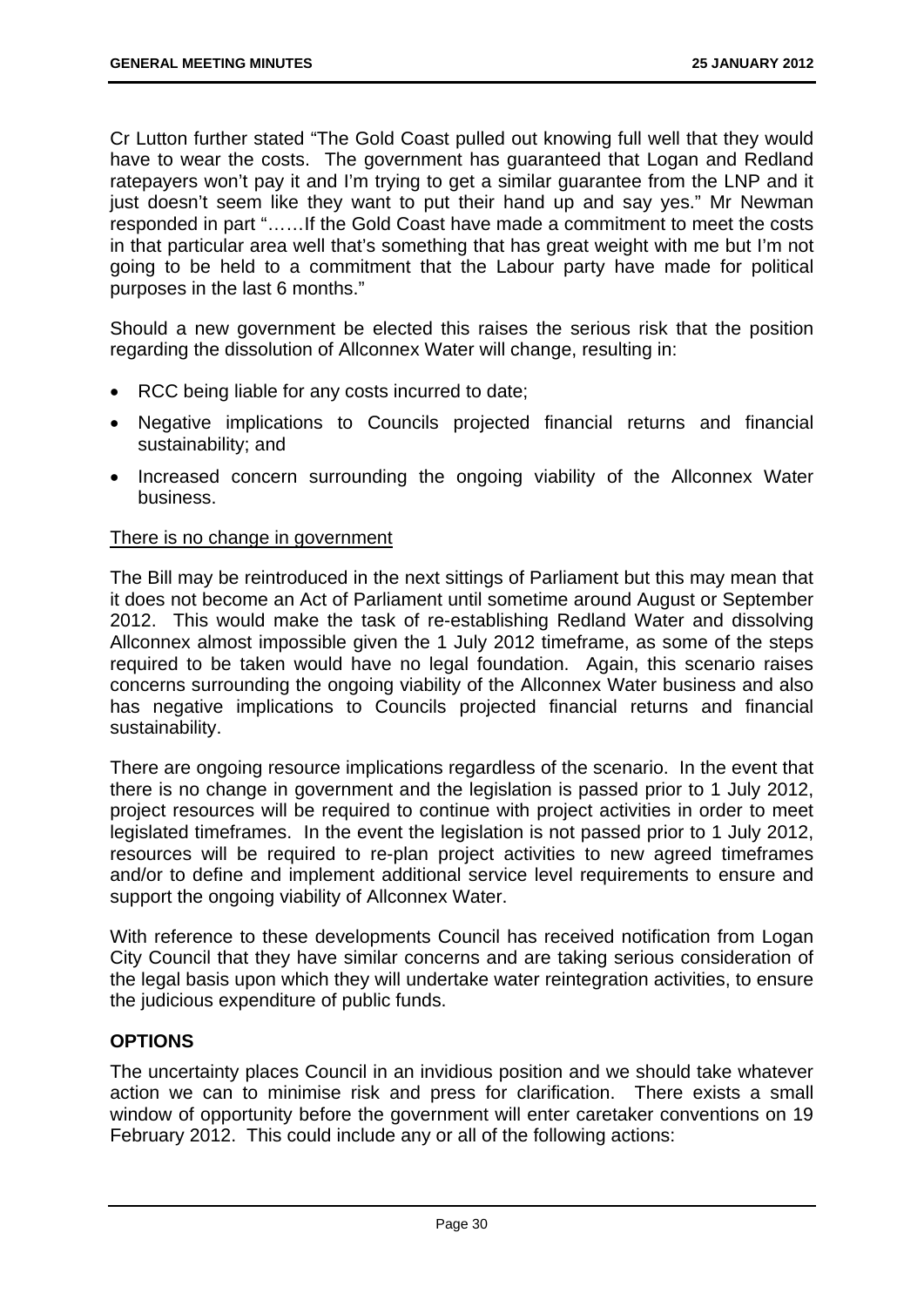- Urgent contact with the State government to bring forward the reporting date for the Bill and set the Bill down on the notice paper for its second reading.
- Immediate contact with local members of the Legislative Assembly (i.e. the members for Redlands, Cleveland and Capalaba) to enlist their support in Council's efforts to escalate this on behalf of the ratepayers of Redland City Council.
- Media releases and local radio/TV campaigns to assist in bringing this matter, and the potential implications on staff and finances, to the public's notice to assist with advocacy efforts.
- Immediate cessation of all reintegration activities that are not on the critical path to ensure that the expenditure of public funds on further water reform activities is minimised in the absence of the necessary legislative authority.

# **CONCLUSION**

The potential variables relating to this matter are significant and there are political dimensions at the State level which are likely to make communication difficult and may even mean that decisions are taken for short-term political reasons rather than public benefit.

It is considered that the following outcomes are most probable:

- Based on the evidence of every independent poll published in the last six months, the Liberal National Party is most likely to form government in QLD at some stage between March and June 2012.
- Unless State Government treats it as urgent legislation, the Bill that is currently before Council will not be reintroduced to the next Parliament without change and those changes may be significant leading to unexpected costs and more uncertainty and change for Allconnex Water staff.

# **RELATIONSHIP TO CORPORATE PLAN**

# **9. An efficient and effective organisation**

Council is well respected and seen as an excellent organisation which manages resources in an efficient and effective way

# **FINANCIAL IMPLICATIONS**

RCC have incurred direct costs in the region of \$165,000 with a further \$50,000 committed at this stage. Allconnex Water have incurred direct costs in the region of \$615,000 as at the end of December, with a multimillion dollar estimation anticipated against written off ICT projects.

# **PLANNING SCHEME IMPLICATIONS**

There are no implications to the planning scheme within this report.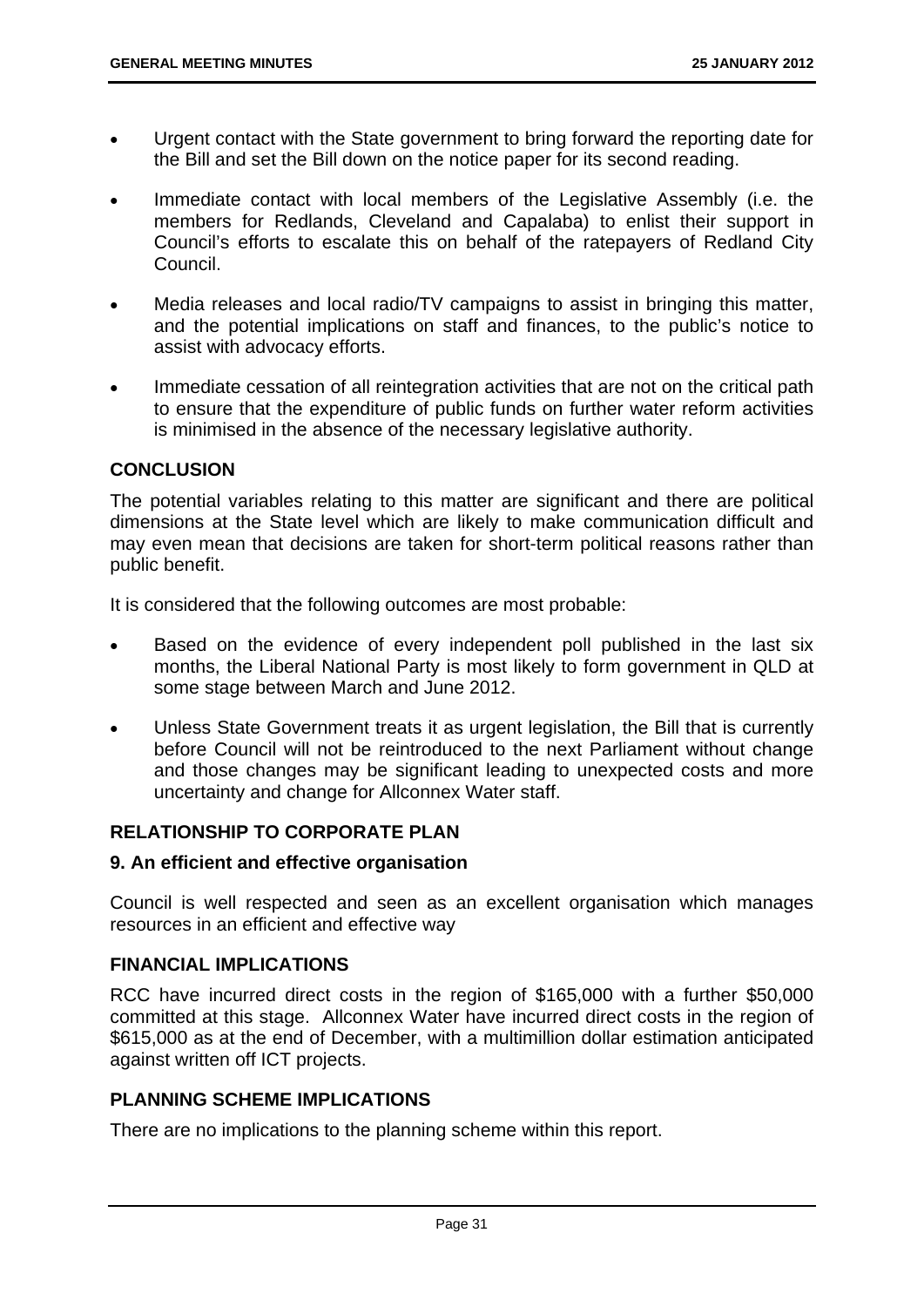# **CONSULTATION**

Consultation has occurred with the Executive Assistant of the Environment, Agriculture, Resources and Energy Committee, the Chief Executive Officer Redland City Council, the Chief Executive Officers of Allconnex Water, Logan and Gold Coast City Councils, the General Manager Corporate Services, the Group Manager Corporate Governance, the Group Manager Legal Services and senior officers within Redland City Council.

# **OFFICER'S RECOMMENDATION/ COUNCIL RESOLUTION**

| Moved by:    | <b>Cr M Elliott</b> |
|--------------|---------------------|
| Seconded by: | <b>Cr D Henry</b>   |

**That Council resolve that:** 

- **1. A cautious approach be taken to implementation of all reintegration activities that are not on the critical path and maximum flexibility of resources is maintained so that costs can be reduced as quickly as possible if required, to ensure that the expenditure of public funds on further water reform activities is minimised in the absence of the necessary legislative authority;**
- **2. Immediate further advocacy to the Premier, relevant Ministers, local members and relevant state agencies to treat the Bill as Urgent Legislation and have it considered by Parliament during early February;**
- **3. Immediate further advocacy with the LNP seeking that they clarify recent media reports and clearly specify precisely what their intentions are in this matter to ensure councils and water utilities can plan financially and operationally and affected staff can be provided some certainty regarding their future;**
- **4. Immediate contact with all candidates and current local members of the Legislative Assembly (i.e. the members for Redlands, Cleveland and Capalaba) to enlist their support in Council's efforts to escalate this on behalf of the ratepayers of Redland City Council; and**
- **5. Depending on the responses from the State Government and the LNP, Council commits resources to a joint campaign with Logan City Council if necessary, to commit funds to assist in bringing this matter, and the potential implications on staff and finances, to the public's notice to assist with advocacy efforts.**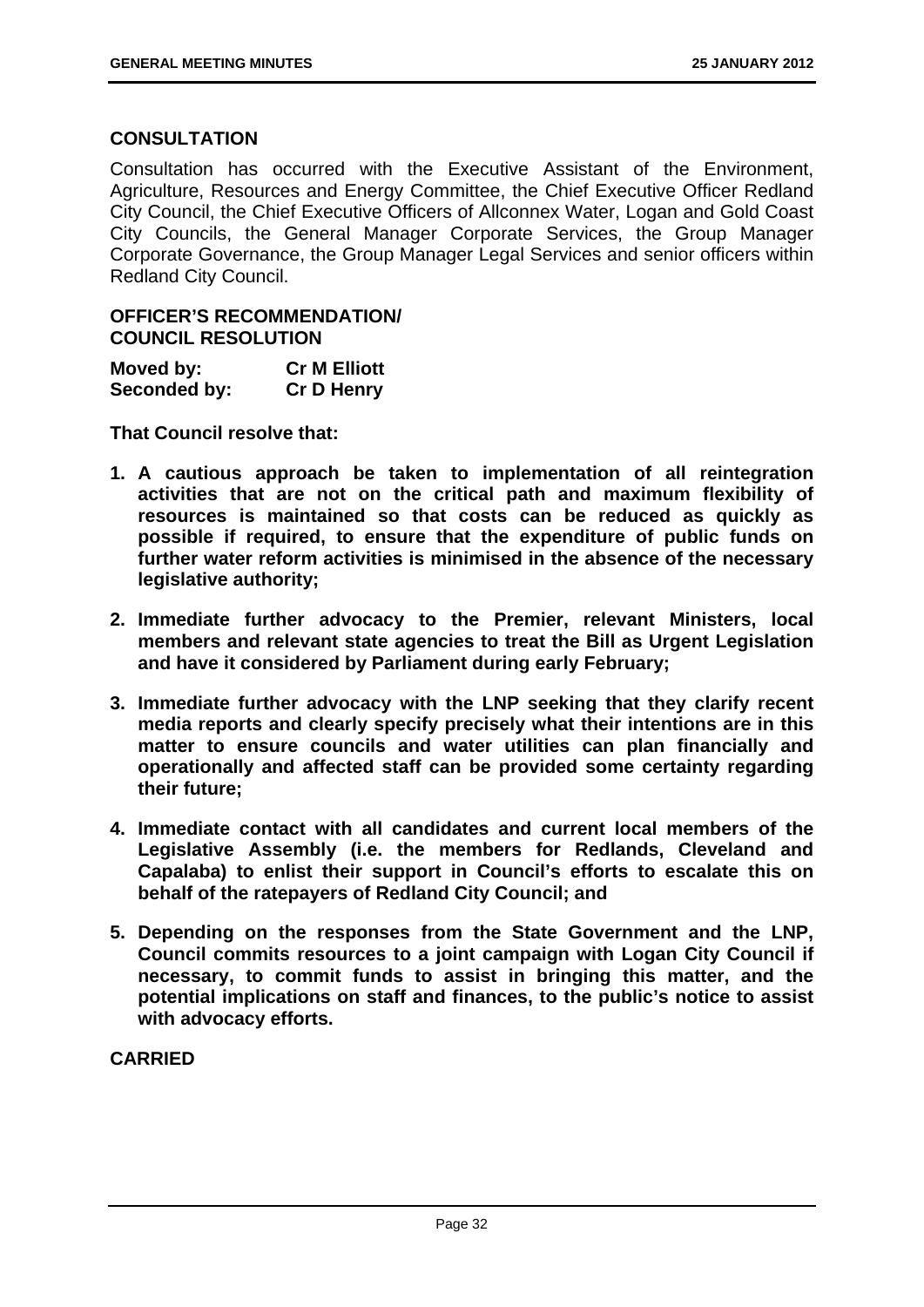#### **12.3.5 REDLAND WATER BILLING OPTIONS**

| Dataworks Filename:         | <b>GOV WRAD - RCC Business Readiness</b>                                                                                                                                                                 |
|-----------------------------|----------------------------------------------------------------------------------------------------------------------------------------------------------------------------------------------------------|
| <b>Attachments:</b>         | <b>APPENDIX 1 Glossary</b><br><b>APPENDIX 2 Summary of Considerations</b><br><b>APPENDIX 3 Financial Impacts</b><br><b>APPENDIX 4 Water Notice Research</b><br><b>APPENDIX 5 Online Billing Research</b> |
| <b>Responsible Officer:</b> | <b>Martin Drydale</b><br><b>General Manager Corporate Services</b>                                                                                                                                       |
| Author:                     | <b>Kate Giese</b><br><b>Water Programme Manager</b>                                                                                                                                                      |

# **EXECUTIVE SUMMARY**

Water billing reintegration activities are underway to re-establish billing for Redland Water in accordance with legislative requirements, by 1 July 2012.

# **PURPOSE**

-

The purpose of this report is to present the considerations associated with changing the format and / or frequency of billing for water and wastewater.

## **BACKGROUND**

Prior to the transition of Redland Water (RW) to Allconnex Water, the water and waste water charges were included with Councils rates notices. Legislation1 requires that the water and wastewater account charges must be on a separate page to the rates notice. A separate water summary notice was developed for the establishment of Allconnex Water, which RCC sends out with the quarterly rates notice, on behalf of Allconnex Water under a Service Level Agreement (SLA).

Transition activities are underway to reintegrate and rebrand the water summary notice as RW, in preparation for 1 July 2012. As RW did not previously send a water summary notice, both community and council consultation requirements with regard to the proposed Redland Water Summary Notice need to be understood.

In addition to the transition activities required to establish the water summary notice for Redland Water, a number of opportunities to change the format and frequency of the water summary have been identified, and are presented in this report for Council's consideration.

The first option looks at changing the current bill format to include a separate line item for bulk water charges. The legislation requires the bulk water component to be stated under a separate heading on the water summary notice, called 'State bulk

<sup>&</sup>lt;sup>1</sup> South-East Queensland Water (Distribution and Retail Restructuring) Act 2009 and the South-East Queensland Water (Distribution and Retail Restructuring) and Other Legislation Amendment Bill 2011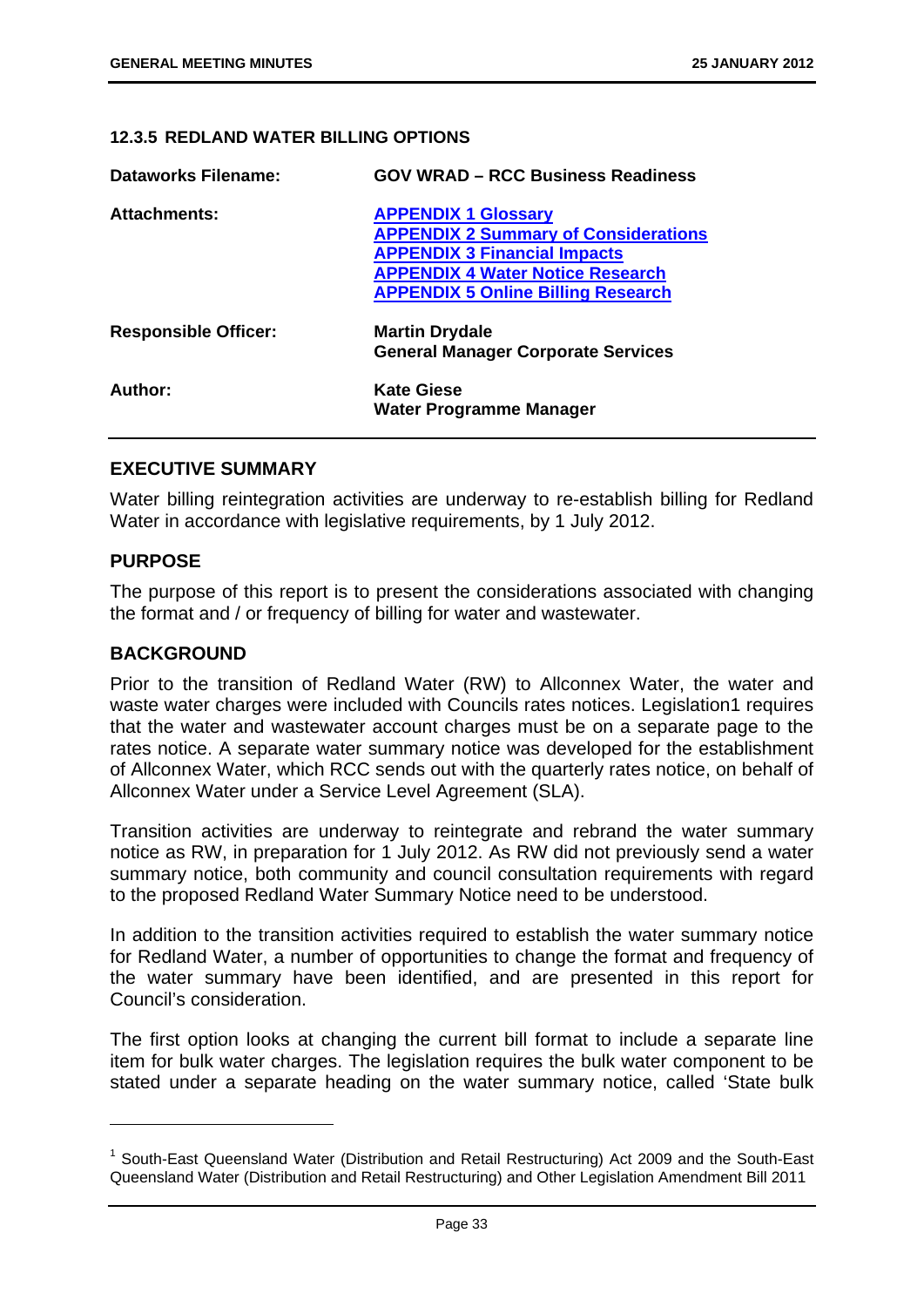water price'. An exemption in relation to this requirement for the current Allconnex Water summary was obtained from the Queensland Water Commission (QWC) by the WRAD establishment project in 2009. A similar exemption would need to be sought on behalf of Redland Water if this option is not preferred.

Options two and three consider providing customers with a water notice that is separate to the rates notice, and changing the billing frequency, respectively. The separation of the water notice would be an enabling factor for future opportunities, such as on line billing and / or a direct debit facility for Redland Water customers.

A cost analysis of each option and a comparative analysis of water billing approaches, including online billing, by other councils in Queensland have been completed and are attached to this report for reference.

#### **WATER BILLING OPTIONS**

#### **Option 1: Separate line item for bulk water**

**Summary:** This option is a legislative requirement (unless an exemption is granted for Redland Water) and introduces an additional line of information on the water summary, sub-totalling the state bulk water charge.

#### **Customer Impact**: Low – Medium.

 With the change to the water summary, there may be a perception that there is a new charge to pay when the charges are broken down into their separate components.

## **System Impact**: Medium.

- This change requires an update to the printer business rules and charge configuration changes within the Property and Rating system, Proclaim. These changes have a development and testing time of 6 weeks.
- This option does not require any changes to the payment system.

#### **Operational Impact**: Low – Medium.

- There could be an increased number of customer queries due to the changed water summary with some potentially perceiving the new line item as a new charge to pay.
- Communications advising customers of the impending changes to the water summary will need to be scheduled prior to the first rate notice containing the change.

#### **Cost Impact:**

One off: \$3,100

Ongoing: Nil

Cash flow impact: Nil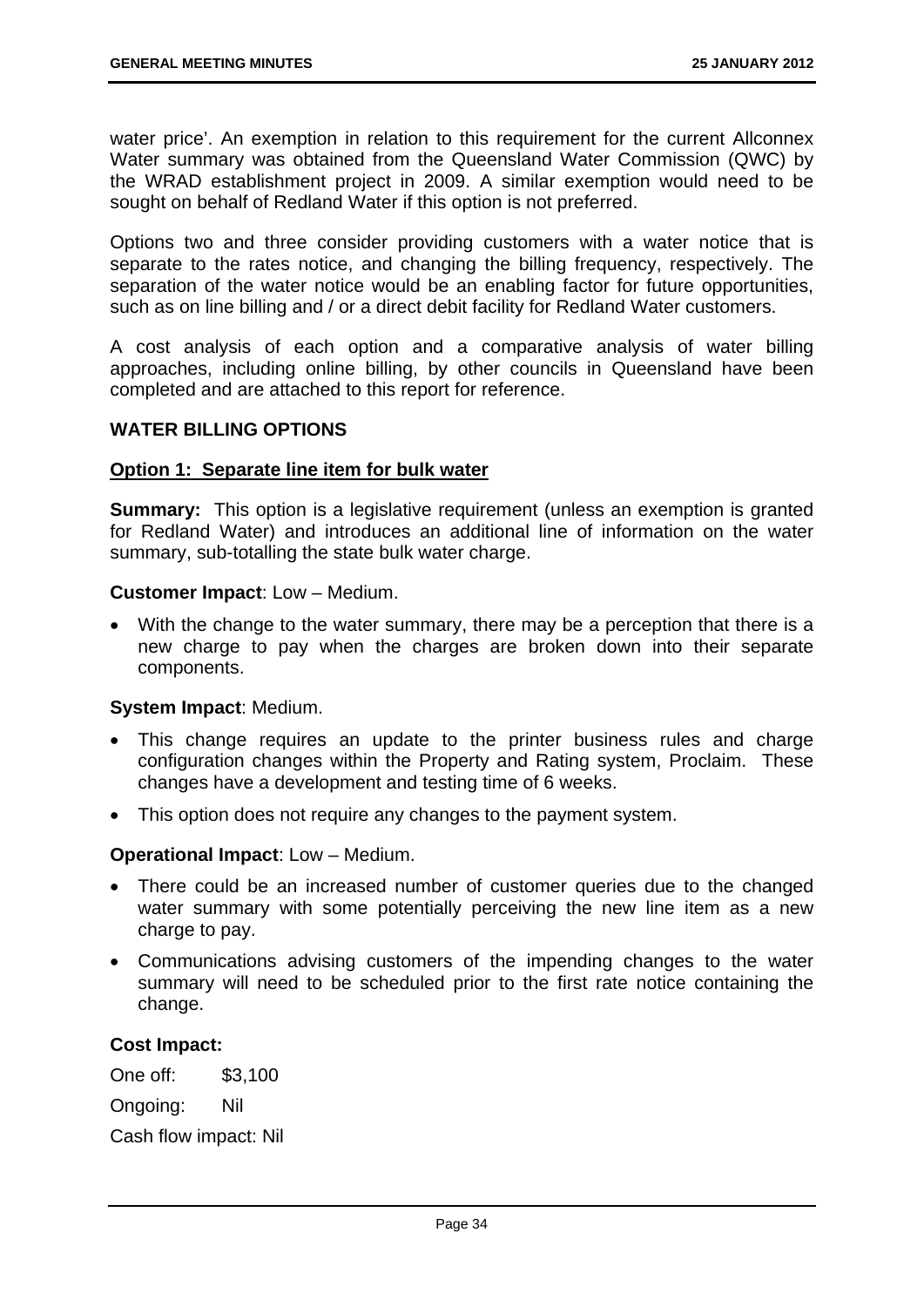# **Advantages:**

- Compliance with legislation
- Customers will have greater clarity and there will be more transparency regarding the components that make up the water consumption charges.

## **Timeframe for Implementation:**

The earliest possible rate run to introduce a separate line item for bulk water would be April 2012. If this option is implemented prior to July 2012, Allconnex would need to provide approval for the change to the water summary.

# **Other Considerations**

Once water consumption is greater than 140kl per quarter (averaging 1,500 litres per day), the distribution and retail charge will be higher than the bulk water charge.

The table below provides an example of how the charges would be presented on a consumption notice for a low and high water user

| <b>Customer</b><br>Water usage | <b>Water</b><br><b>Consumption</b><br>(k) | <b>Local Government</b><br><b>Distribution and Retail</b><br><b>Price</b> | <b>State Bulk</b><br><b>Water Price</b> |
|--------------------------------|-------------------------------------------|---------------------------------------------------------------------------|-----------------------------------------|
| High (Tier 3)                  | 2,252                                     | \$3,158.72                                                                | \$2,706.90                              |
| Low (Tier 1)                   | 51                                        | \$32.53                                                                   | \$61.30                                 |

For customers with a low water usage, the bulk water price is the higher component of the water consumption charge.

An analysis of the most recent rate run, as billed in January 2012 reviewed the number of properties with water consumption charges and determined that less than 2% of properties are large water users with consumption over 140kl per quarter. Therefore only a small amount of consumption notices will have the distribution and retail charge higher than the bulk water charge.

## **Option 2: Separate quarterly water notice to the rate notice from July 2012**

**Summary:** This option is to produce and post two separate notices, a water notice and a rate notice. Producing a separate quarterly water notice will incur additional changes to systems and operational processes will be of greater impact to the customer.

## **Customer Impact:** Medium – Major

The customer will receive two notices each quarter requiring two separate payments.

 With a separate notice for water, there will be increased focus on the water charges and potentially a perception that there is a new charge to pay.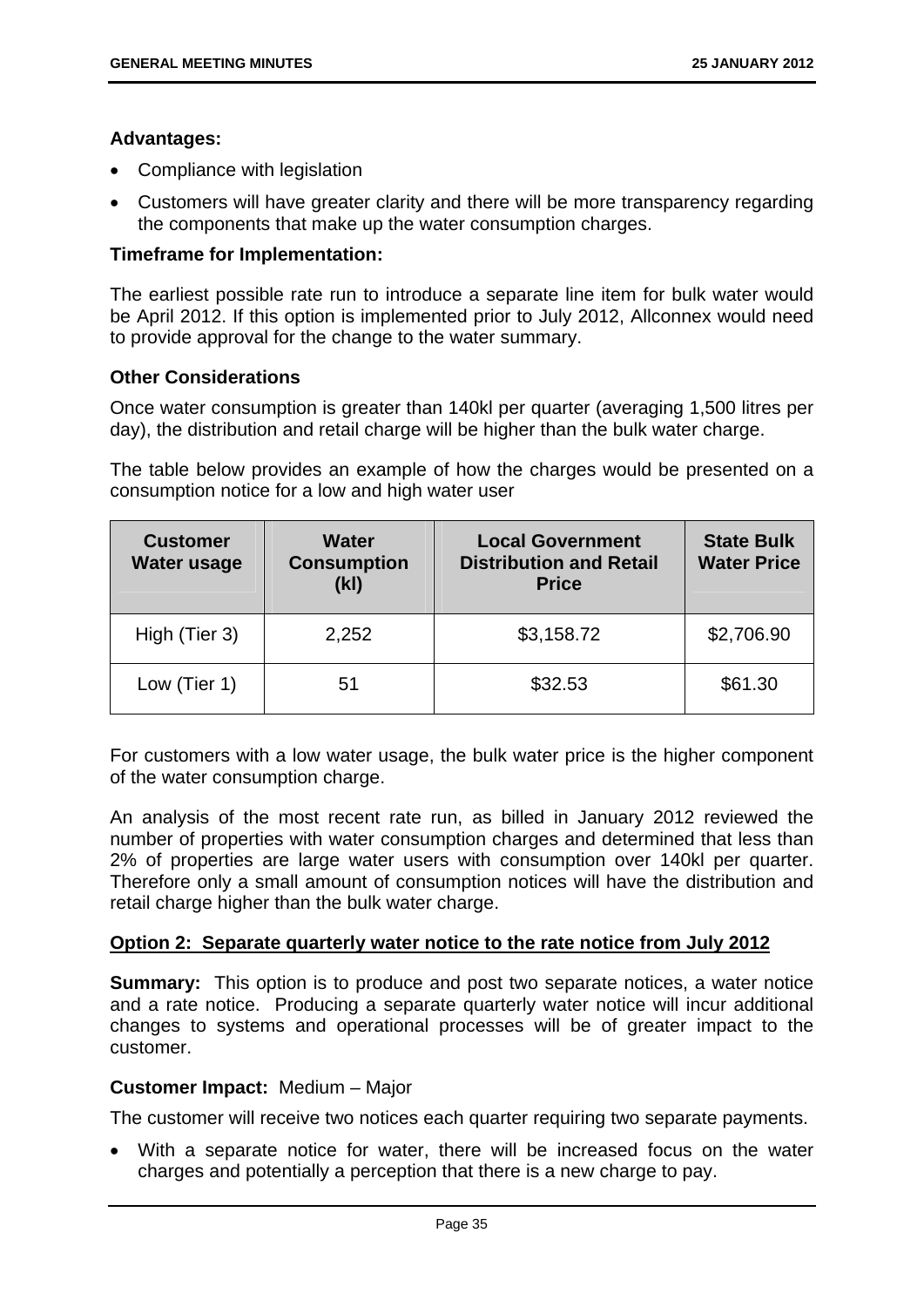- The paperwork received by the customer will be doubled and particularly noticeable for those customers owning multiple properties.
- For each property, the customer will be required to make two separate payments to the same organisation at the same time.

# **System Impact:** Major

Implementing a separate water notice will require changes to the following:

- Updates to the payment mechanisms:
	- o Additional biller codes for electronic payment options
	- o Interactive Voice Response (IVR) for payment by phone
	- o MyServices (on RCC website) requiring up to 8 weeks development and testing
- Configuration of the Property and Rating software, Proclaim, to enable the production of a separate water notice
- Chandler Print changes with updated printer business rules and new base stationery stock for both the rate notice and the water notice.

# **Operational Impact:** Medium.

A separate water notice for each ratepayer will incur additional operating costs per quarter to cover the following:

- Stationery requirements doubled
- Postage charges doubled
- Increased printing costs and transactional costs
- Possible additional customer service requirements to increased customer queries
- Running a separate water notice will duplicate all of the activities needed to produce a rate notice file
- The additional number of transactions will increase the workload in cash management
- The separation of water and rate notices will increase the legal costs on accounts where recovery action has to be taken
- Running a separate water notice will require additional dedicated server time
- The business processes would need to be mapped before a decision could be made on additional staff requirements to support a separate water notice.
- Communications advising customers of the impending changes to the water summary will need to be scheduled prior to the first rate notice containing the change.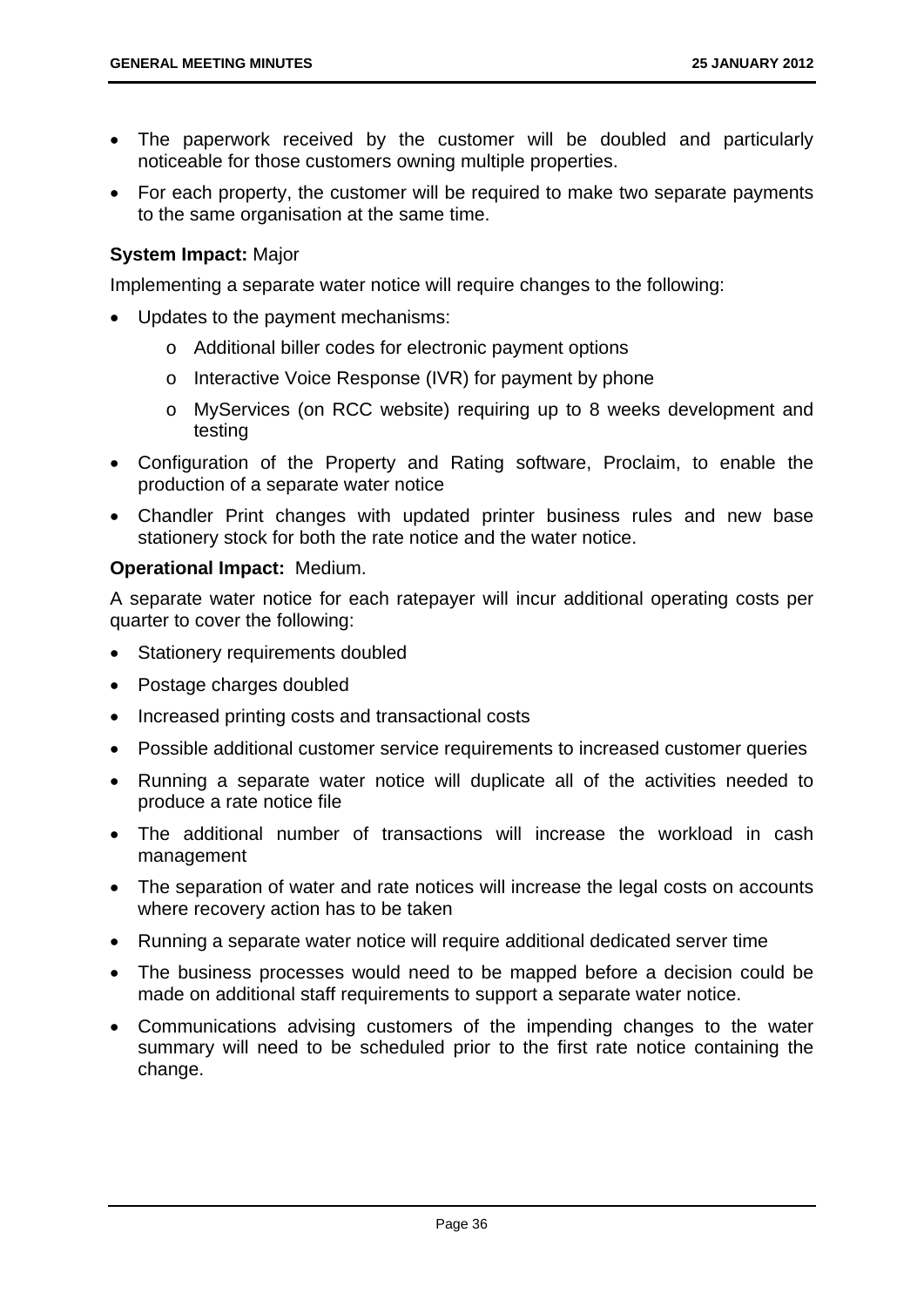# **Cost Impact:**

One off: \$29,400 Ongoing: \$495, 500 pa Cash flow impact: Nil

# **Advantages:**

- Customers will have greater clarity and there will be more transparency regarding the components that make up the water consumption charges.
- Creating a water notice that is separate to the rates notice enables the opportunity to better meet future legislative requirements for water billing.

# **Timeframe for implementation:**

To implement this option by 1 July 2012, planning for the work and engagement with the different parties would need to commence as soon as possible. There is a 6 month timeframe required to undertake the configuration of the Proclaim, and the creation of new rate and water notices.

# **Other Considerations:**

 Community focus groups should be established to review the proposed water notice and the changed rate notice followed by approval from Council.

## **Option 3: Separate monthly water notice from July 2012**

**Summary:** This option is to produce and post two separate notices, a water notice and a rate notice, with the water notices produced and posted monthly.

There will be greater impacts than in Option 2 to operational processes and the customer due to the increased frequency of water notices.

## **Customer Impact:** Major

- The customer will receive sixteen bills annually (12 monthly water notices and 4 quarterly rates notices), each requiring separate payments, compared to the four rates notices received previously. This will be particularly noticeable for those customers owning multiple properties
- With a separate notice for water, there will be increased focus on the water charges and potentially a perception that there is a new charge to pay

## **System Impact:** Major

As with Option 2, implementing a separate water notice will require changes to the following:

- Updates to the payment mechanisms:
	- o Additional biller codes for electronic payment options
	- o Interactive Voice Response (IVR) for payment by phone
	- o MyServices (on RCC website) requiring up to 8 weeks development and testing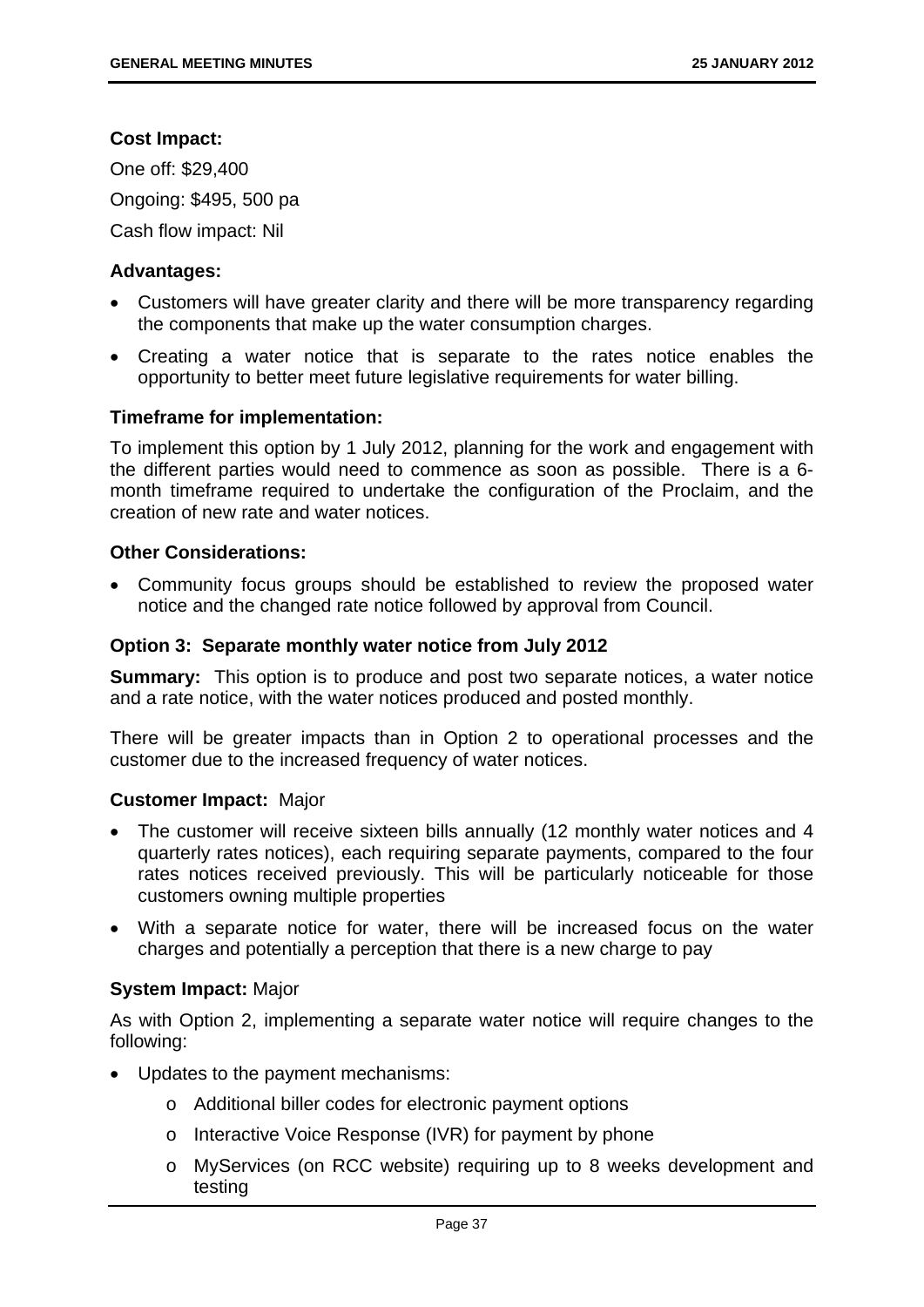- Configuration of the Property and Rating software, Proclaim, to enable the production of a separate water notice
- Chandler Print changes with updated printer business rules and new base stationery stock for both the rate notice and the water notice.

# **Operational Impact:** Major

- There will be a requirement for more frequent meter readings
- Stationery requirements will increase fourfold
- Postage charges will increase fourfold
- Increased printing costs and transactional costs
- Potentially additional customer service requirements to handle increased queries
- The additional number of transactions required on a monthly basis will increase the workload in cash management
- The separation of water and rate notices will increase the legal costs on accounts where recovery action has to be taken
- Running a separate water notice will duplicate all of the activities needed to produce a rate notice file on a monthly basis
- Running a separate water notice monthly will require additional dedicated server time
- The business processes would need to be mapped before a decision could be made on additional staff requirements to support monthly water notices.

# **Cost Impact:**

One off: \$29,400

Ongoing: \$1,395,500

Cash flow impact: Interest loss of \$109,000 where fixed and variable costs are charged monthly

> Interest gain of \$125,000 where fixed costs are charged quarterly and variable costs are charged monthly

## **Advantages:**

- More frequent billing may assist customers to manage their cash flow more effectively.
- Customers will have greater clarity and there will be more transparency regarding the components that make up the water consumption charges
- Creating a water notice that is separate to the rates notice enables the opportunity to better meet future legislative requirements for water billing.

## **Timeframe for implementation:**

As with Option 2, to implement this option by 1 July 2012, planning for the work and engagement with the different parties would need to commence as soon as possible.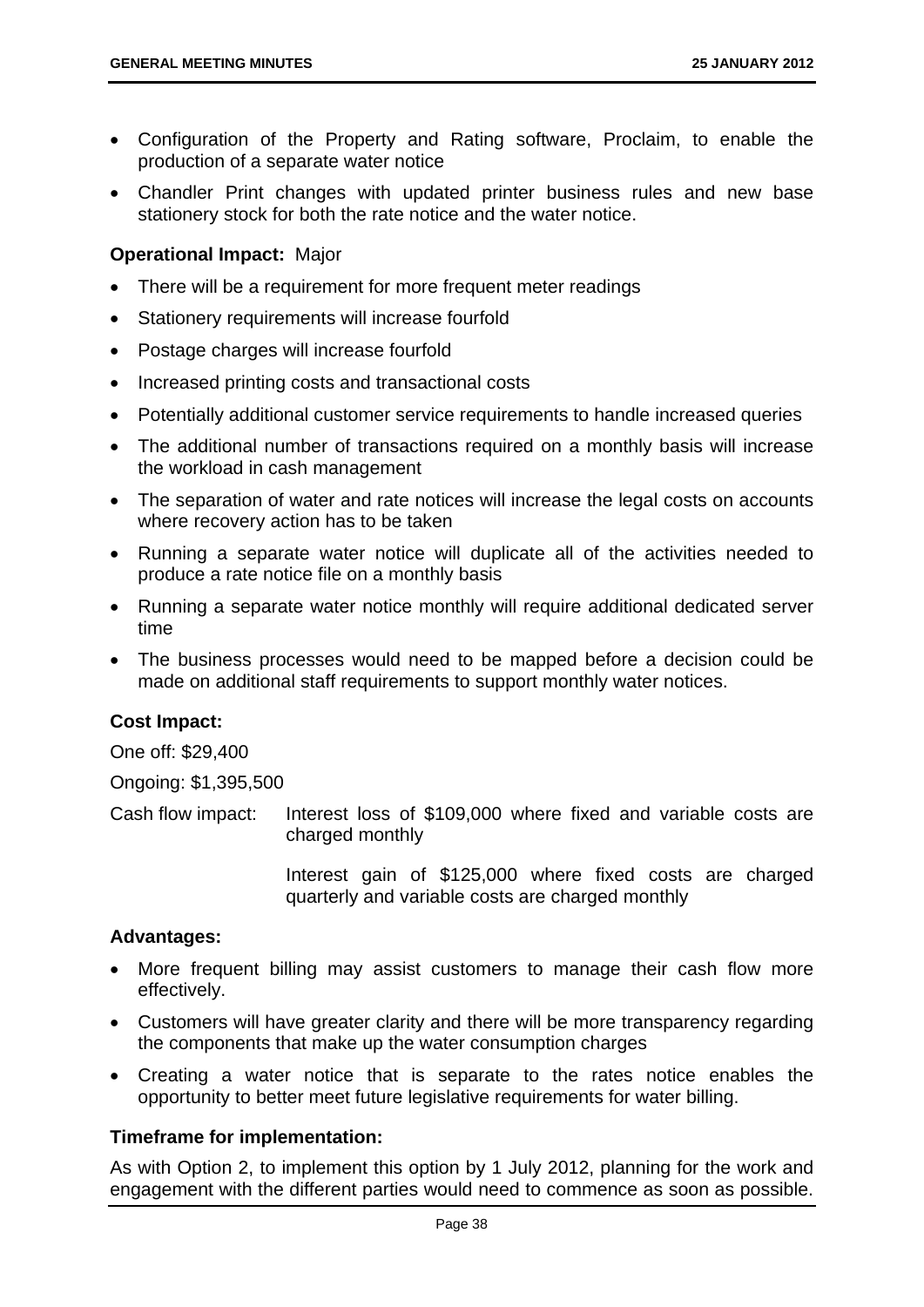A 6-month timeframe is required to undertake the configuration of Proclaim, and the creation of new rate and water notices.

# **Other Considerations:**

- Community focus groups should be established to review the proposed water notice and the changed rate notice followed by approval from Council.
- Determination needs to be made as to whether fixed (water access) and variable (water consumption) costs would appear on the same notice.
	- o Fixed costs must be charged in advance charging these monthly has a negative impact on Councils cash flow when compared against charging fixed costs quarterly.
	- o Variable costs are charged in arrears. Charging these monthly has a positive impact on Councils cash flow when compared against charging variable costs quarterly.
	- o Charging fixed water access costs quarterly within the general rates notice, and variable water consumption costs monthly via the water notice would provide the most positive cash flow position for Council (excluding ongoing costs)

# **RELATIONSHIP TO CORPORATE PLAN**

## **9. An efficient and effective organisation**

Council is well respected and seen as an excellent organisation which manages resources in an efficient and effective way

9.5 Ensure robust long term financial planning is in place to protect the financial sustainability of Council

# **FINANCIAL IMPLICATIONS**

Refer to APPENDIX 3 Financial Impacts.

# **PLANNING SCHEME IMPLICATIONS**

There are no implications to the planning scheme within this report.

# **CONSULTATION**

-

The WRAD team has consulted with Redland City Council Officers and 16 other Queensland Councils outside the SEQ water grid.

# **OFFICER'S RECOMMENDATION**

Given the continuing uncertainty regarding the passage of the enabling legislation<sup>2</sup> (the Bill) to effect the disestablishment of Allconnex Water and the establishment of

<sup>&</sup>lt;sup>2</sup> South-East Queensland Water (Distribution and Retail Restructuring) and Other Legislation Amendment Bill 2011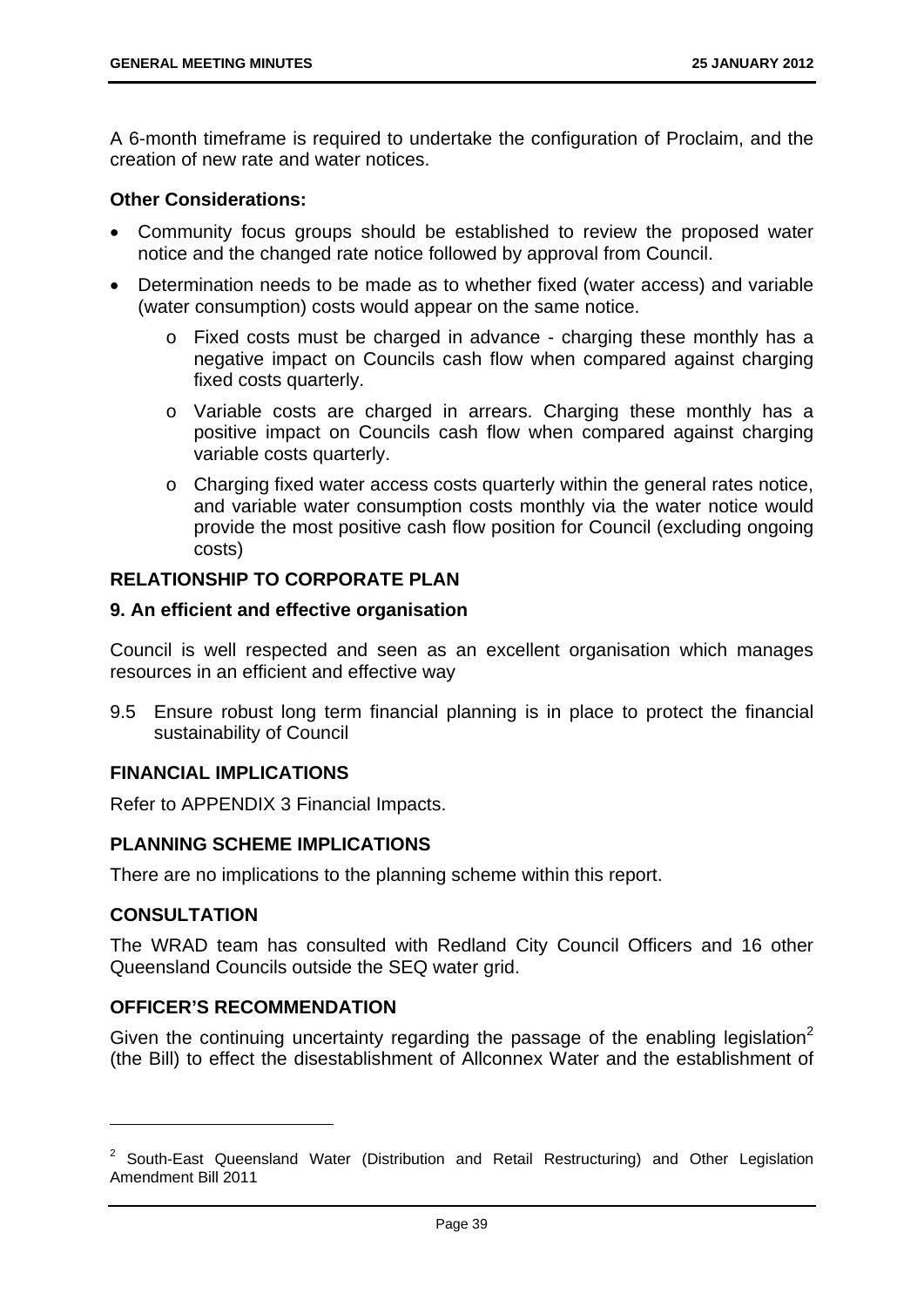Redland Water, Option 1 presents the least risk and cost impact in the current environment.

In the event that the legislation is passed, Option 2 is recommended as it enables the opportunity to better meet future legislative requirements and will increase the presence of identity of Redland Water.

# **OFFICER'S RECOMMENDATION**

That Council resolve to:

- 1. Progress Option 1, in the event that legislation is not passed, and authorise the Chief Executive Officer to commence implementation activities; and
- 2. Progress Option 2, in the event that the legislation is passed in its current form, and authorise the Chief Executive Officer to commence activities upon the passage of said legislation.

**COUNCIL RESOLUTION** 

**Moved by: Cr K Williams Seconded by: Cr W Boglary** 

**That Council resolve as follows:** 

- **1. To progress Option 1 separate line item for bulk water**
- **2. Authorise the Chief Executive Officer to commence implementation activities; and**
- **3. That a further report be brought back to the Corporate Services and Governance Committee meeting on 22 February 2012.**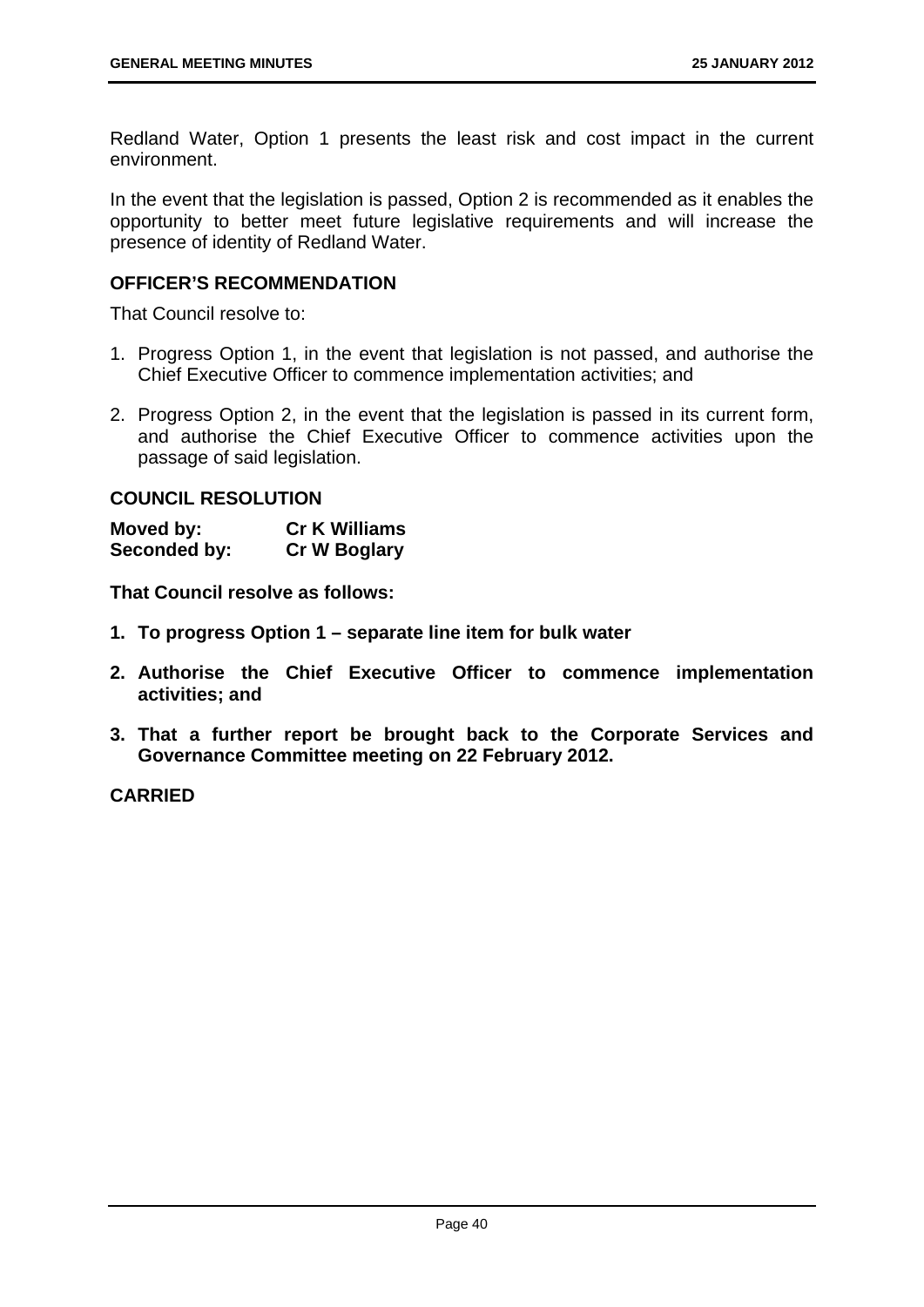# **12.4 CITY SERVICES**

## **12.4.1 DELEGATION TO THE CHIEF EXECUTIVE OFFICER - PROVISION OF FUEL REDUCTION ZONES FOR THE SOUTHERN MORETON BAY ISLANDS**

| <b>Dataworks Filename:</b>  | <b>P&amp;R Maintenance - Conservation</b>               |
|-----------------------------|---------------------------------------------------------|
| <b>Responsible Officer:</b> | <b>Lex Smith</b><br><b>Manager City Spaces</b>          |
| Author:                     | <b>Rory House</b><br><b>Senior Conservation Officer</b> |

# **EXECUTIVE SUMMARY**

The current contract 1117-2008-PCO for the provision of maintenance of the Fuel Reduction Zones on the Southern Moreton Bay Islands has been in place for a period of five (5) years and expired on 12 November 2011. Since the expiry of this contract, Parks and Conservation Unit are seeking quotations on an as needs basis.

In accordance with section 106 of the *Local Government Act 2009 and section 182 of the Local Government (Finance, Plans and Reporting) Regulation 2010*, a new tender documentation was developed in consultation with the Parks & Conservation Unit and Procurement Services Unit with the objective of obtaining submissions from suitable individuals or entities who could demonstrate the ability to provide value for money and adequate capacity and capability to provide maintenance to the Fuel Reduction Zones at various sites on the Southern Moreton Bay Islands of Karragarra, Macleay, Russell and Lamb Islands within Redland City Council's boundaries.

A public tender process was advertised in the market place during the month of November 2011 with a new contract to be in place to commence on 01 February 2012. The tender process has been completed in consultation with Procurement Services Unit.

This contract consists of services to be delivered across various sites on Karragarra, Macleay, Russell and Lamb Islands to ensure the sites are maintained to a standard that minimises the risk of fire spreading to neighbouring properties thus protecting human life.

The services on the scheduled lists form part of this arrangement T-1503-11/12-PCO and are provided on a scheduled basis.

The estimated value to provide Fuel Reduction Zones maintenance services across these sites is likely to be above the Chief Executive Officer's current delegation. So to ensure a smooth exit and entry transition from the existing arrangement 1117-2008-PCO to the new arrangement, T-1503-11/12-PCO and to comply with the delegation requirements for the new arrangement it is recommended that Council:

• Delegate the authority to the Chief Executive Officer to make, vary and discharge the contract T-1503-11/12-PCO; and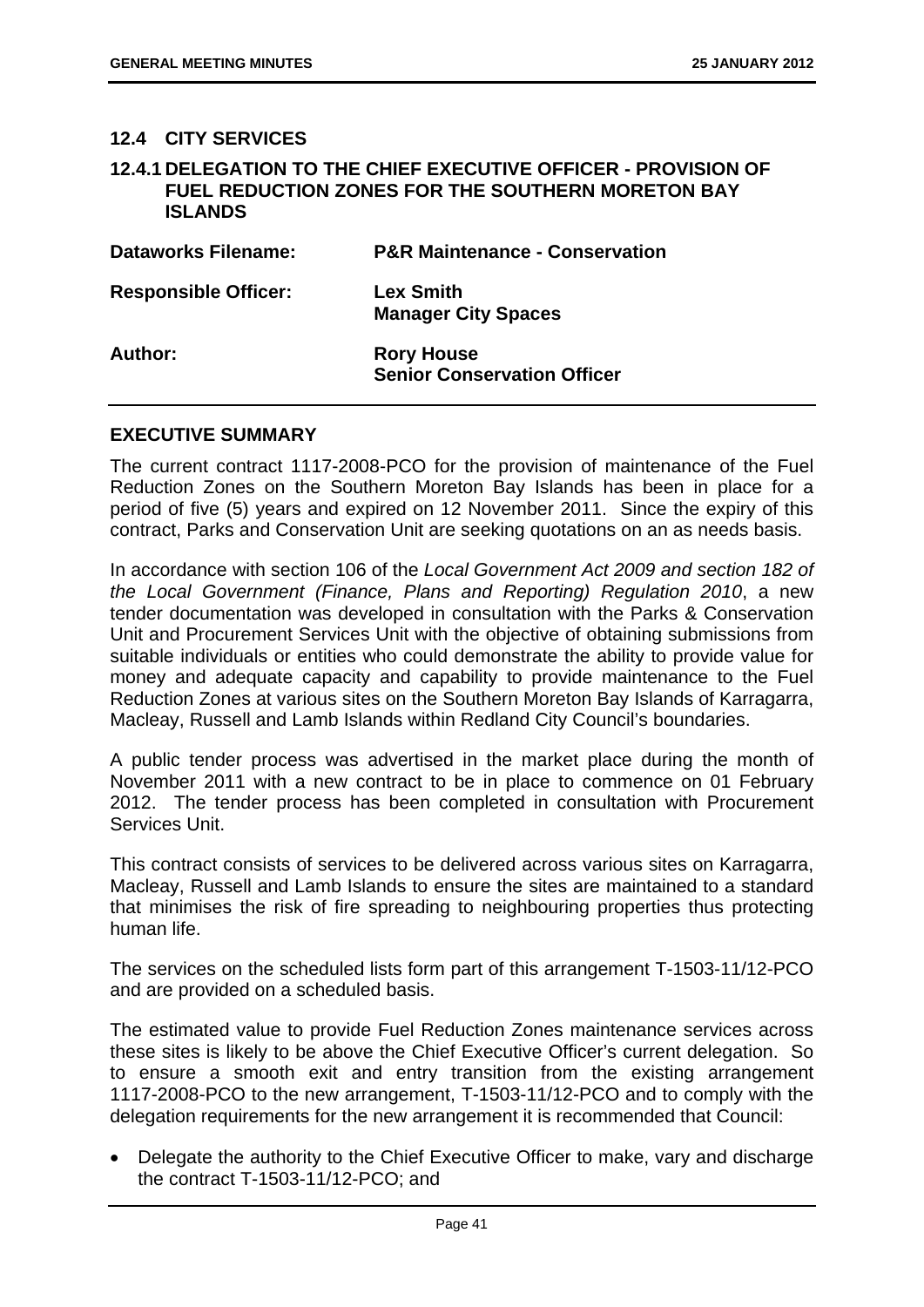Allow the Chief Executive Officer to sub delegate the authority to the relevant personnel with the appropriate delegated authority to approve the variations for this new arrangement on an as needs basis.

# **PURPOSE**

The purpose of this report is to request that Council resolve to:

- Delegate the authority to the Chief Executive Officer to award the contract to the successful contractor;
- Delegate the authority to the Chief Executive Officer to make, vary and discharge the contract T-1503-11/12-PCO; and
- Allow the Chief Executive Officer to sub delegate the authority to the relevant personnel with the appropriate delegated authority to approve the variations for this new arrangement on an as needs.

# **BACKGROUND**

In consultation with the Parks & Conservation Unit, a tender process was undertaken for the maintenance of Fuel Reduction Zones on the Southern Moreton Bay Islands of Karragarra, Macleay, Russell and Lamb Islands due to the existing contract reaching its full term.

In order to comply with delegation requirements for the new arrangement it is recommended that Council:

- Delegate the authority to the Chief Executive Officer to award the contract to the successful contractor.
- Delegate the authority to the Chief Executive Officer to make, vary and discharge the contract T-1503-11/12-PCO; and
- Allow the Chief Executive Officer to sub delegate the authority to the relevant personnel with the appropriate delegated authority to approve the variations for this new arrangement when required.

# **ISSUES**

No issues to report.

# **RELATIONSHIP TO CORPORATE PLAN**

## **9. An efficient and effective organisation**

Council is well respected and seen as an excellent organisation which manages resources in an efficient and effective way

9.5 Ensure robust long term financial planning is in place to protect the financial sustainability of Council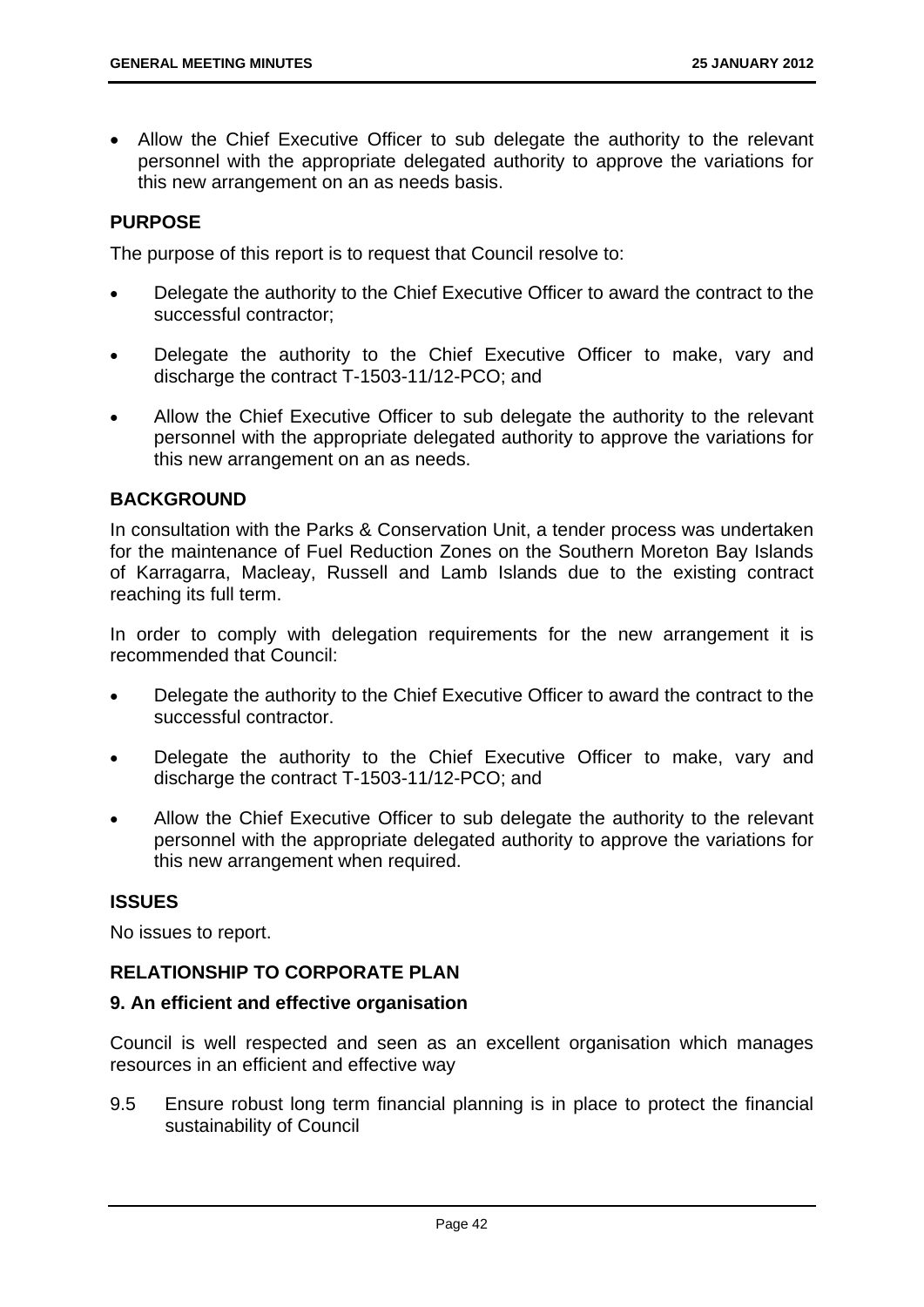# **FINANCIAL IMPLICATIONS**

This recommendation does not require any change to the current year's budget as funds have already been allocated.

The Parks & Conservation Unit have sufficient funds budgeted in 2011/12 for the provision of Fuel Reduction Zones maintenance on the Southern Moreton Bay Islands.

The schedules have been reviewed prior to the tender process being undertaken to ensure efficiency in delivery and a number of locations have been extended and sites have been reviewed. The new arrangement will be linked to Queensland CPI for its annual review and the figures will be adjusted accordingly.

# **CONSULTATION**

The following personnel were consulted during the preparation of this report:

- Senior Procurement Officer
- Senior Conservation Officer

# **OPTIONS**

# **PREFERRED**

That Council resolve to:

- 1. Delegate authority to the Chief Executive Officer, under section 257 (1) (b) of the *Local Government Act 2009* to:
	- a) Award the contract under delegation to the successful contractor;
	- b) Make, vary and discharge the contract T-1503-11/12-PCO;
	- c) Allow the Chief Executive Officer to sub delegate the authority to the relevant personnel with the appropriate delegated authority to approve any variations to the new arrangement T-1503-11/12-PCO on an as needs basis; and
	- d) Sign all relevant documentation.

# **ALTERNATIVE**

That Council resolve to not delegate this authority to the Chief Executive Officer which may result in delays with the awarding of contracts which could lead to additional costs to Council.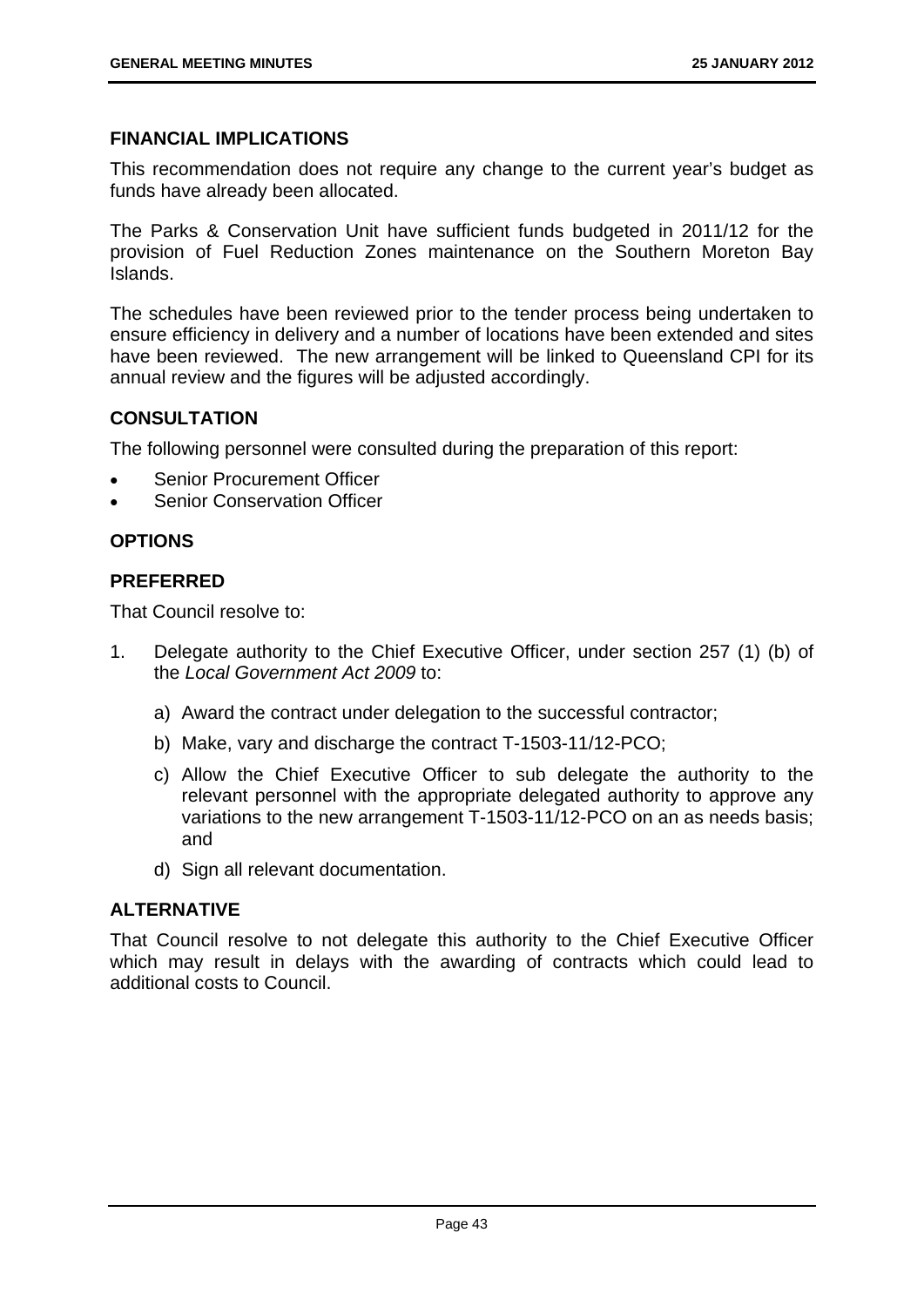**OFFICER'S RECOMMENDATION/ COUNCIL RESOLUTION** 

| Moved by:    | <b>Cr M Elliott</b>  |
|--------------|----------------------|
| Seconded by: | <b>Cr B Townsend</b> |

**That Council resolve to delegate authority to the Chief Executive Officer, under section 257 (1) (b) of the** *Local Government Act 2009* **to:** 

- **1. Award the contract under delegation to the successful contractor;**
- **2. Make, vary and discharge the contract T-1503-11/12-PCO;**
- **3. Allow the Chief Executive Officer to sub delegate the authority to the relevant personnel with the appropriate delegated authority to approve any variations to the new arrangement T-1503-11/12-PCO on an as needs basis; and**
- **4. Sign all relevant documentation.**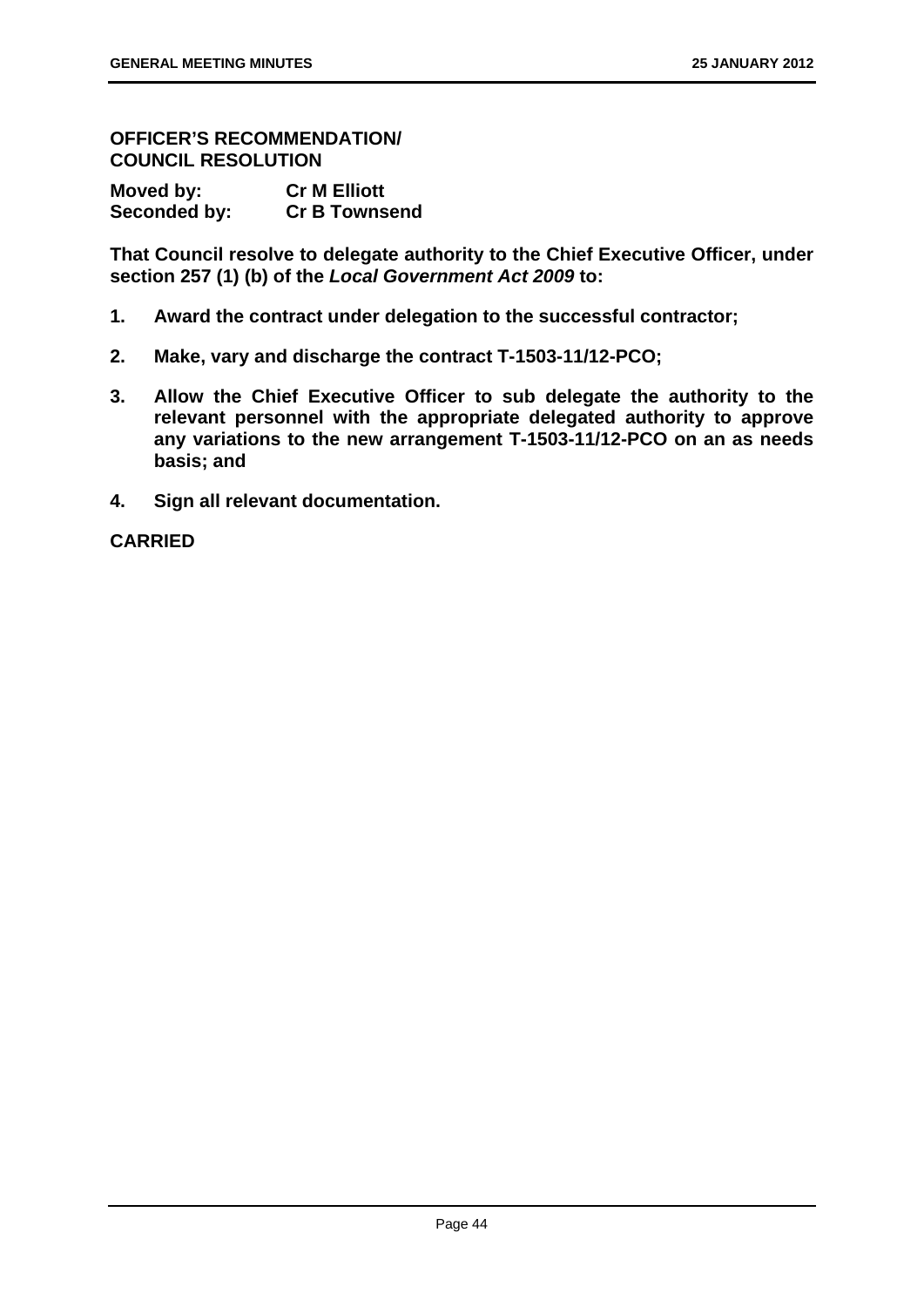# **CONFLICT OF INTEREST**

Cr Reimers declared a conflict of interest, or perceived conflict of interest in the following item, stating that she is Patron of Redlands Multi-sports Club, Patron of Muddies Cricket Club and Convenor of the Judy Holt Bushcare Group. Cr Reimers elected to remain in chambers and vote in the best interests of the community. Cr Reimers voted in the affirmative.

#### **12.4.2 JUDY HOLT EASTERN LANDFILL BATTER REMEDIATION PROJECT MATERIALS SUPPLY OVER \$500,000 INCLUDING GST - DELEGATED AUTHORITY**

| <b>Dataworks Filename:</b>  | 40312 – Remediation Works Judy Holt Park<br><b>Eastern Batter</b>    |
|-----------------------------|----------------------------------------------------------------------|
| <b>Attachment:</b>          | <b>Pages from Minutes November 30 2011 Council</b>                   |
| <b>Responsible Officer:</b> | <b>Brad Salton</b><br><b>Group Manager Project Delivery Group</b>    |
| Author:                     | <b>Nigel Carroll</b><br><b>Construction Projects Service Manager</b> |

## **EXECUTIVE SUMMARY**

The construction of the Judy Holt Eastern Landfill Batter Remediation project was originally programmed for completion over a number of years. To expedite this so as to avoid ongoing environmental issues associated with an uncapped closed landfill site and to achieve economy of scale savings, Council resolved to take out a loan from the Queensland Treasury Corporation in the order of \$5.5m so that this project can be fast tracked and completed by the end of the 2012/13 financial year.

The total cost for the construction of this project is estimated at \$7,385,600.00 excluding GST with the construction being undertaken by Councils internal construction crews from the Construction Projects Unit. The cost to supply some of the materials required for this project will be over \$500,000.00 including GST and these materials will be sourced through a tender process.

To assist with expediting the contract award process and delivery of various projects, the Project Delivery Group has been presenting reports to Council over the last few financial years requesting that authority be delegated to the Chief Executive Officer to make, vary and discharge contracts for various tenders with a value over \$500,000 including GST.

This report recommends that the Chief Executive Officer be delegated authority to accept the tenders and make, vary and discharge all contracts over \$500,000.00 including GST for the Judy Holt Eastern Landfill Batter Remediation Project J/N 40312.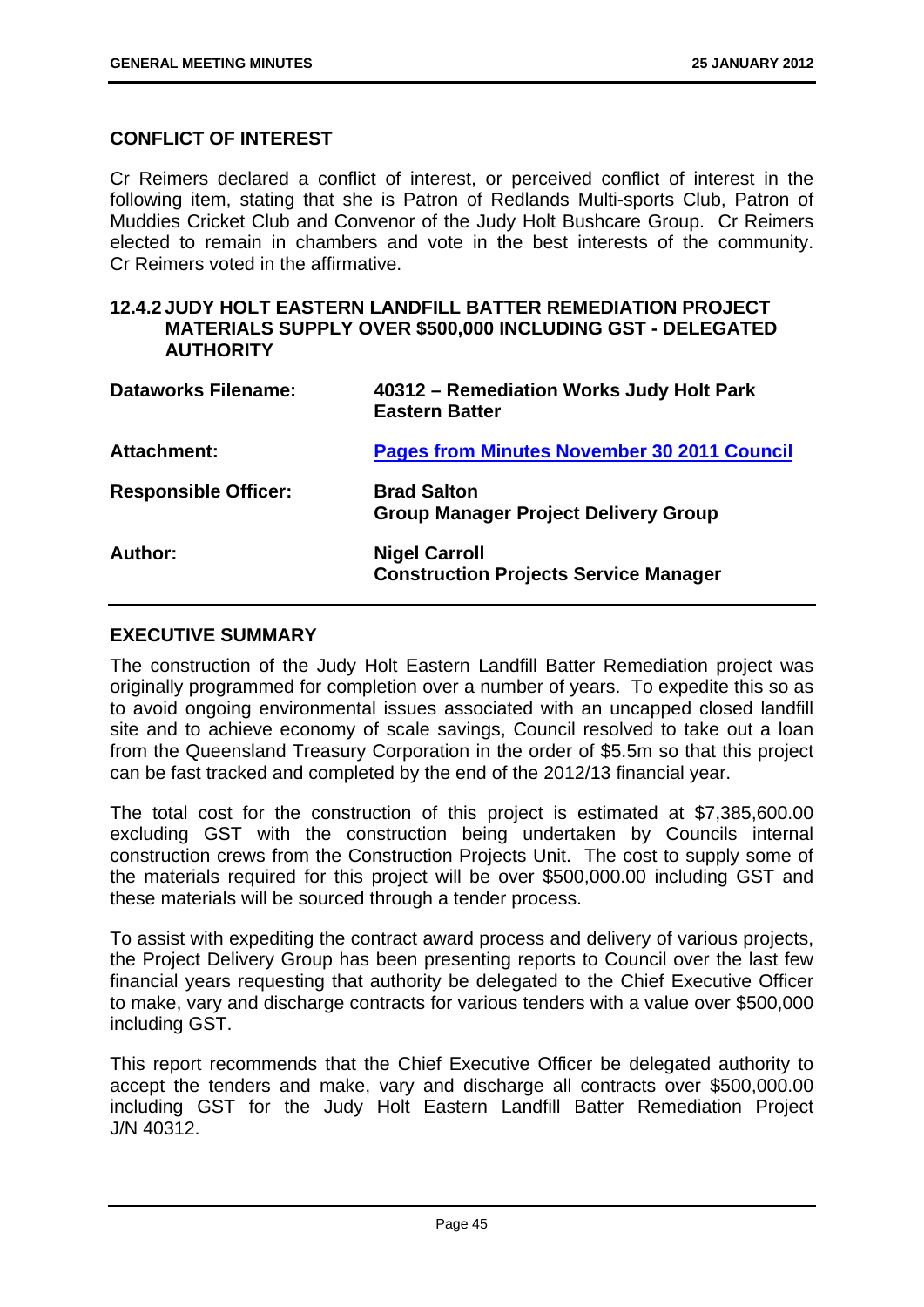## **PURPOSE**

The purpose of this report is to seek resolution from Council to delegate authority to the Chief Executive Officer under *section 257 (1) (b) of the Local Government Act 2009* to accept the tenders and make, vary and discharge all contracts over \$500,000 including GST for the Judy Holt Eastern Landfill Batter Remediation Project J/N 40312.

## **BACKGROUND**

The construction of the Judy Holt Eastern Landfill Batter Remediation project was originally programmed for completion over a number of years. To expedite this and to avoid ongoing environmental issues associated with an uncapped closed landfill site and to achieve economy of scale savings Council resolved to take out a loan from the Queensland Treasury Corporation in the order of \$5.5m so that this project can be fast tracked and completed by the end of the 2012/13 financial year.

The total cost for the construction of this project is estimated at \$7,385,600.00 excluding GST with the construction being undertaken by Councils internal construction crews from the Construction Projects Unit. The cost to supply some of the materials required for this project will be over \$500,000.00 including GST and these materials will be sourced through a tender process.

At the General Meeting held 30 October 2002 Council delegated authority to the Chief Executive Officer (CEO) to make, vary and discharge contracts that do not exceed \$500,000 including GST where:

- i. the spending of funds to be incurred by making, varying or discharging the contract has been provided for in an approved budget for the financial year when the making, varying or discharging happens, or
- ii. the spending of funds to be incurred have been provided for in a budget pending the adoption by Council (section 522 of the Local Government Act).

Over the last few financial years the Project Delivery Group has been presenting reports to Council requesting that authority be delegated to the Chief Executive Officer to make, vary and discharge contracts for various tenders with a value over \$500,000.00 including GST. This process has been used to assist with expediting the contract award process and delivery of the project.

## **ISSUES**

Council resolution is being sought to delegate authority to the CEO to make, vary and discharge the contracts associated with the Judy Holt Eastern Landfill Batter Remediation Project J/N 40312.

This delegation will assist Council by reducing the timing for the tender process so that the awarding of the contract is not dependent on Council meeting dates which will expedite the process.

Should Council decide not to delegate authority to the Chief Executive Officer it may result in delays with the awarding of contracts and the construction of the project which could lead to additional costs to Council.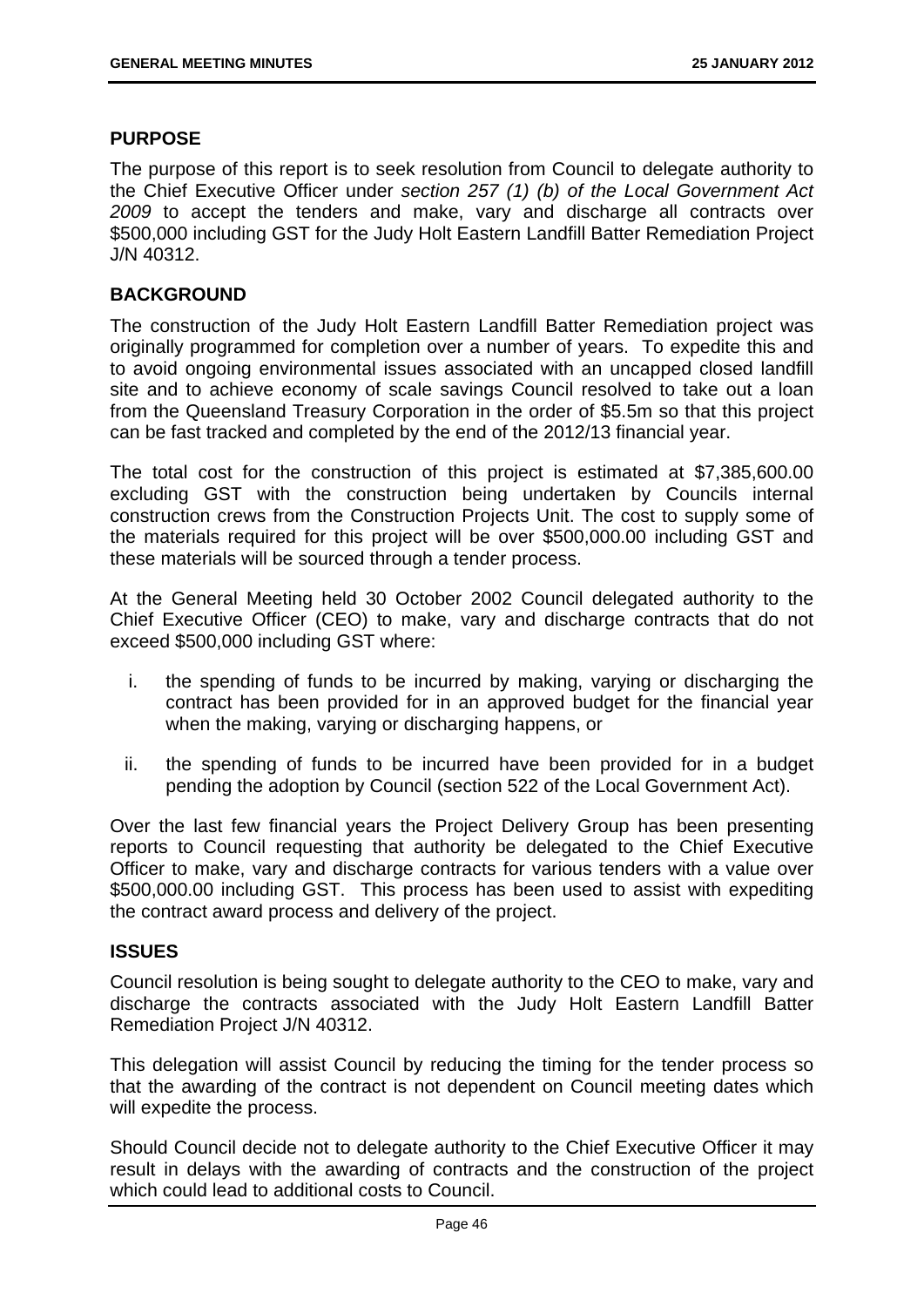# **RELATIONSHIP TO CORPORATE PLAN**

# **9. An efficient and effective organisation**

Council is well respected and seen as an excellent organisation which manages resources in an efficient and effective way

9.7 Develop our procurement practices to increase value for money within an effective governance framework

# **FINANCIAL IMPLICATIONS**

The Judy Holt Eastern Landfill Batter Remediation project has been approved by Council in the 2011/12 Capital Works Program and funding has already been approved for the completion of the project in the 2012/13 financial year (refer to Attachment A Minutes of General Meeting 30 November 2011 – Item 19.3.1).

# **PLANNING SCHEME IMPLICATIONS**

It is considered that the outcome of recommendations in this report will not require any amendments to the Redlands Planning Scheme.

# **CONSULTATION**

The Senior Tenders and Contracts Officer, the Group Manager, Project Delivery Group and the General Manager, City Services have been consulted in the preparation of this report and are supportive of the recommendation.

# **OPTIONS**

## **PREFERRED**

That Council resolve to:

- 1. Delegate authority to the Chief Executive Officer under section 257 (1) (b) of the Local Government Act 2009 to accept the tenders and make, vary and discharge all contracts over \$500,000 including GST for the Judy Holt Eastern Landfill Batter Remediation Project J/N 40312;
- 2. Delegate authority to the Chief Executive Officer under *section 257 (1) (b) of the Local Government Act 2009of the Local Government Act 2009* to sign and amend all relevant documentation; and
- 3. Authorise the Chief Executive Officer to delegate further the Councils Contract Authority role to an appropriate senior officer within Council.

# **ALTERNATIVE**

That Council resolve to not delegate this authority to the Chief Executive Officer which may result in delays with the awarding of contracts and the construction of the project which could lead to additional costs to Council.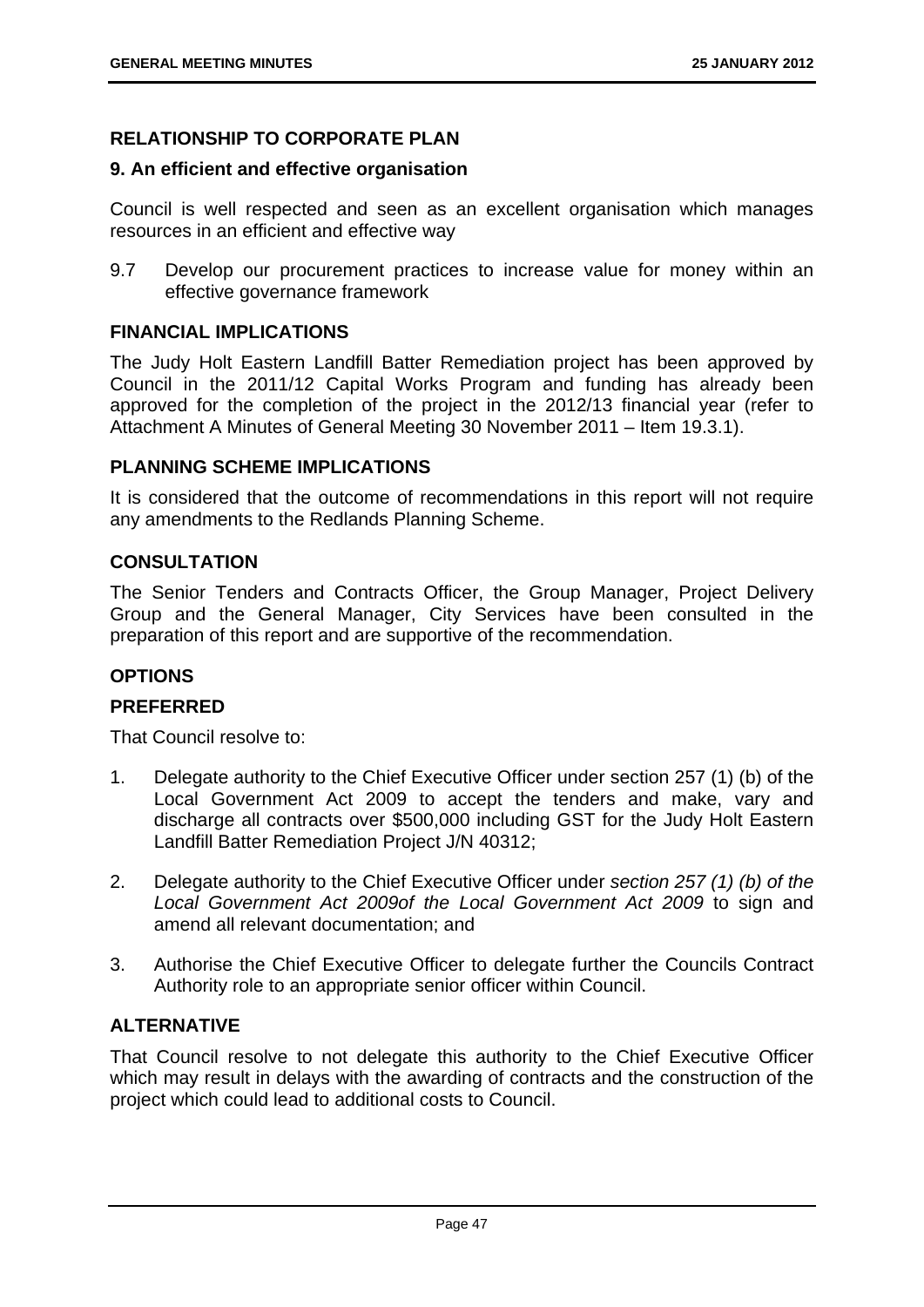**OFFICER'S RECOMMENDATION/ COUNCIL RESOLUTION** 

| Moved by:    | <b>Cr K Reimers</b> |
|--------------|---------------------|
| Seconded by: | <b>Cr W Boglary</b> |

**That Council resolve to:** 

- **1. Delegate authority to the Chief Executive Officer under** *section 257 (1) (b) of the Local Government Act 2009* **to accept the tenders and make, vary and discharge all contracts over \$500,000 including GST for the Judy Holt Eastern Landfill Batter Remediation Project J/N 40312;**
- **2. Delegate authority to the Chief Executive Officer under** *section 257 (1) (b) of the Local Government Act 2009* **to sign and amend all relevant documentation; and**
- **3. Authorise the Chief Executive Officer to delegate further the Councils Contract Authority role to an appropriate senior officer within Council.**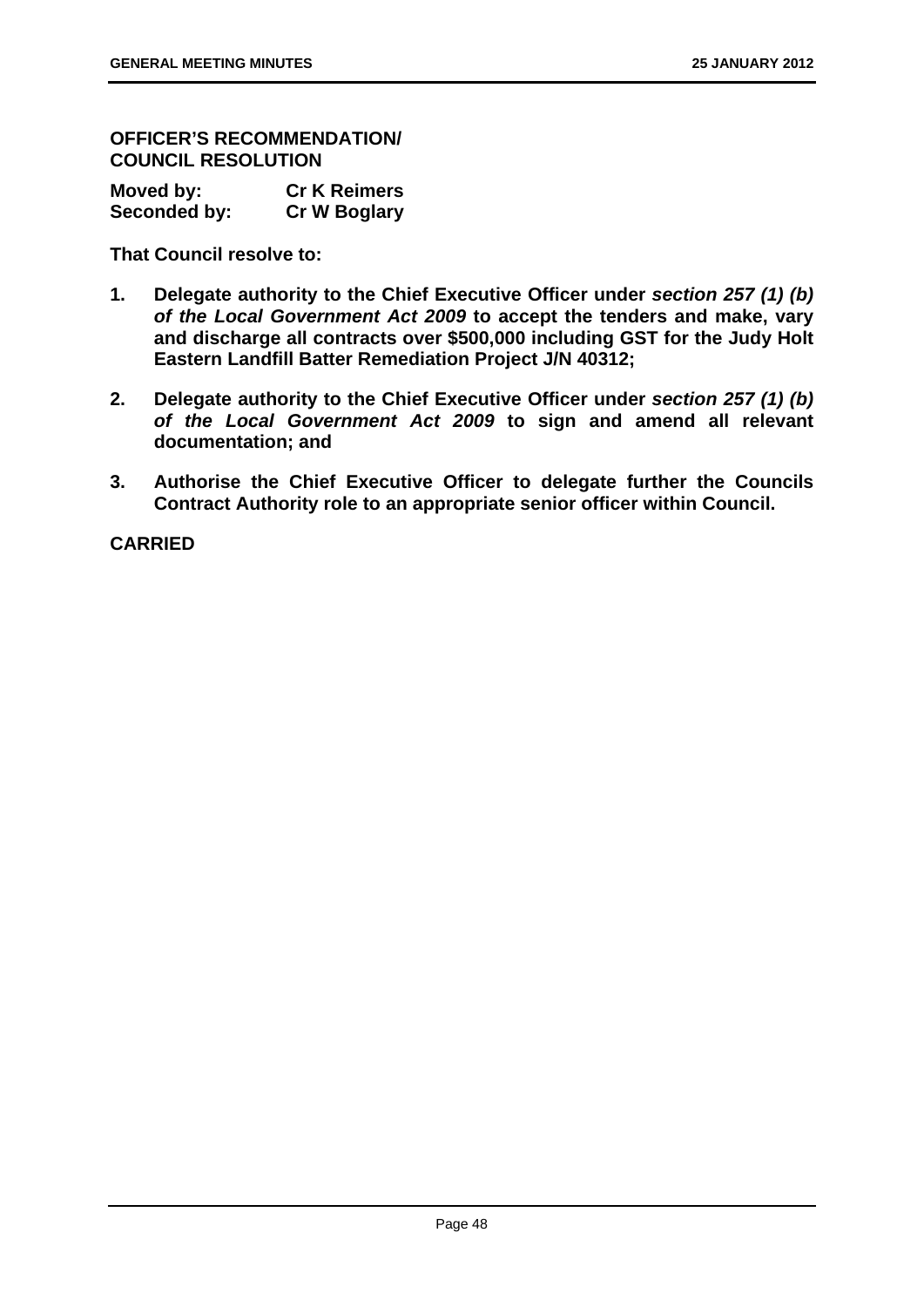## **12.4.3 SEAVIEW ROAD REHABILITATION DELEGATED AUTHORITY FOR A PROJECT OVER \$500,000 INCLUDING GST**

| <b>Dataworks Filename:</b>  | 46253 – Contracts & Contract Admin                              |
|-----------------------------|-----------------------------------------------------------------|
| <b>Responsible Officer:</b> | <b>Brad Salton</b><br><b>Manager Project Delivery Group</b>     |
| Author:                     | <b>Greg Finlay</b><br><b>Service Manager Project Management</b> |

## **EXECUTIVE SUMMARY**

The 2011/2012 approved Capital Works Program includes a project with an estimated tender component value over \$500,000 including GST – PDG-46253 Seaview Road Mt Cotton Road Rehabilitation

To assist with expediting the contract award process and delivery of projects, the Project Delivery Group has been presenting reports to Council over the last few financial years requesting that authority be delegated to the Chief Executive Officer to make, vary and discharge contracts for various tenders with a value over \$500,000 including GST.

In the 2011/2012 financial year the Project Delivery Group in consultation with City Infrastructure Group has identified a project from the Road Rehabilitation Program that will require tenders be sought with an estimated value over \$500,000 including GST.

This report recommends that the Chief Executive Officer be delegated authority to accept the tenders and make, vary and discharge all contracts over \$500,000 including GST for the following listed project within the 2011/2012 financial year approved budget.

| <b>Project Number</b> | <b>Project Name</b>                             |
|-----------------------|-------------------------------------------------|
| 46253                 | Seaview Road Mount Cotton - Road Rehabilitation |

This delegation will assist Council by reducing the timeframe for the tender process so that the awarding of the contract is not dependent on Council meeting dates which will expedite the process.

## **PURPOSE**

The purpose of this report is to seek resolution from Council to delegate authority to the Chief Executive Officer to accept the tender and make, vary and discharge all contracts over \$500,000 including GST for the listed project within the 2011/2012 financial year approved budget.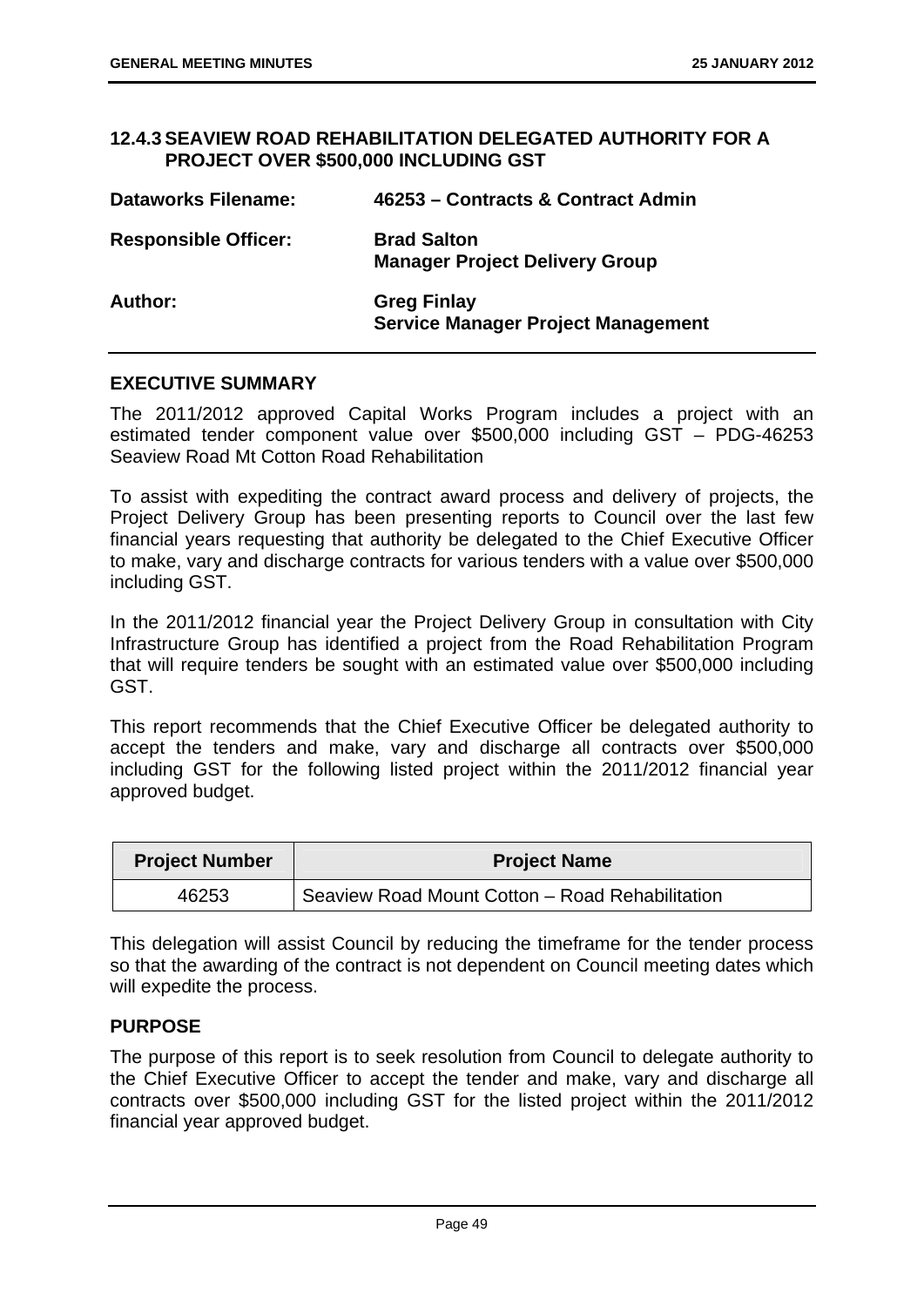# **BACKGROUND**

The 2011/2012 approved Capital Works Program consists of a project with an estimated tender component value over \$500,000 including GST.

At the General Meeting held 30 October 2002 Council delegated authority to the Chief Executive Officer (CEO) to make, vary and discharge contracts that do not exceed \$500,000 including GST where:

- i. the spending of funds to be incurred by making, varying or discharging the contract has been provided for in an approved budget for the financial year when the making, varying or discharging happens, or
- ii. the spending of funds to be incurred has been provided for in a budget pending the adoption by Council (*section 522 of the Local Government Act*).

Over the last few financial years the Project Delivery Group has been presenting reports to Council requesting that authority be delegated to the Chief Executive Officer to make, vary and discharge contracts for various tenders with a value over \$500,000 including GST. This process has been used to assist with expediting the contract award process and delivery of the project.

In the current financial year 2010/2011 reports advising of other projects requiring tenders with an estimated value over \$500,000 including GST was presented to Council seeking the CEO be delegated authority to accept the tenders and make, vary and discharge all contracts over \$500,000 including GST. These reports were approved by Council and the delegated authority was granted.

In the 2011/2012 financial year the Project Delivery Group in consultation with Infrastructure Planning Group has identified a project from the Road Rehabilitation Program budget that will require tenders be sought with an estimated value over \$500,000.00 including GST.

# **ISSUES**

Council resolution is being sought to delegate authority to the CEO to make, vary and discharge the contracts associated with the project listed in the table below.

| <b>Project</b><br><b>Number</b> | <b>Project Name and Description</b>             |
|---------------------------------|-------------------------------------------------|
| 46253                           | Seaview Road Mount Cotton - Road Rehabilitation |

This delegation will assist Council by reducing the timing for the tender process so that the awarding of the contract is not dependent on Council meeting dates which will expedite the process.

The project listed is to be managed by the Project Delivery Group in the 2011/2012 financial year and has been approved as part of the 2011/2012 budget approval process.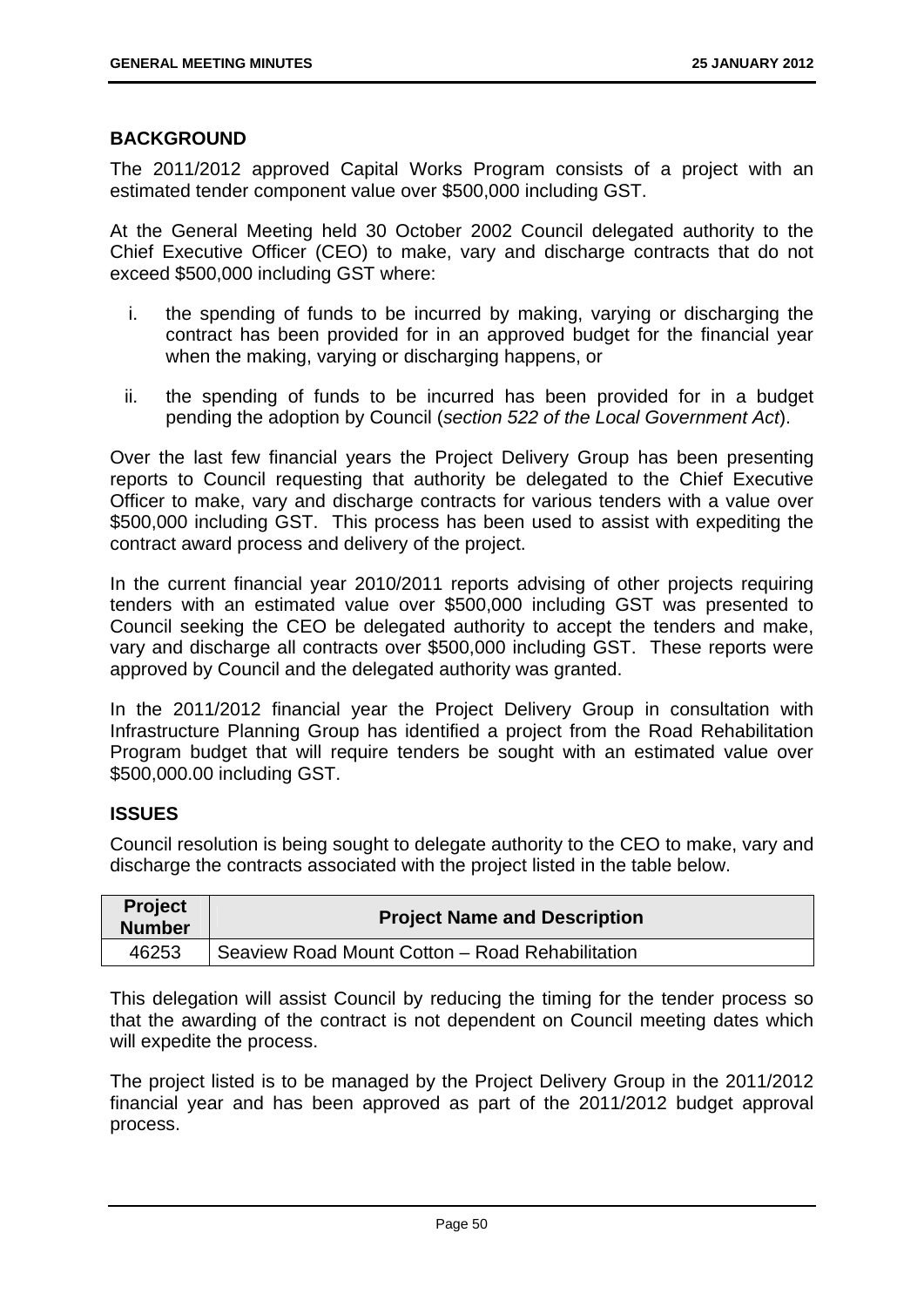Should Council decide not to delegate authority to the Chief Executive Officer it may result in delays with the awarding of a contract and the construction of the project which could lead to additional costs to Council.

# **RELATIONSHIP TO CORPORATE PLAN**

# **9. An efficient and effective organisation**

Council is well respected and seen as an excellent organisation which manages resources in an efficient and effective way

9.7 Develop our procurement practices to increase value for money within an effective governance framework

# **FINANCIAL IMPLICATIONS**

The project PDG-46253 Seaview Road Mt Cotton Road Rehabilitation in this report is an approved project for the 2011/2012 financial year as part of the budget approval process.

# **PLANNING SCHEME IMPLICATIONS**

The City Planning & Environment Group was consulted and it is considered that the outcome of recommendations in this report will not require any amendments to the Redlands Planning Scheme.

# **CONSULTATION**

The Project Coordinator Civil, the Group Manager Project Delivery Group, the General Manager City Services and the Principal Engineer City Infrastructure Group have been consulted in the preparation of this report and are supportive of the recommendation.

# **OPTIONS**

# **PREFERRED**

That Council resolve to:

1. Delegate authority to the Chief Executive Officer under *section* 257 (1)(b) of the *Local Government Act 2009* to accept the tender and make, vary and discharge the contract over \$500,000 including GST for the following listed project within the 2011/2012 financial year approved budget;

| <b>Project Number</b> | <b>Project Name</b>                               |
|-----------------------|---------------------------------------------------|
| 46253                 | I Seaview Road Mount Cotton - Road Rehabilitation |

- 2. Delegate authority to the Chief Executive Officer *section* 257 (1)(b) of the *Local Government Act 2009* to sign and amend all relevant documentation;
- 3. Appoint the Chief Executive Officer as Principal's Representative for these contracts; and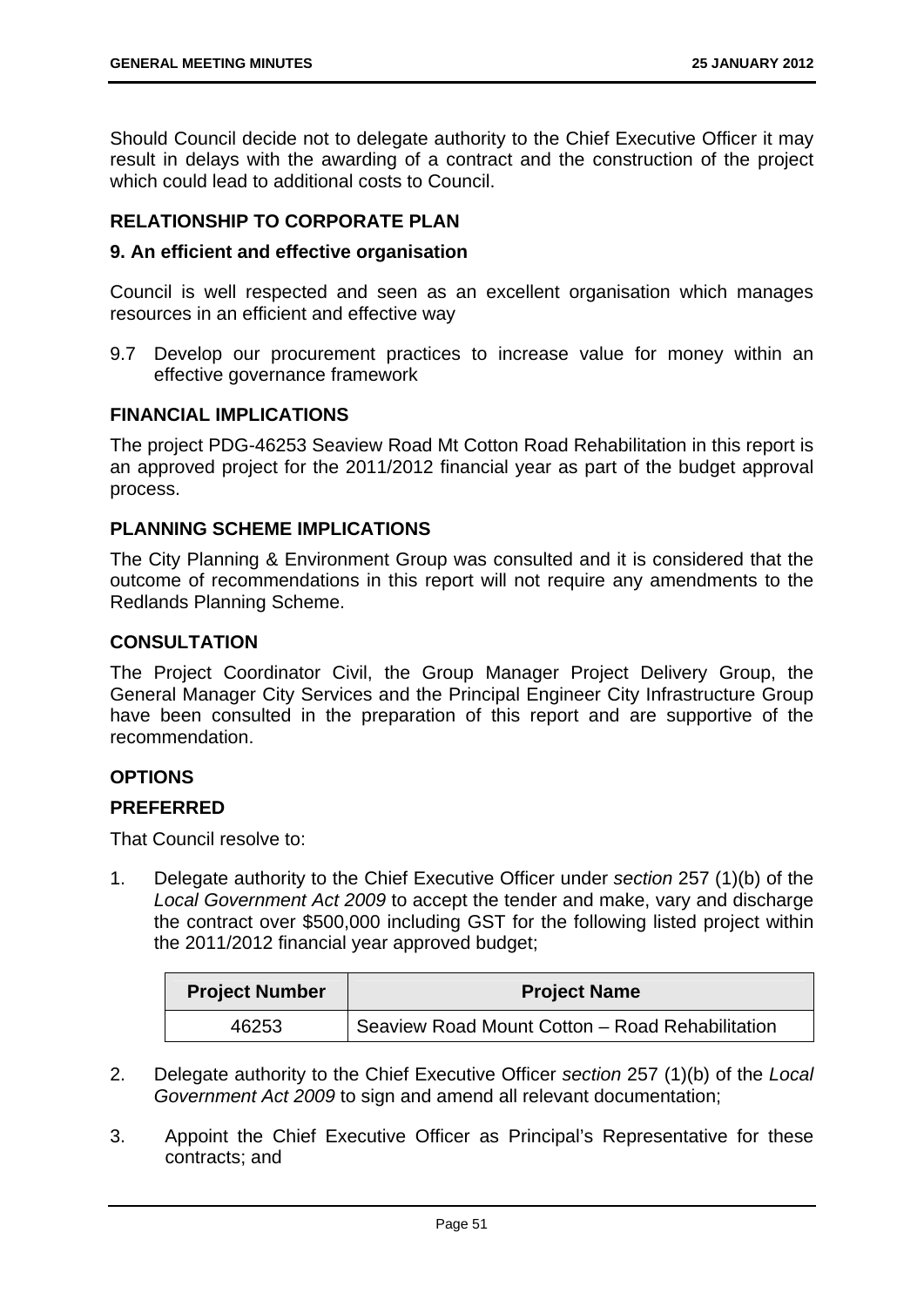4. Authorise the Chief Executive Officer to delegate further the Principal's Representative role to an appropriate senior officer within Council.

# **ALTERNATIVE**

That Council resolve to not delegate this authority to the Chief Executive Officer which may result in delays with the awarding of contracts and the construction of the project which could lead to additional costs to Council.

## **OFFICER'S RECOMMENDATION/ COUNCIL RESOLUTION**

| Moved by:    | <b>Cr T Bowler</b>  |
|--------------|---------------------|
| Seconded by: | <b>Cr M Elliott</b> |

**That Council resolve to:** 

**1. Delegate authority to the Chief Executive Officer under** *Section 257 (1)(b) of the Local Government Act 2009* **to accept the tender and make, vary and discharge all contracts over \$500,000 including GST for the following listed project within the 2011/2012 financial year approved budget;** 

| <b>Project Number</b> | <b>Project Name</b>                             |
|-----------------------|-------------------------------------------------|
| 46253                 | Seaview Road Mount Cotton - Road Rehabilitation |

- **2. Delegate authority to the Chief Executive Officer under Section 257 (1)(b) of the** *Local Government Act 2009* **to sign and amend all relevant documentation;**
- **3. Appoint the Chief Executive Officer as Principal's Representative for these contracts; and**
- **4. Authorise the Chief Executive Officer to delegate further the Principal's Representative role to an appropriate senior officer within Council.**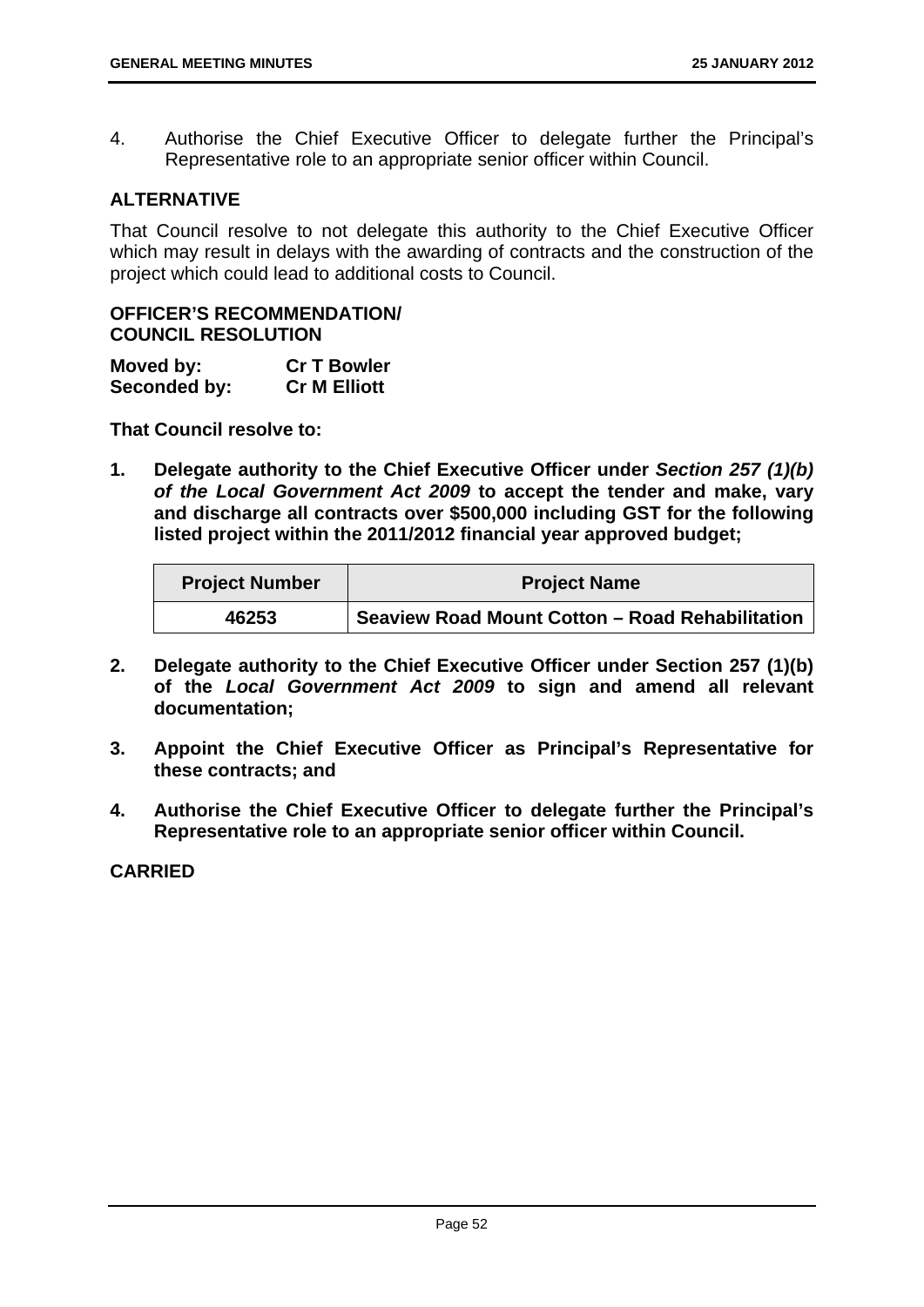## **12.4.4 DELEGATED AUTHORITY FOR THE PREFERRED SUPPLIER FOR THE PROVISION OF WET PLANT HIRE FOR REDLAND CITY COUNCIL'S MAINLAND WASTE TRANSFER STATIONS**

| <b>Dataworks Filename:</b>  | <b>WM CONTRACT - T-1540-11/12-WST</b>                      |
|-----------------------------|------------------------------------------------------------|
| <b>Responsible Officer:</b> | Elisa Underhill<br><b>Manager City Enterprises</b>         |
| Author:                     | <b>Robert Walford</b><br><b>Service Manager - RedWaste</b> |

## **EXECUTIVE SUMMARY**

Birkdale Waste Transfer Station, Redland Bay Waste Transfer Station and Giles Road Hard fill Facility require the provision of wet plant hire in order to continue essential operations and facilitate the receipt of residential and commercial waste.

The sites are currently operating under provision of wet plant hire arrangement through formal quotation.

It has been identified that the equipment is required long term therefore a tender process must be completed to engage suitable plant and equipment to operate these facilities. RedWaste seeks Council resolution to delegate authority to the CEO to award, make, vary or discharge the contract for wet plant hire. **PURPOSE** 

The purpose of this report is to seek Council resolution to delegate authority to the Chief Executive Officer under section 257(1)(b) of the Local Government Act 2009 to award the contract for the Preferred Supplier for the Provision of Wet Plant Hire for Redland City Council Waste Transfer Stations in line with budget approval for these specified works.

## **BACKGROUND**

RedWaste currently operates the Birkdale and Redland Bay Waste Transfer Stations and the Giles Road Hardfill. Until 31 October 2011 wet plant hire was provided under contract WST 1419 10/11 however since contract expiry wet plant hire has been arranged through Council's Plant Hire Panel of Providers 1210-2009-FLT. RedWaste has been working with Council's Procurement Team to develop a formal specification and it is currently in the market for response.

## **ISSUES**

The contracting of wet plant hire is required for transfer station operations, greenwaste operations, loading and stockpile management, and dust suppression.

The timing of this delegation is critical due to a number of reasons including:

 Wet Plant Hire will be undertaken for a minimum contract period of two (2) years with option to extend for a further additional period of three (3) one (1) year periods not exceeding a Maximum Term of five (5) years.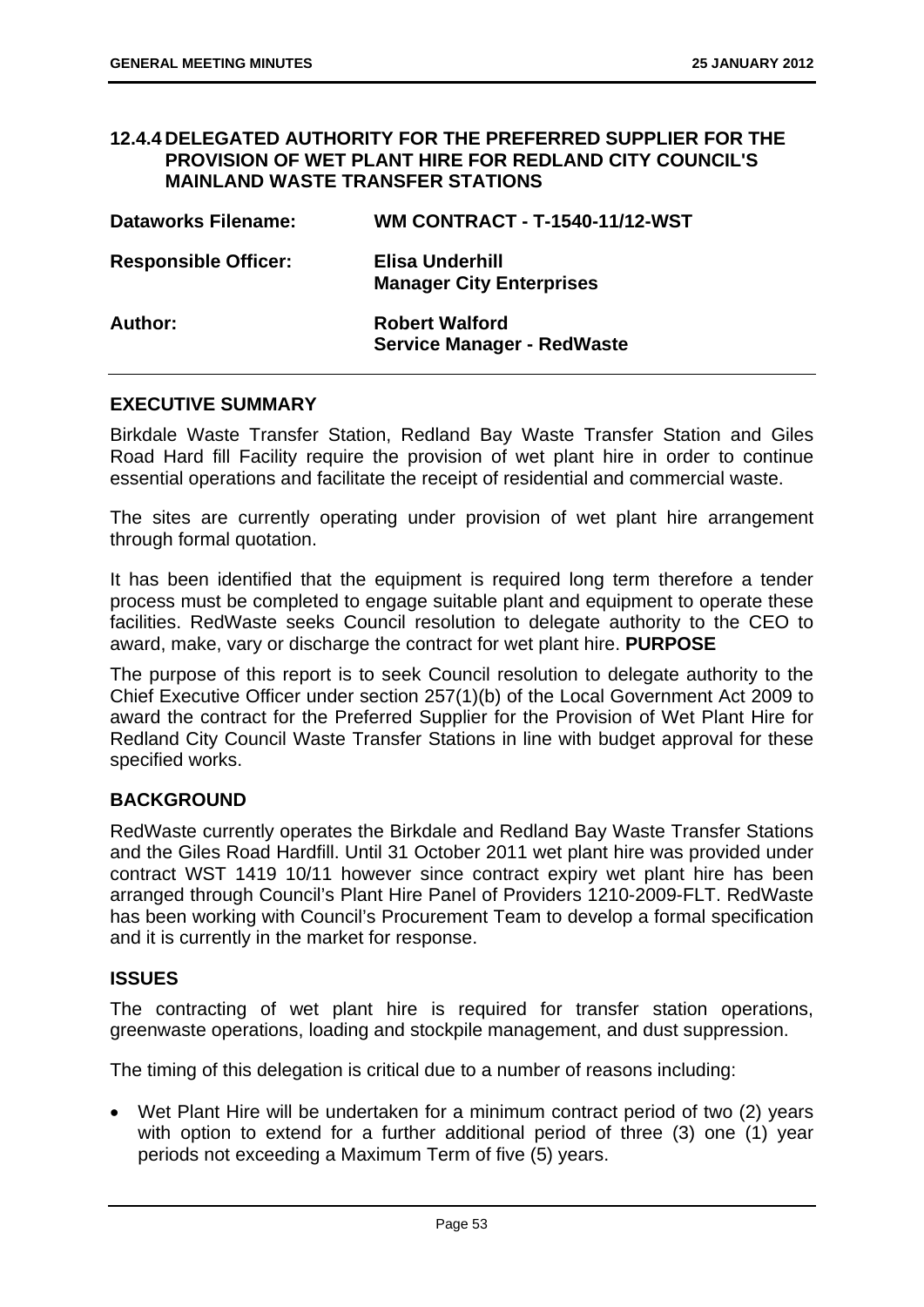- The tender needs to be awarded to the successful contractor in early February 2012 in order for sites to continue to operate as the current wet plant hire quotation is due to cease 28 February 2012.
- The closing date for tender submissions is 3 February 2012 and as such delegation to the CEO is required to expedite the award of contract.

# **RELATIONSHIP TO CORPORATE PLAN**

#### **2. Green living**

Our green living choices will improve our quality of life and our children's lives, through our sustainable and energy efficient use of resources, transport and infrastructure, and our well informed responses to risks such as climate change.

2.8 Implement Council's waste management strategy by applying best practice principles in pricing, public awareness, resource management, recycling and recovery.

### **FINANCIAL IMPLICATIONS**

This recommendation does not require any change to the current year's budget as funds have already been allocated to account number 55005, 55006 And 55009.

## **CONSULTATION**

The Service Manager – RedWaste and the A/Operations Advisor – RedWaste were consulted in the preparation of this report and concur with the recommendations provided.

The Manager – Procurement Operations has been consulted in the preparing the tender documentation. The Procurement process is being facilitated through the Procurement section.

## **OPTIONS**

# **PREFERRED**

That Council resolve to:

Delegate authority to the Chief Executive Officer, under section 257(1)(b) of the *Local Government Act 2009* to:

- 1. Accept the tender and award a Preferred Supplier arrangement for the Provision of Wet Plant Hire for Redland City Council Waste Transfer Stations;
- 2. Make vary and discharge the contract for in accordance with the agreed contract terms for any changes; and
- 3. To sign all relevant documentation.

# **ALTERNATIVE**

No alternatives offered.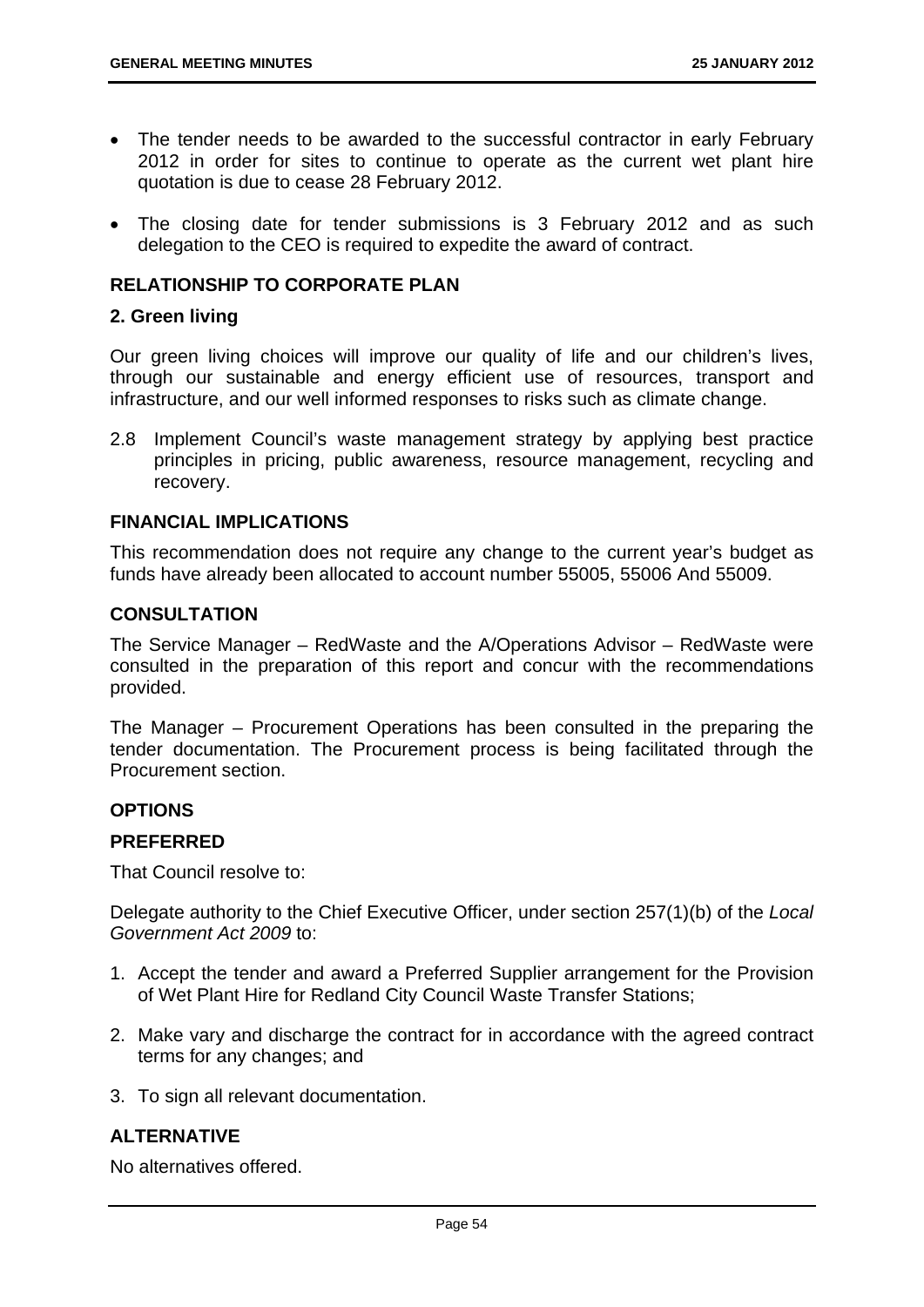**OFFICER'S RECOMMENDATION/ COUNCIL RESOLUTION** 

| Moved by:    | <b>Cr M Elliott</b> |
|--------------|---------------------|
| Seconded by: | <b>Cr T Bowler</b>  |

**That Council resolve to delegate authority to the Chief Executive Officer, under section 257(1)(b) of the** *Local Government Act 2009* **to:** 

- **1. Accept the tender and award a Preferred Supplier arrangement for the Provision of Wet Plant Hire for Redland City Council Waste Transfer Stations;**
- **2. Make vary and discharge the contract for in accordance with the agreed contract terms for any changes; and**
- **3. To sign all relevant documentation.**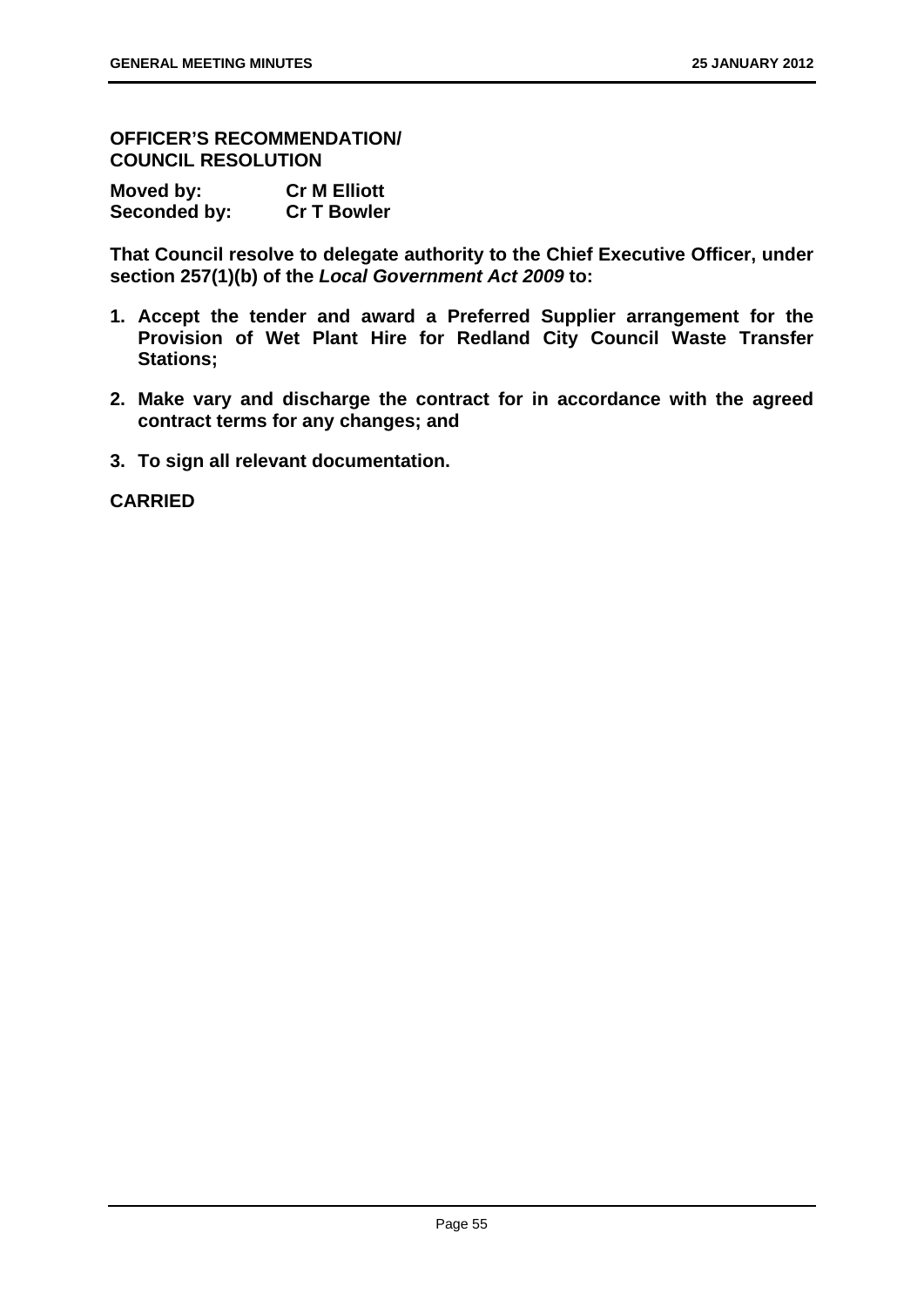# **13 NOTICE OF MOTION**

# **13.1 NOTICE OF MOTION – CR HENRY (DIVISION 3)**

# **13.1.1 ACQUISITION OF LAND IN THE EAST-WEST CORRIDOR OF THE KINROSS ROAD STRUCTURE PLAN**

In accordance with notice given on 22 December 2011, Cr Henry moved as follows:

### **COUNCIL RESOLUTION**

**Moved by: Cr D Henry Seconded by: Cr T Bowler** 

**That Redland City Council initiate further discussion with the Department of Environment & Resource Management regarding the opportunity for its acquisition of land in the east-west corridor of the Kinross Road Structure Plan.** 

# **CARRIED**

DIVISION

- FOR: Crs Reimers, Elliott, Bowler, Townsend, Henry, Ogilvie, Boglary and Hobson
- AGAINST: Crs Burns, Murray and Williams

# **13.1.2 CLOSURE OF SECTIONS OF GODDARD AND WRIGHTSON ROADS THORNLANDS**

In accordance with notice given on 22 December 2011, Cr Henry moved as follows:

# **COUNCIL RESOLUTION**

| Moved by:    | <b>Cr D Henry</b>   |
|--------------|---------------------|
| Seconded by: | <b>Cr M Elliott</b> |

**That a report be prepared to facilitate the closure of sections of Goddard Road and Wrightson Road, Thornlands which are shown as part of the greenspace network on the Kinross Road Structure Plan.** 

# **CARRIED**

**DIVISION** 

- FOR: Crs Reimers, Murray, Elliott, Bowler, Townsend, Henry, Ogilvie, Boglary and Hobson
- AGAINST: Crs Burns and Williams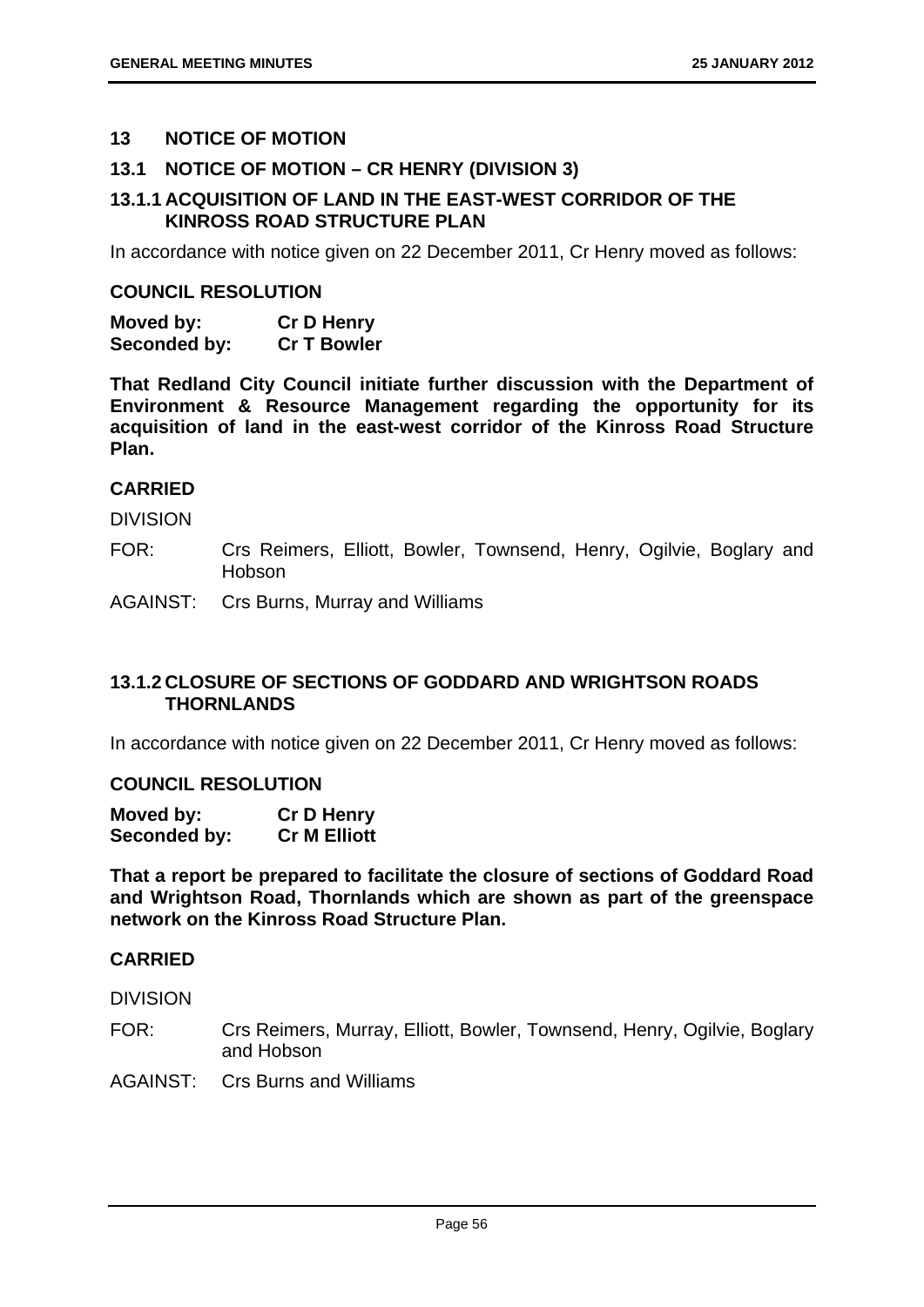# **13.1.3 COST OF ADMINISTERING CONTROL OF SIGNS**

In accordance with notice given on 4 January 2012, Cr Henry moved as follows:

| Moved by:    | Cr D Henry  |
|--------------|-------------|
| Seconded by: | Cr T Bowler |

That as a matter of urgency, Council will review the costs of administering control of signs and amend the Fees and Charges to accurately reflect full cost recovery.

On being put to the vote the motion was LOST

DIVISION

FOR: Cr Henry, Elliott and Bowler

AGAINST: Crs Burns, Reimers, Murray, Williams, Townsend, Ogilvie, Boglary and Hobson

# **13.2 NOTICE OF MOTION – CR BURNS (DIVISION 4)**

This item was withdrawn from the Agenda (See Item 9.1.2 for details)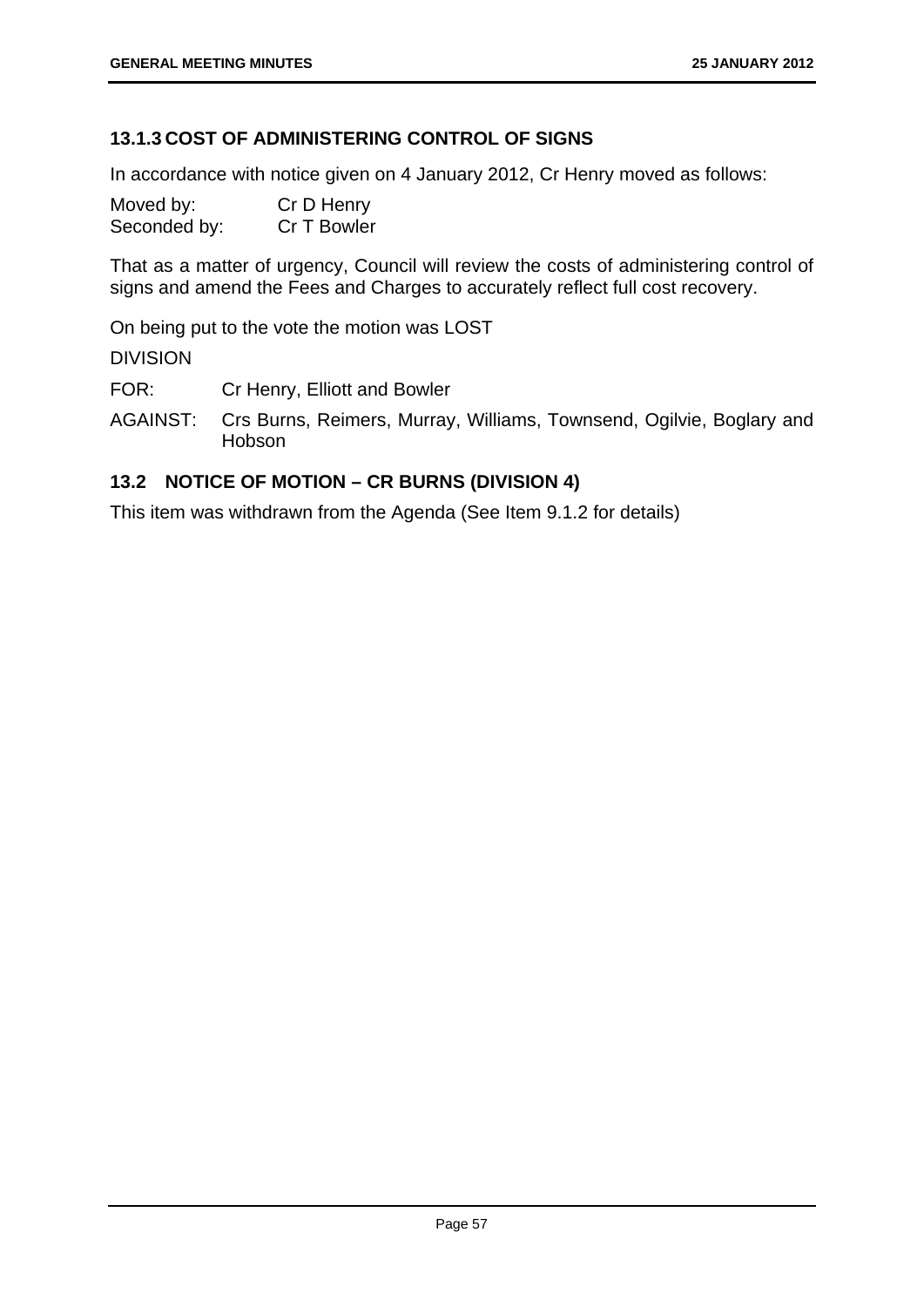# **14 CLOSED SESSION**

# **MOTION TO CLOSE THE MEETING AT 6.50PM**

| Moved by:    | <b>Cr M Elliott</b> |
|--------------|---------------------|
| Seconded by: | Cr T Bowler         |

That the meeting be closed to the public pursuant to Section 72 (1) of the *Local Government (Operations) Regulation 2010*, to discuss the following items:

# **14.1.1 Strategic Investment Opportunity**

*The reason that this is applicable in this instance is as follows: (e) contracts proposed to be made by it;* 

## **14.1.2 Runnymede Project – Expression of Interest (EOI)**

*The reason that this is applicable in this instance is as follows: (e) contracts proposed to be made by it;* 

## **14.2.1 Weinam Creek Parking and Associated Initiatives**

*The reason that this is applicable in this instance is as follows:* 

*(h) other business for which a public discussion would be likely to prejudice the interests of the local government or someone else, or enable a person to gain a financial advantage;* 

CARRIED

## **MOTION TO REOPEN MEETING AT 7.59PM**

| Moved by:    | <b>Cr M Elliott</b> |
|--------------|---------------------|
| Seconded by: | Cr B Townsend       |

That the meeting be again opened to the public.

CARRIED

## **14.1 CORPORATE SERVICES**

## **14.1.1 STRATEGIC INVESTMENT OPPORTUNITY**

| <b>Dataworks Filename:</b>  | L.118490/118607/118487/118703/118846/301332                        |
|-----------------------------|--------------------------------------------------------------------|
| <b>Responsible Officer:</b> | <b>Martin Drydale</b><br><b>General Manager Corporate Services</b> |
| Author:                     | <b>Mery Elliott</b><br><b>Property Services Manager</b>            |

## **EXECUTIVE SUMMARY**

A confidential report from General Manager Corporate Services was discussed in closed session.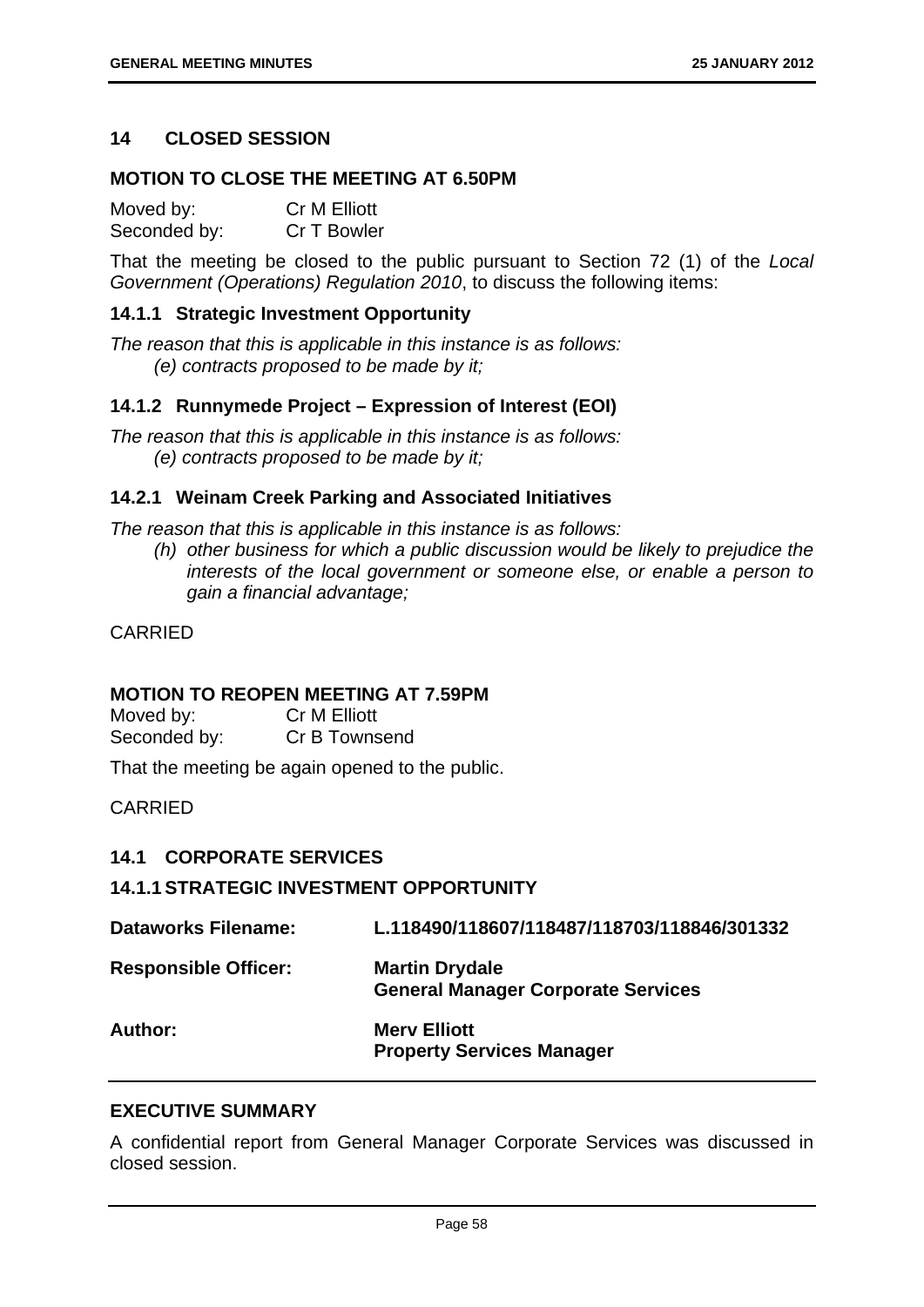**OFFICER'S RECOMMENDATION/ COUNCIL RESOLUTION** 

| Moved by:    | <b>Cr K Reimers</b> |
|--------------|---------------------|
| Seconded by: | <b>Cr W Boglary</b> |

**That Council resolve to:** 

- **1. Continue carrying out pre-purchase due diligence investigations for the premises described as Lot 1 RP145396, Lot 34-35 C618, Lot 4 SL12281 and Lot 19 SP115544;**
- **2. Authorise the Chief Executive Officer, under s.257(1)(b) of the** *Local Government Act 2009***, or his delegate to commence preliminary negotiations for potential purchase of the subject site by Council;**
- **3. Present a report to Council in February 2012 with the findings of the due diligence investigations and preliminary purchase negotiations to obtain Council's decision on whether to proceed with the purchase; and**
- **4. That this report remain confidential.**

# **CARRIED**

DIVISION

FOR: Crs Burns, Reimers, Murray, Elliott, Bowler, Townsend, Henry, Boglary and Hobson

Crs Williams and Ogilvie were not present when this motion was put.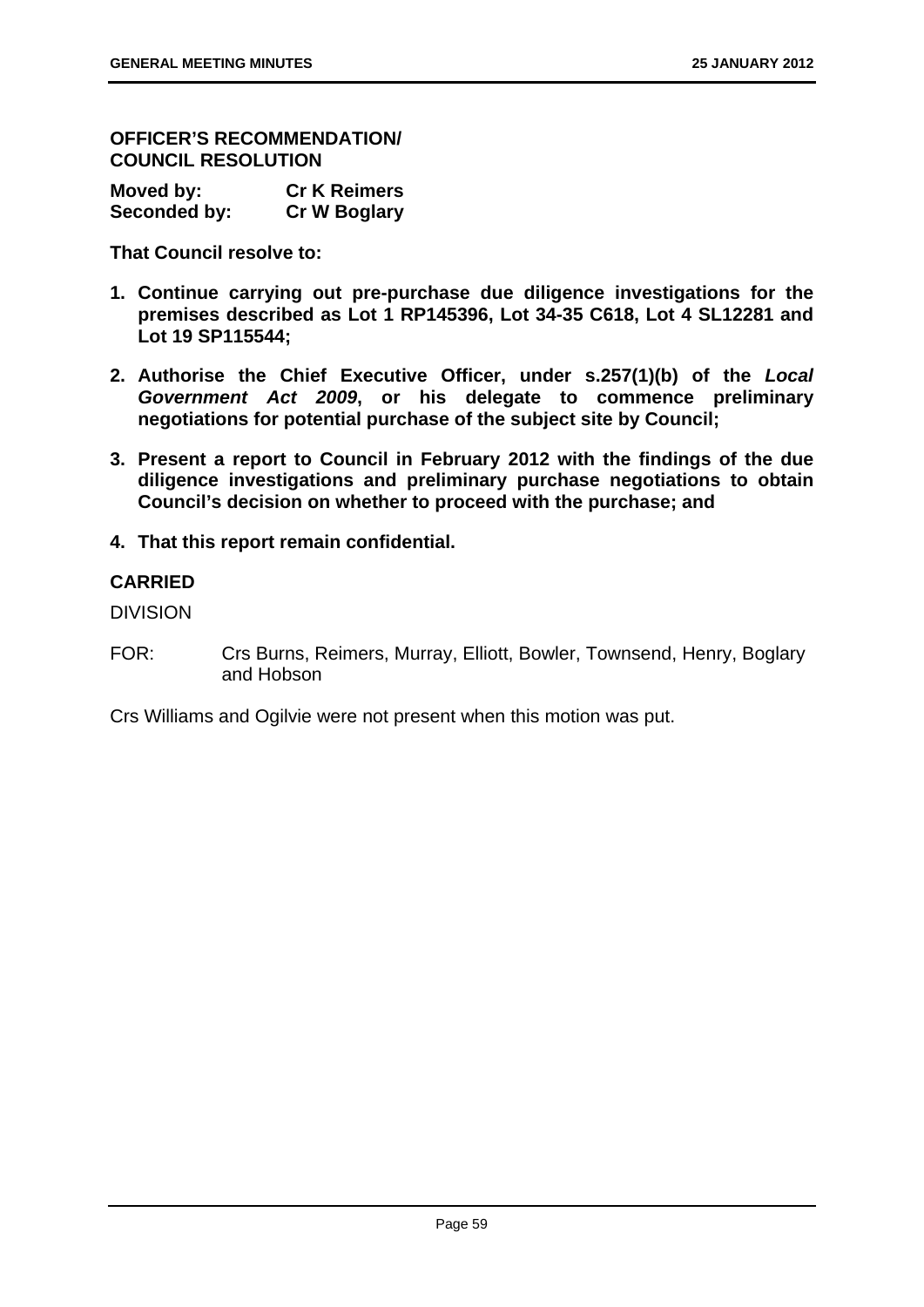# **14.1.2 RUNNYMEDE PROJECT - EXPRESSION OF INTEREST (EOI)**

| <b>Dataworks Filename:</b>  | <b>P&amp;R Indigiscapes - The Runnymede Project</b>                |
|-----------------------------|--------------------------------------------------------------------|
| <b>Responsible Officer:</b> | <b>Martin Drydale</b><br><b>General Manager Corporate Services</b> |
| Author:                     | <b>Gail Widrose</b><br><b>Manager Procurement Operations</b>       |

## **EXECUTIVE SUMMARY**

A confidential report from General Manager Corporate Services was discussed in closed session.

**OFFICER'S RECOMMENDATION/ COUNCIL RESOLUTION** 

**Moved by: Cr T Bowler Seconded by: Cr D Henry** 

**That Council resolve to:** 

- **1. Consider the counter offer from Horizon Foundation Inc and invite both Horizon Foundation Inc and Career Employment Australia Inc to participate in a full tender process for developing and operating the Runnymede Road site; and**
- **2. This report is held "Commercial in Confidence" and the information contained within the report remain confidential.**

# **CARRIED**

DIVISION

FOR: Crs Burns, Reimers, Murray, Elliott, Bowler, Townsend, Henry, Boglary and Hobson

Crs Williams and Ogilvie were not present when this motion was put.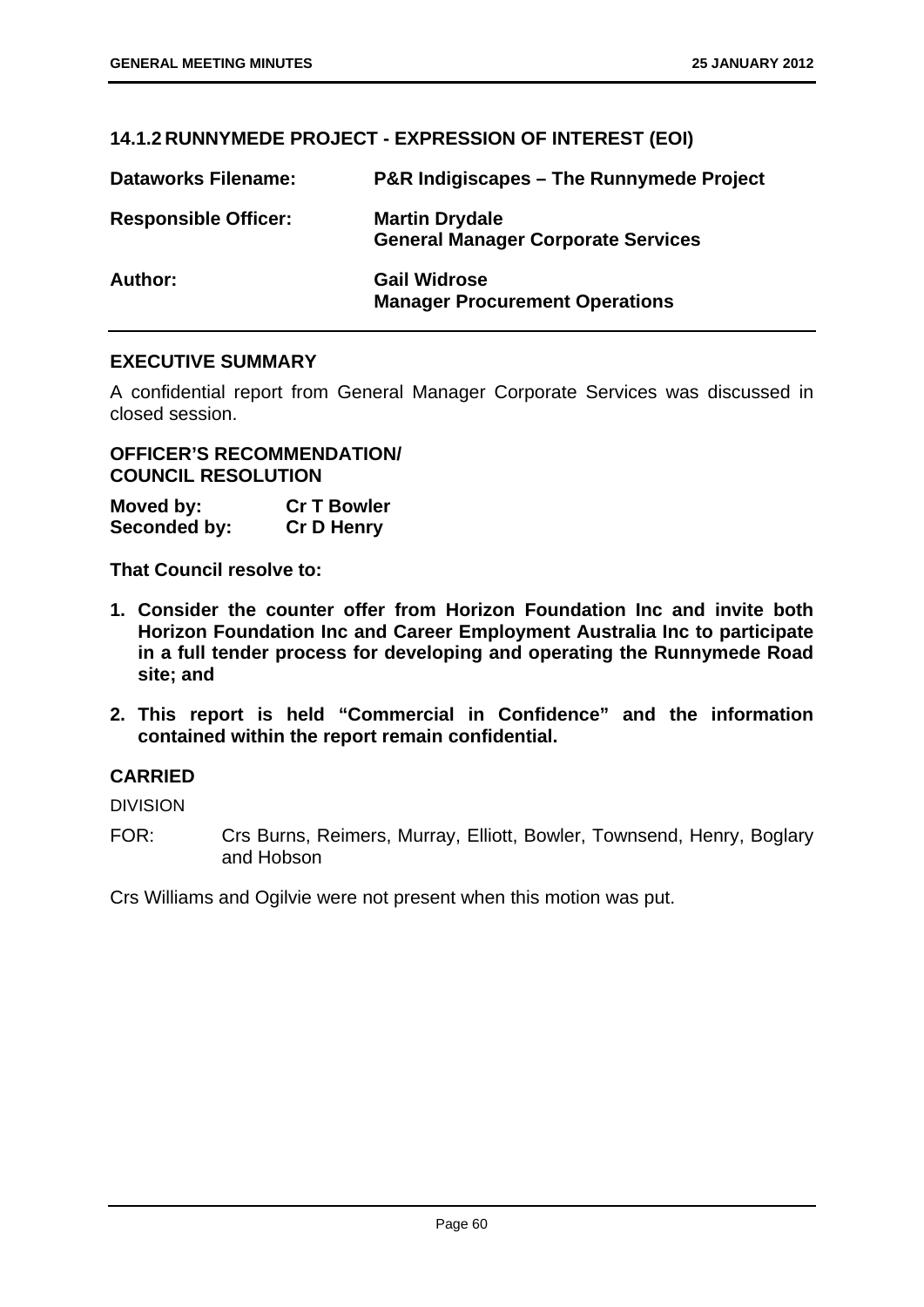# **14.2 CITY SERVICES**

# **14.2.1 WEINAM CREEK PARKING AND ASSOCIATED INITIATIVES**

| <b>Dataworks Filename:</b>  | LUP Planning - Redland Bay Centre & Foreshore<br><b>Master Plan</b><br>RTT - Redland Bay Centre & Foreshore Master<br><b>Plan</b> |
|-----------------------------|-----------------------------------------------------------------------------------------------------------------------------------|
| <b>Responsible Officer:</b> | <b>Louise Rusan</b><br><b>General Manager City Services</b>                                                                       |
| Author:                     | Elisa Underhill<br><b>Manager City Enterprises</b>                                                                                |

# **EXECUTIVE SUMMARY**

A confidential report from General Manager City Services was discussed in closed session.

## **COUNCIL RESOLUTION**

| Moved by:    | <b>Cr B Townsend</b> |
|--------------|----------------------|
| Seconded by: | <b>Cr M Elliott</b>  |

**That Council resolve to:** 

- **1. Note the progress of the car share tender as at the date of this report;**
- **2. Note the summary of the Redland Bay Centre and Foreshore Master Plan market sounding exercise, which will be discussed in detail at a workshop scheduled for 1 February 2012; and**
- **3. Refer the proposal for a remote offsite car park to a Special Council Meeting to be convened following a workshop scheduled for 1 February 2012**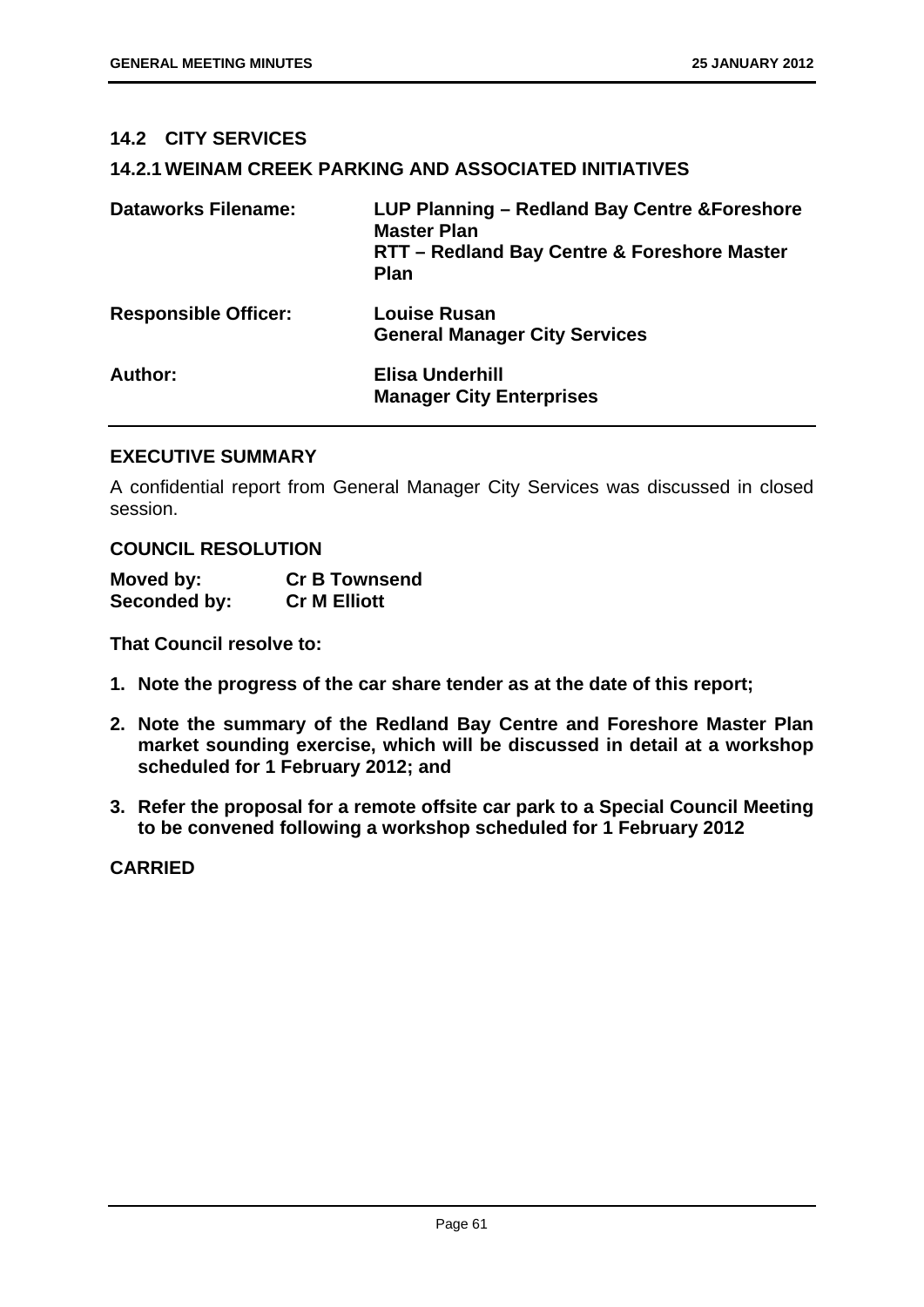# **15 URGENT BUSINESS WITHOUT NOTICE**

# **15.1 URGENT BUSINESS – CR HENRY**

| Moved by:    | Cr D Henry  |
|--------------|-------------|
| Seconded by: | Cr T Bowler |

That permission be granted for Cr Henry to bring forward the following item of Urgent Business.

CARRIED

# **15.1.1 SAVE MORETON BAY CAMPAIGN**

# **BACKGROUND**

South East Queensland's waterway-dependent industries (primary industries, naturebased tourism, recreation and recreational fishing) is valued at \$5,110million. Recent surveys show that residents of SEQ want to maintain waterways and marine health. They recognise that population growth is hurting waterways; they want a regional approach; and they want preventative action now as it costs less than to remediate later.

The health of Moreton Bay continues to decline and action is needed now.

The total cost to restore health to South East Queensland's waterways is around \$500million over the next twenty years. While \$500million is a large amount, it is about the same as is being spent this year alone on just its one 8km section of the Ipswich Motorway between Dinmore and Goodna.

About \$78million is needed in the next three years and since the pollution that is causing the problems and threatening our \$5billion industries doesn't come from one source, the investment to keep Moreton Bay beautiful will need to come from several different sources. A range of investment options could be applied including residual offsets (from development and construction work), a Catchment Levy (a detached house, unit/townhouses), a Bulk Water Charge (industrial/rural use) or a Tourism Levy (per room per night).

## **COUNCIL RESOLUTION**

| Moved by:    | <b>Cr D Henry</b>  |
|--------------|--------------------|
| Seconded by: | <b>Cr T Bowler</b> |

**That Council resolve to:** 

- **1. Endorse the principles of the Save Moreton Bay Campaign and supports further investigation of the investment strategy and options; and**
- **2. Urge the State Government and Opposition to provide leadership and commit financial support for on-ground projects and to investigate the application of levies on beneficiaries of the bay.**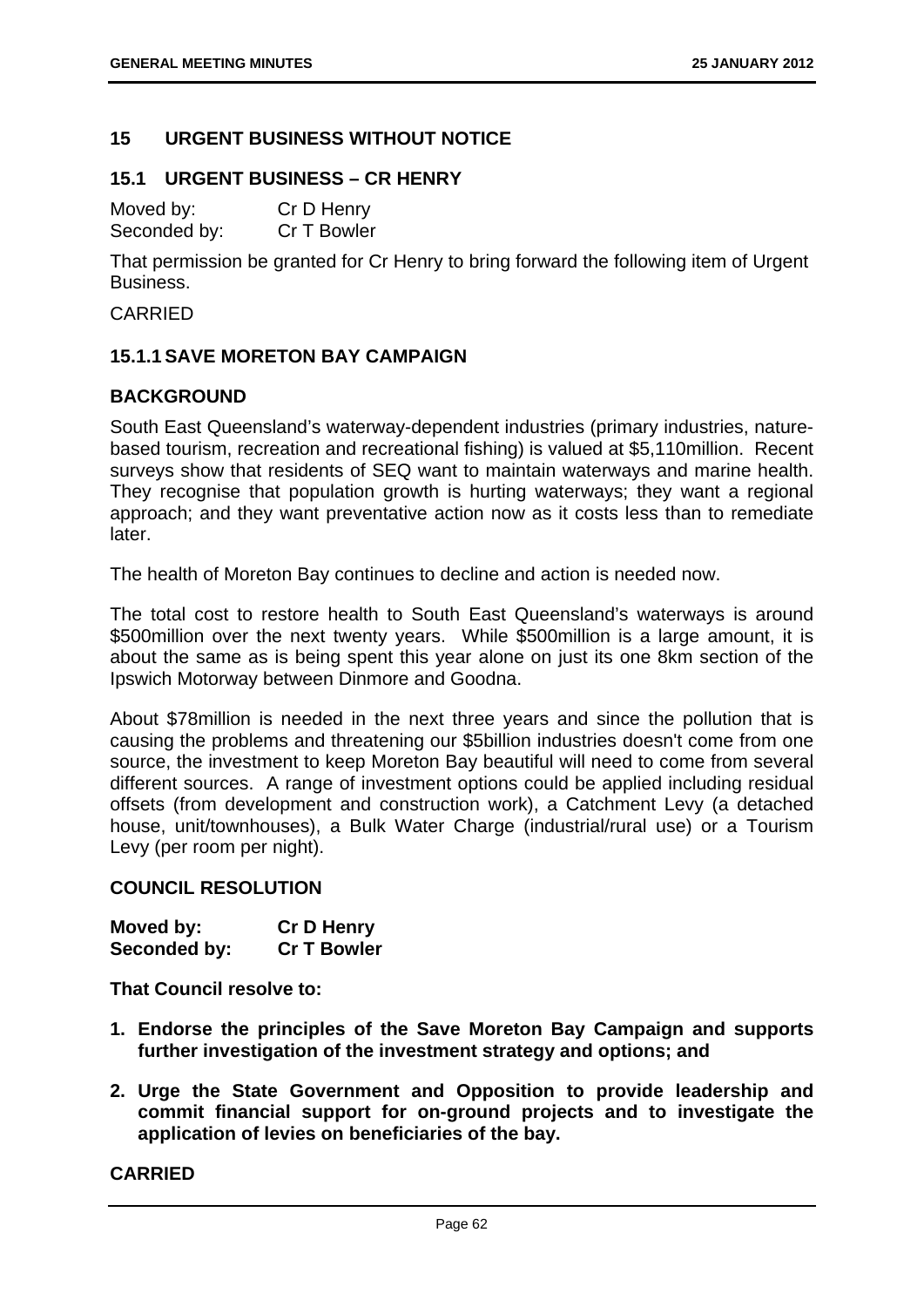# **15.2 URGENT BUSINESS – CR BURNS**

Moved by: Cr J Burns Seconded by: Cr H Murray

That permission be granted for Cr Burns to bring forward the following item of Urgent Business.

# CARRIED

# **15.2.1 ORANA ESPLANADE FORESHORE ACCESS STAIRS – OPPOSITE 38 ORANA ESPLANADE**

# **BACKGROUND**

Councillor Burns referred to a Briefing Note distributed to Councillors on 24 January 2012 which recommended as follows:

- 1. That the current project be suspended to allow for further consultation with the local residents;
- 2. That the remaining budget for the 2011/12 stairs construction project is allocated for design works and permitting for the ramp to commence; and
- 3. That consideration is given to bring forward the ramp construction project from 2013/14 to 2012/13 to allow construction subject to the relevant approvals being obtained.

# **COUNCIL RESOLUTION**

| Moved by:    | <b>Cr J Burns</b> |
|--------------|-------------------|
| Seconded by: | <b>Cr D Henry</b> |

**That Council resolve as follows:** 

- **1. That the current project be suspended to allow for further consultation with the local residents;**
- **2. That the remaining budget for the 2011/12 stairs construction project is allocated for design works and permitting for the ramp to commence; and**
- **3. That consideration in budget discussions is given to bring forward the ramp construction project from 2013/14 to 2012/13 to allow construction subject to the relevant approvals being obtained.**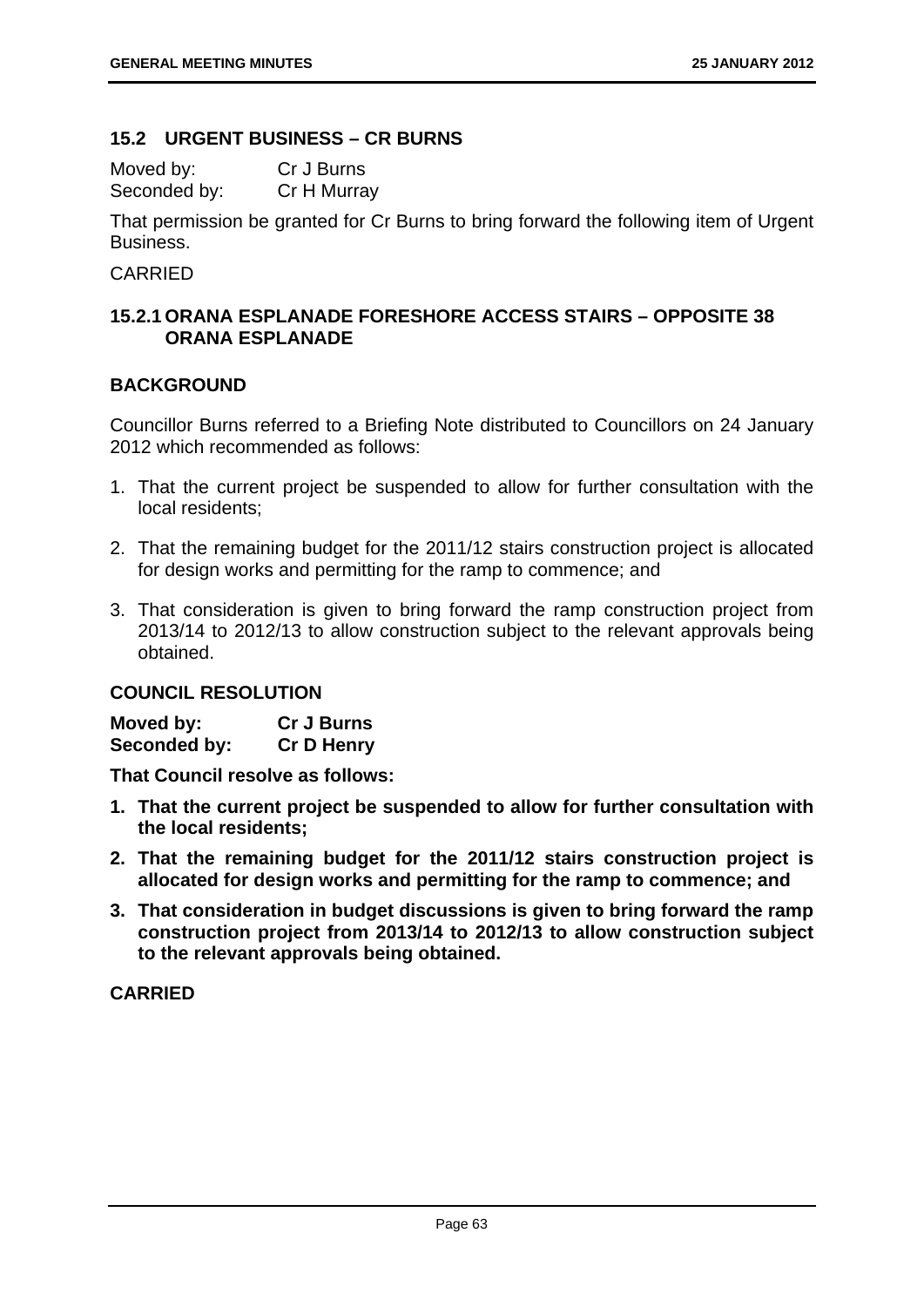# **15.3 URGENT BUSINESS – CR BURNS**

| Moved by:    | Cr J Burns   |
|--------------|--------------|
| Seconded by: | Cr M Elliott |

That permission be granted for Cr Burns to bring forward the following item of Urgent Business.

CARRIED

# **15.3.1 TREES AT PEPPERCORN CRESCENT, VICTORIA POINT**

# **BACKGROUND**

Councillor Burns referred to a Briefing Note distributed to Councillors on 24 January 2012 which recommended as follows:

It is recommended that the two dead trees on the road reserve at number 9 Peppercorn Crescent be removed as soon as operationally possible.

# **COUNCIL RESOLUTION**

**Moved by: Cr J Burns Seconded by: Cr H Murray** 

**That Council resolve that the two dead trees on the road reserve at number 9 Peppercorn Crescent be removed as soon as operationally possible.** 

# **CARRIED**

DIVISION

FOR: Crs Burns, Reimers, Murray, Elliott, Bowler and Hobson

AGAINST: Crs Bowler, Townsend and Henry

Crs Ogilvie and Williams were not present when this motion was put.